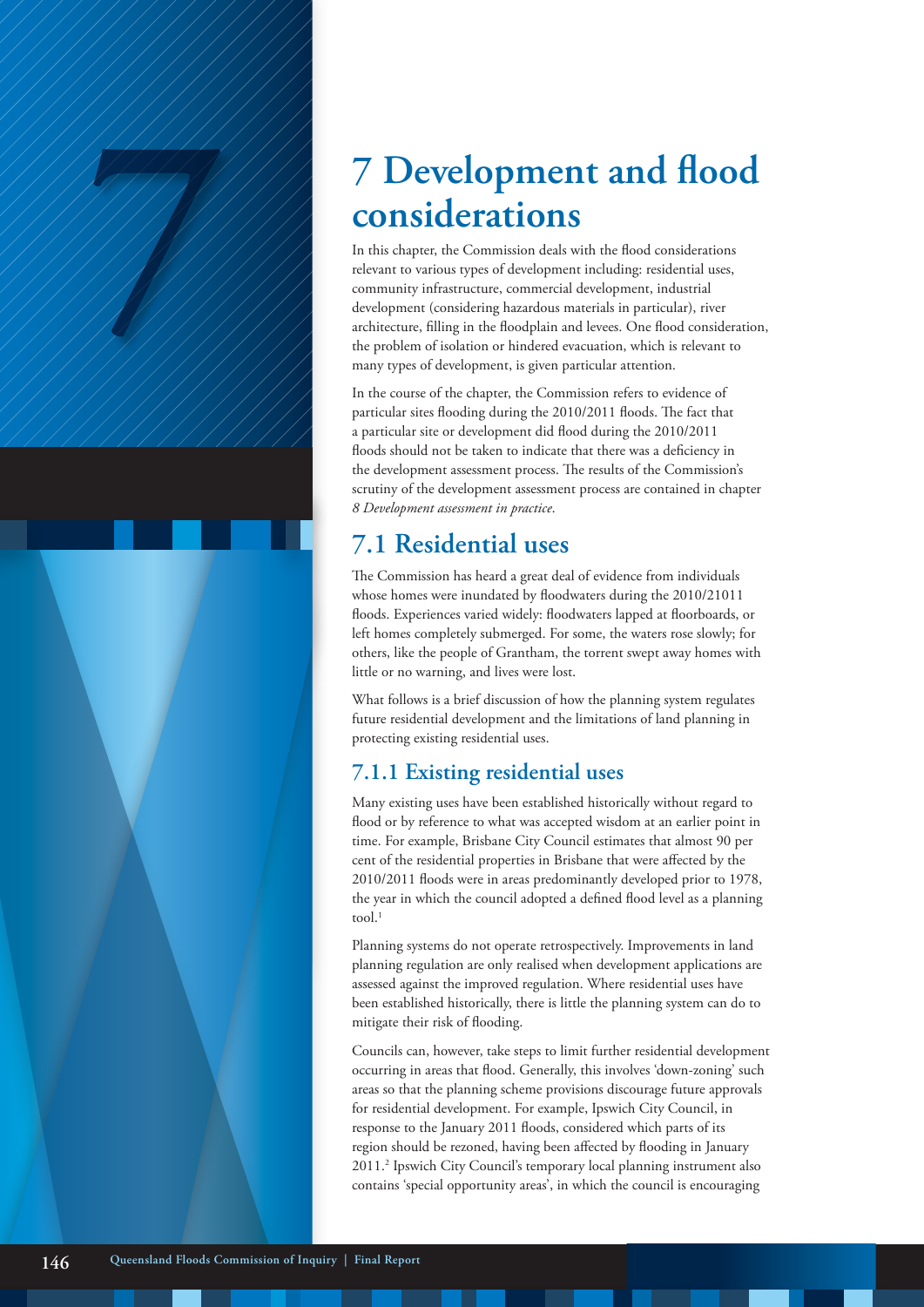the transition of existing residential precincts to 'low impact, non-residential uses'.<sup>3</sup> This is not a zone change, but rather involves reducing the level of assessment for certain non-residential uses, making it easier to obtain a development approval. For a more detailed discussion of temporary local planning instruments see section 5.2.

However, land planning measures, such as those used by Ipswich City Council, can present some difficulties. Councils may be concerned that changing their planning schemes in response to flooding – by 'rezoning' or 'downzoning' certain areas – will result in claims for liability under the *Sustainable Planning Act 2009*. (For a detailed discussion, see section *5.5 Compensation*.) In addition, existing residential communities in flood-affected areas may, understandably, be resistant to the introduction of non-residential land uses, with the prospect of losing the amenity of their neighbourhoods.4

There will be circumstances which warrant more concerted measures: when homes are frequently damaged by flooding, a government (local or state) may offer to buy the properties from their owners. This is known as a property buy-back program or a voluntary purchase scheme.<sup>5</sup> Buying back residential property does not stop flooding: instead, it puts an end to the land being used for residential purposes. With similar intent, the Lockyer Valley Regional Council recently undertook a large scale land swap for the Grantham area, enabling certain eligible land owners to relocate their homes on land above the level of flooding experienced in the January 2011 floods.<sup>6</sup> A description of both these programs is contained in chapter *11 Buy-backs and land swaps*.

Existing residential development located in areas that flood will, inevitably, remain vulnerable to flood damage. This raises the question of what can be done to minimise the impact of flooding on existing residential uses. Some of the options examined by the Commission include:

- installing backflow prevention devices to prevent stormwater rising out of drains and flooding residential properties, see section *10.2 Stormwater*
- sealing electricity conduits to prevent floodwaters entering residential buildings through basements, see section *10.3 Electrical infrastructure*
- providing protection from flooding by way of flood mitigation levees, see section *7.7 Levees.*

Another option (which is beyond the Commission's terms of reference and hence is not further explored in this report) is retrofitting existing houses in areas at risk of flooding to reduce their vulnerability to flood impact. This might include renovating a house to incorporate water resistant building materials or to raise its ground floor level: a costly solution, which is not appropriate for every location or every house type and does not guarantee immunity from all floods.7 The use of appropriate building materials to guard against some of the damage caused by flooding is examined in more detail in chapter *9 Building controls*. Ensuring that homeowners are provided with information about the risk of flood to their property or residence is a first step in enabling them to make decisions about whether the use of resilient building materials is necessary and useful. The communication of information about flooding to purchasers of property is discussed in section *2.9.2 Flood information for dealing with property*.

### **7.1.2 An acceptable level of risk for proposed residential uses**

The Standing Committee on Agriculture and Resource Management report, *Floodplain Management in Australia: Best Practice Principles and Guidelines*, states that residential development should be located in areas of low hazard, or medium hazard where justified by careful planning, design and construction which takes account of the potential flood damage and provides safe evacuation.<sup>8</sup> The 'hazard' referred to is the loss of life, injury and economic loss which may be caused by future floods.<sup>9</sup>

This standard is given effect, at least in part, in State Planning Policy Guideline 1/03: *Mitigating the Adverse Impacts of Flood, Bushfire and Landslide*, which provides that planning schemes should discourage residential development in areas of high or medium hazard, unless the scheme includes a clear requirement that people and property be protected from the relevant hazard.10 It contains proposed solutions in support of this aim. In particular, the guideline suggests that houses be located so that habitable floor levels are above the defined flood event level.<sup>11</sup>

These solutions are mirrored in planning schemes across Queensland (and throughout Australia): flood related planning controls typically require that residential buildings be constructed so that their habitable floor levels are located at or above the level of a 1% AEP flood. An additional freeboard of (usually) between 300 millimetres and 500 millimetres may also be required.12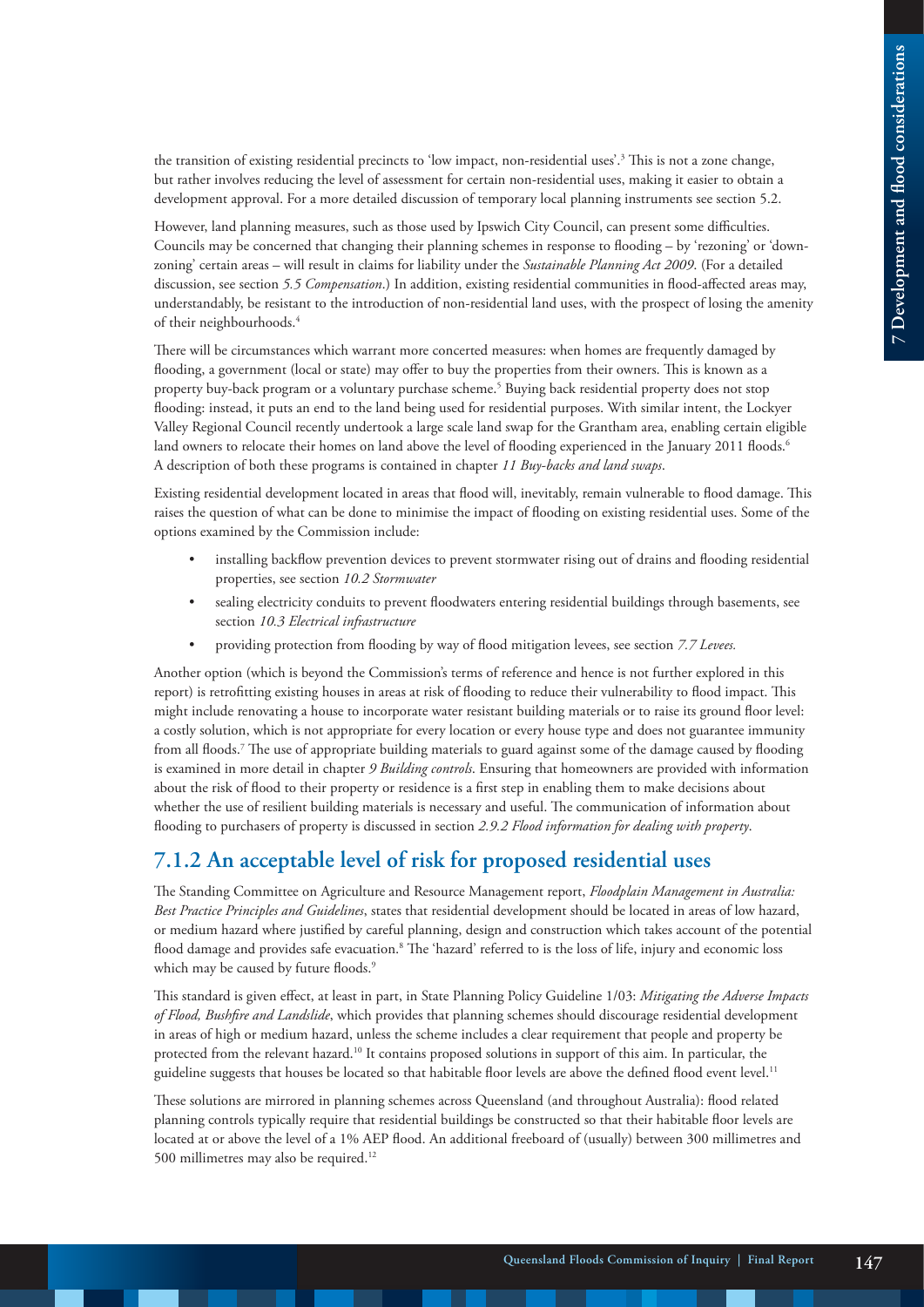But whether the 1% AEP flood constitutes an acceptable level of risk for development, and in particular residential development, is a vexed issue.13 The consequences of flooding are likely to be at their most disastrous for residents and homeowners.14 *Floodplain Management in Australia* recognises this: according to it, the community must play a role in determining what level of flood risk it is prepared to live with.15

The history of Bundaberg Regional Council's 2004 planning scheme is instructive. Prior to 2004, the scheme stipulated that the floor level of residential premises be at least as high as the level of the 1942 flood in Bundaberg, which was lower than the level of a 2% AEP flood.<sup>16</sup> The 1942 flood level was widely accepted by the community.<sup>17</sup> When, in 2000, the council sought to introduce a new planning scheme adopting a 2% AEP flood level, the public's reaction was decidedly negative. The council's director of infrastructure and planning services reported that there were demonstrations and a 'fiery' public meeting in response to the 2% AEP flood map.18 The council has since introduced the level of the 2% AEP flood into its planning scheme to regulate development proposals affected by Burnett River flooding.19 State Planning Policy 1/03 generally proposes that a 1% AEP flood level be adopted, although it accepts that the local circumstances may warrant the use of a different level. A key feature of the Bundaberg Regional Council's justification of choosing the lower, 2% AEP level is the community's willingness to accept the concomitant higher risk of flooding.<sup>20</sup>

The current review of State Planning Policy 1/03 is considering this particular issue in more detail. The Inland Flood Study – a joint project of the Queensland Government and the Local Government Association of Queensland – recommended that, as part of the review of State Planning Policy 1/03, criteria be developed to determine the circumstances in which a council should be able to adopt a defined flood event of a greater or lesser magnitude than a 1% AEP flood to regulate residential development.<sup>21</sup>

The Commission endorses consideration being given to this issue. To determine what amounts to an acceptable level of risk for residential development, it is necessary to understand the consequences associated with floods across the full range of probabilities.22 Only once this understanding has been gained is it appropriate to canvas what level of risk from flooding the community is prepared to tolerate.23 To this end, the public notification period required for all major planning scheme amendments is particularly important. (For a discussion of the planning scheme amendment process see *4.1.4 State interest review of planning schemes.* In chapter *2 Floodplain management*, the Commission has outlined, in detail, the way in which government can conduct flood studies to measure the full range of floods, in terms of likelihood and behaviour, and how such studies can be used in floodplain management.)

# **7.2 Community infrastructure**

Community infrastructure is development that provides services vital to the wellbeing of the community.<sup>24</sup>

Under the *Sustainable Planning Act 2009*, a Minister<sup>25</sup> or a council may designate land for community infrastructure.26 The kinds of development which are identified as community infrastructure for the purposes of the *Sustainable Planning Act* are contained in Schedule 2 of the *Sustainable Planning Regulation 2009*.

Much of the development which falls under the community infrastructure designation, whether so designated by the Minister or a council, is exempt development which does not require approval under a planning scheme and is not required to meet any scheme requirements.<sup>27</sup> However, development under a community infrastructure designation must comply with the requirements of the designation, which may specify, for instance, the height and location of the works on land.<sup>28</sup>

Where a Minister is responsible for making the designation, he or she must consider relevant state planning policies, which include State Planning Policy 1/03: *Mitigating the Adverse Impacts of Flood, Bushfire and Landslide*, before designating the land.<sup>29</sup>

State Planning Policy 1/03 also applies where a council:

- designates land for community infrastructure under the *Sustainable Planning Act*
- assesses a development application for community infrastructure under the *Sustainable Planning Act* or
- allocates land for community infrastructure in a planning scheme.<sup>30</sup>

State Planning Policy 1/03 lists, in Annex 1, the types of community infrastructure development to which it applies. They are:

• police and emergency services facilities, including emergency shelters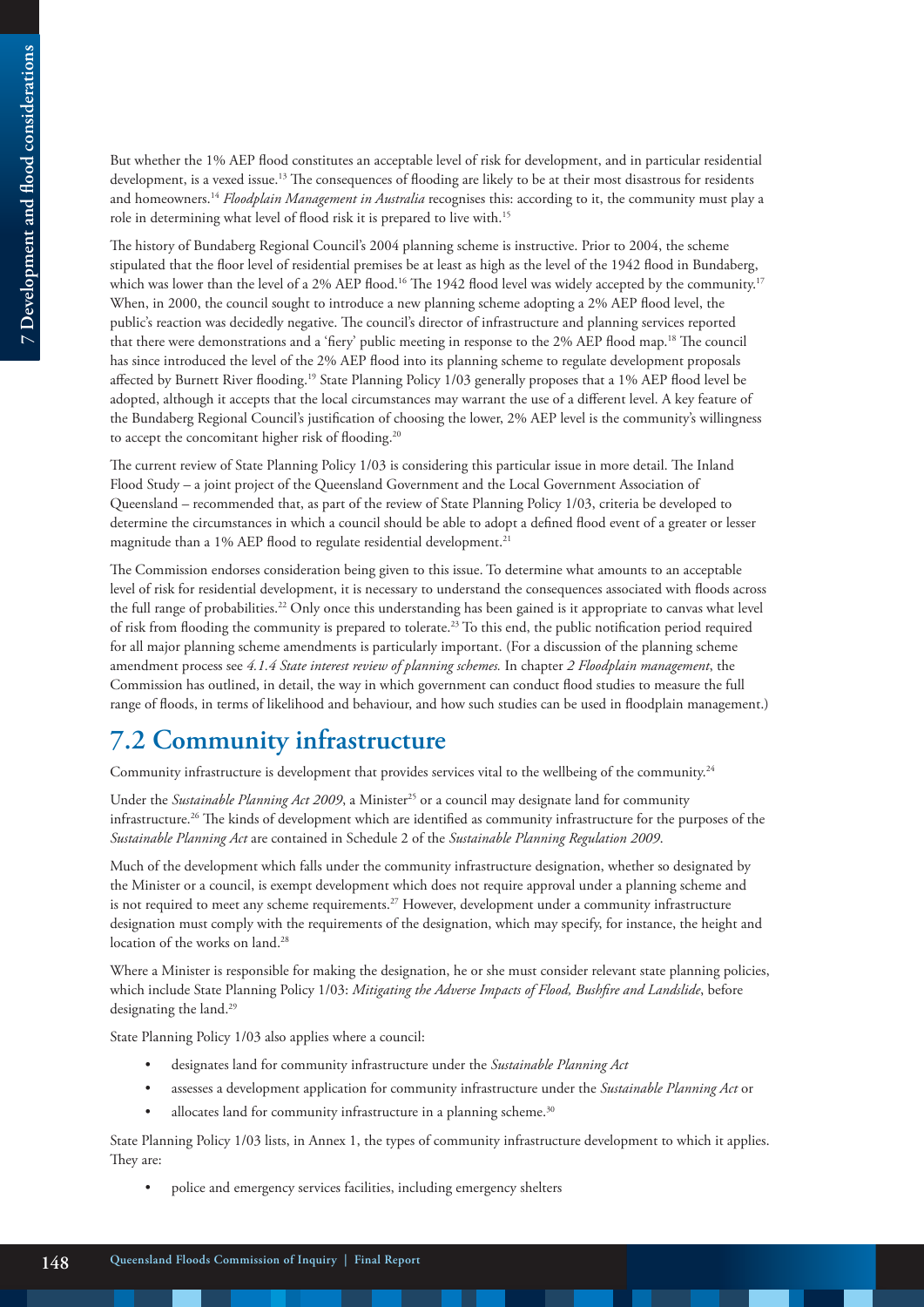- hospitals and associated infrastructure
- facilities for the storage of valuable records or items of cultural or historic significance
- State-controlled roads
- railway lines, stations and associated facilities
- aeronautical facilities
- communication network facilities
- works of an electricity entity under the *Electrical Safety Act 2002*
- water cycle management infrastructure.<sup>31</sup>

There is both overlap and divergence between the types of development identified as community infrastructure in Schedule 2 of the *Sustainable Planning Regulation* and those specified in Annex 1 of State Planning Policy 1/03. Some of the uses which are identified as community infrastructure under the *Sustainable Planning Regulation,* but which are absent from the list of community infrastructure uses in the State Planning Policy 1/03, are:

- child care facilities
- aged-care facilities
- cemeteries and crematoriums
- correctional facilities
- educational facilities
- parks and recreational facilities
- operating works under the *Electricity Act 1994*
- various types of transport infrastructure and waste management facilities.

For those types of development which are identified as community infrastructure by the *Sustainable Planning Regulation* but which are not included in the State Planning Policy 1/03 list, there is no requirement that regard be had to the policy when a Minister or council considers the suitability of the development for the proposed location.

State Planning Policy 1/03 aims to ensure that, where practicable, community infrastructure to which it applies is located and designed so as to function effectively during and immediately after floods of a 'specified level of risk'.32 The policy applies to the listed types of development anywhere in Queensland (not only within natural hazard management areas for flood).<sup>33</sup> If it is proposed to locate community infrastructure within a natural hazard management area for flood, its compatibility with the flood hazard of the land is assessed against Outcomes 1 and 2 of State Planning Policy 1/03.34 These outcomes are discussed in chapter *4.1 State Planning Policy 1/03.*

State Planning Policy 1/03 acknowledges that it would be unrealistic to locate and design community infrastructure so as to withstand any conceivable flood.<sup>35</sup> Accordingly, the policy, when read together with the State Planning Policy 1/03 Guideline, recommends appropriate levels of risk for specific types of infrastructure.<sup>36</sup> For example, the guideline suggests that emergency shelters be located above the level of a 0.5% annual exceedance probability flood, while hospitals and associated facilities should be located above the level of a 0.2% AEP flood.<sup>37</sup> The policy also says that the steps needed by way of design and location to enable the infrastructure to withstand flood should be weighed against the need for the infrastructure to serve the community effectively in normal circumstances, when there is no flooding.<sup>38</sup>

The types of community infrastructure to which State Planning Policy 1/03 applies are those which the community needs to continue to function, notwithstanding flood. An example of such infrastructure is the Wesley Hospital, located in Auchenflower, Brisbane, and constructed in 1976. In January 2011, it was surrounded by floodwaters.<sup>39</sup> All vehicle access, including access by ambulances, to and from the hospital was cut during an almost two day period from early Wednesday, 12 January, to late Thursday, 13 January.<sup>40</sup> The hospital became fully operational again from Monday 17 January.<sup>41</sup> (The difficulties the hospital experienced are discussed in greater detail in section *7.8 Anthills: Properties isolated by flooding of low-lying access routes*.)

Not all of the development identified as community infrastructure under Schedule 2 of the *Sustainable Planning Regulation* is of the kind which the community needs to continue to function during and immediately after flood. An obvious example is parks and recreational facilities. However, some of the identified forms of infrastructure provide services important to community well-being.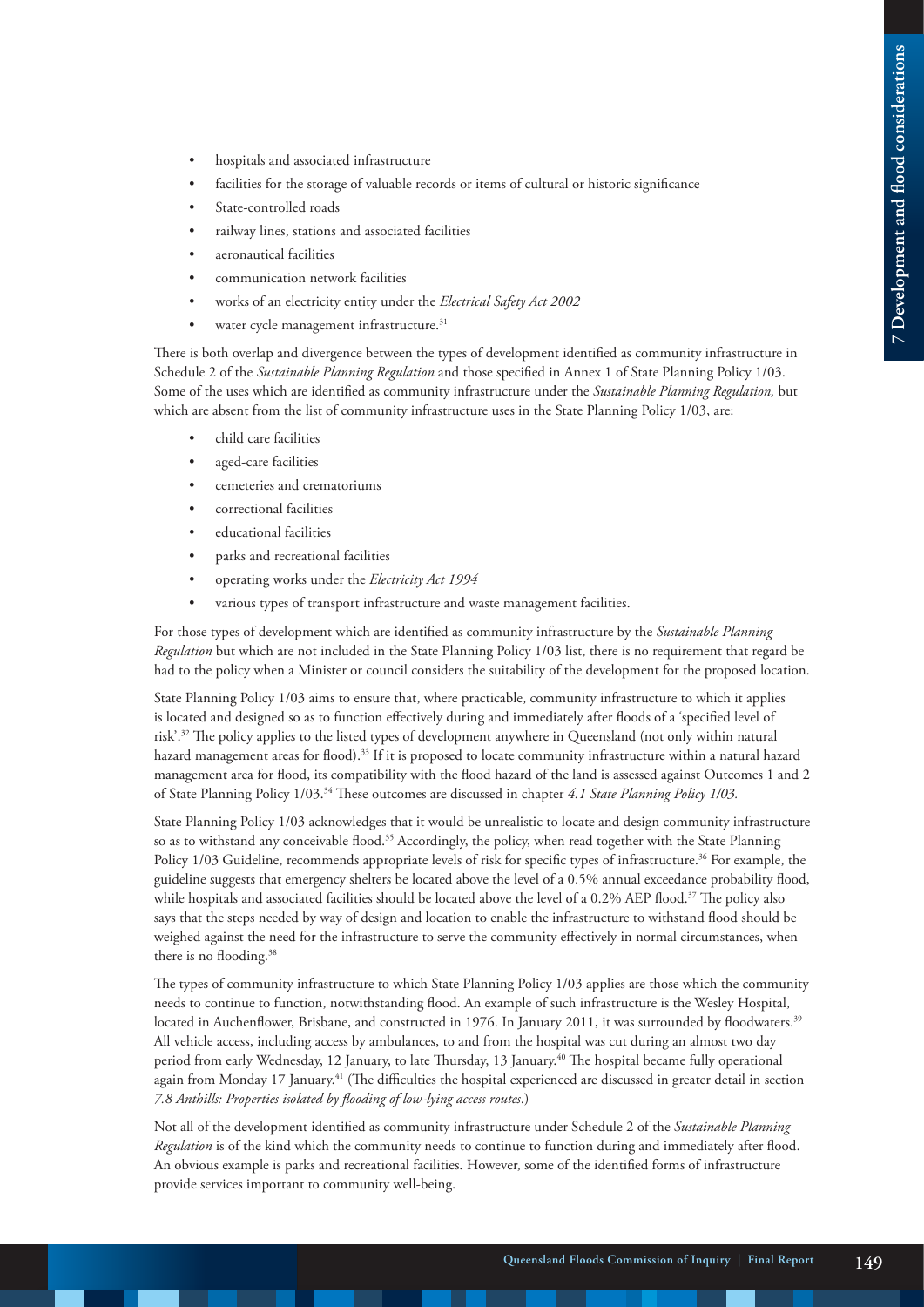The special characteristics of child care centres make the use a suitable one to be assessed against criteria requiring centres to be located and designed, wherever practicable, so as to function effectively during and immediately after floods of a specified level of risk. The closure of a child care centre is likely to cause considerable inconvenience and, possibly, expense (loss of wages or the cost of substitute casual child care) to parents using its service. In any assessment it is relevant that many of the occupants of child care centres are likely to be too young to evacuate on foot, or even to be evacuated in a motor vehicle unless fitted with appropriate car seats, increasing the required evacuation time. An ideal evacuation would likely involve children being collected by their parents or carers, but that is dependent on there being flood free evacuation routes.

The Queensland Government Planner's opinion, given in response to the description of a case where a child care centre was served by a flood free evacuation route and was required to have a flood evacuation plan in place as a term of its development approval, was that it was, nonetheless, preferable that it be located outside a flood 'risk area'.42 His opinion reinforces the Commission's view that child care centres should be assessed against the standard State Planning Policy 1/03 as it applies to community infrastructure, given the 'specified level[s] of risk' for community infrastructure prescribed by the State Planning Policy 1/03 Guideline tends to be set very low, generally between the 0.2% AEP and 0.5% AEP flood levels.

During hearings held at Ipswich, a witness gave evidence about the inundation of a child care centre in Goodna. The development of the centre was approved by the Ipswich City Council in August 2006, on a site which was inundated during the 1974 floods and is located within the council's '1 in 100 flood line', adjacent to an overland flow path and close to the council's '1 in 20 development line'.<sup>43</sup> The centre is able to accommodate approximately 115 children per day, including eight babies (under 15 months in age) and 20 toddlers (aged 15 months to two and a half years); on any given day about 25 staff are employed at the centre.44 On the morning of 11 January 2011, the centre manager decided to evacuate the centre because of concern about flooding.<sup>45</sup> By 1.00 pm that day, all children had been collected by their parents or carers and the staff had evacuated.46 By 5.00 am on Wednesday 12 January 2011, the water levels at the centre exceeded six feet.<sup>47</sup> The centre remained closed for 45 days.<sup>48</sup>

Notwithstanding that child care facilities are not within the compass of the State Planning Policy 1/03 definition, the council assessed the development application against criteria under the Ipswich Planning Scheme 2004's community use code requiring the use (in this case, the child care centre) to be able to function effectively during and immediately after a flood.<sup>49</sup> This standard was plainly not achieved by the centre during the January 2011 flood. This aspect of the development approval is considered in detail in section *8.3.1 Conditions going to acceptability of use.*

Arguably, aged-care facilities should also be assessed against criteria requiring them to be located and designed so as to function effectively during and immediately after flood. The Standing Committee on Agriculture and Resource Management report *Floodplain Management in Australia: best practice principles and guidelines* states that housing for the aged is best sited in flood-free areas because of the additional time likely to be involved in evacuation, and the dangers of slower evacuation.<sup>50</sup>

The Commission heard some evidence about the evacuation of residents of a Yeronga retirement complex (providing aged-care, assisted living and independent living facilities)<sup>51</sup> during the January 2011 flooding.<sup>52</sup> The evacuation, for the most part, ran smoothly, but was described as being very stressful for some of the residents.53 The flood inundated the basement carpark and reached a level approximately one metre above ground.<sup>54</sup> Only those residents fit enough to climb the fire escape stairs were permitted to return to the complex two weeks later to collect additional personal items.55 Residents were not able to return to living in the complex until approximately two months after the inundation of the property.56 For a fuller discussion of this example, see section *7.8 Anthills: Properties isolated by flooding of low-lying access routes*.

A third kind of development which is identified as community infrastructure under Schedule 2 of the *Sustainable Planning Regulation,* but which is absent from the list of development which constitutes community infrastructure in State Planning Policy 1/03, is operating works under the *Electricity Act 1994*. Elsewhere in this report, the Commission recommends that the Queensland Government should consider measures to include requirements in the designation of land for community infrastructure under the *Sustainable Planning Act* to ensure that critical infrastructure for operating works under the *Electricity Act* is built to remain operational during and after a flood of a particular magnitude, with that magnitude being determined by an appropriate risk assessment. This proposition is discussed in detail in section *10.3.3 Shared network infrastructure*.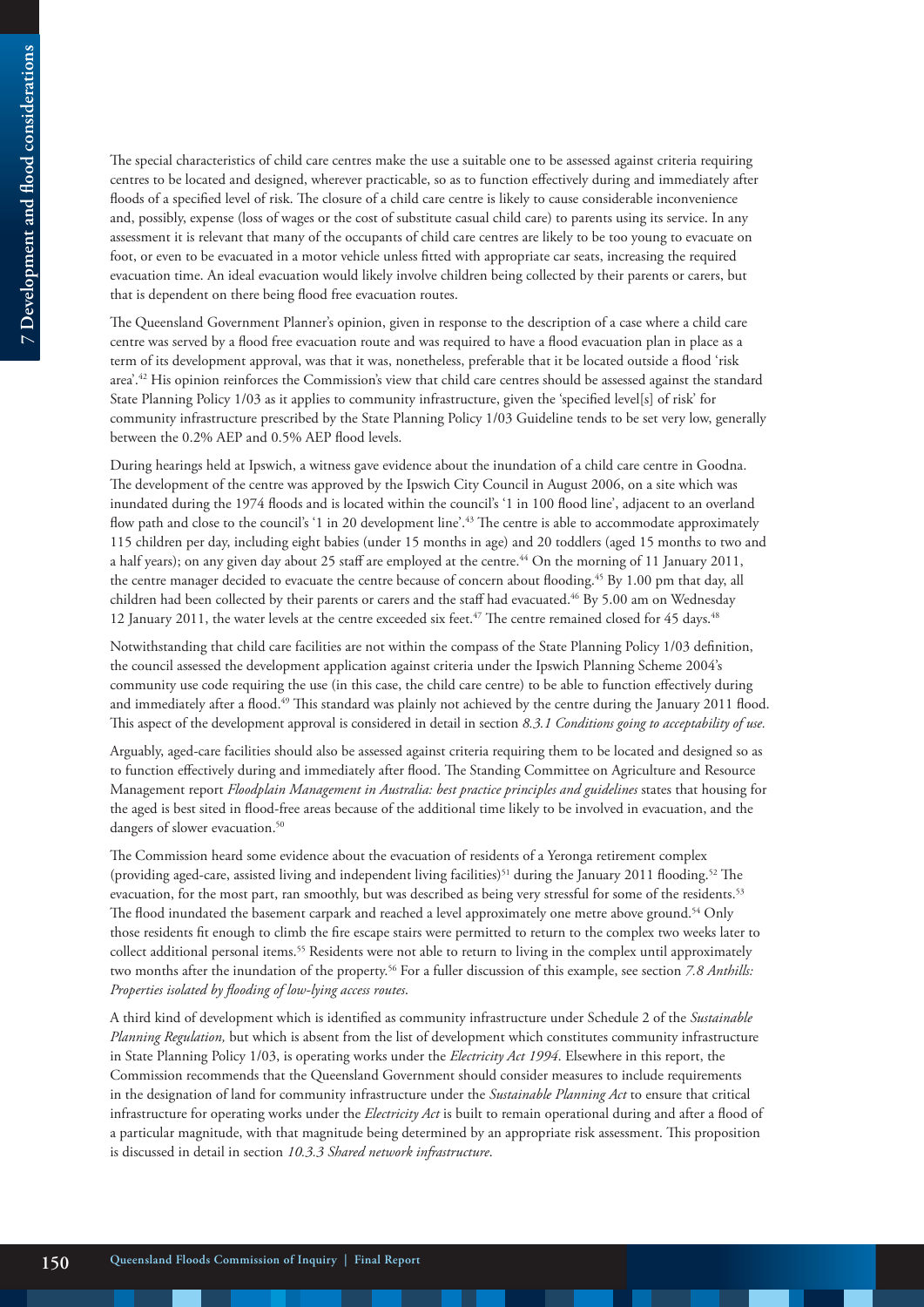The Commission's investigation as to the kinds of development which are included in the definition of community infrastructure under Schedule 2 of the *Sustainable Planning Regulation* but excluded from State Planning Policy 1/03 is, plainly, not comprehensive. Even this selective review, however, establishes a case for the Queensland Government to give consideration to extending the application of a state planning policy which deals with flood to the types of community infrastructure which are identified in the *Sustainable Planning Regulation* and which the community needs to continue functioning, notwithstanding flood.

The Commission otherwise endorses the criteria set by State Planning Policy 1/03 for determining the compatibility of proposed community infrastructure with a specific level of flood risk and supports the incorporation of criteria in these terms in model flood planning controls and planning schemes.

# *Recommendations*

- 7.1 The Queensland Government should consider extending the application of a state planning policy dealing with flood to the types of community infrastructure which are identified in the *Sustainable Planning Regulation 2009* and which the community needs to continue functioning, notwithstanding flood.
- 7.2 The Queensland Government should draft assessment criteria to be included in the model flood planning controls that require community infrastructure (including the types of community infrastructure which are identified in the *Sustainable Planning Regulation 2009* and which the community needs to continue functioning, notwithstanding flood) to be located and designed to function effectively during and immediately after a flood of a specified level of risk.
- 7.3 If the Queensland Government does not include such assessment criteria in model flood planning controls, councils should include assessment criteria in their planning schemes that require community infrastructure (including the types of community infrastructure which are identified in the *Sustainable Planning Regulation 2009* and which the community needs to continue functioning, notwithstanding flood) to be located and designed to function effectively during and immediately after a flood of a specified level of risk.

# **7.3 Commercial uses**

This part considers the location of commercial uses on land liable to flood. Industries that involve the processing or storage of dangerous goods and substances are considered separately; see *7.4 Industrial uses and hazardous materials*.

The location of commercial uses, such as shops and offices, in areas susceptible to flood carries the risk of damage to goods, property and equipment. Many businesses across Queensland experienced such damage during, and as a consequence of, the 2010/2011 floods, as well as temporary closures and loss of power.

Nevertheless, commercial uses within the floodplain may be more appropriate than other uses.<sup>57</sup> The personal safety of a commercial building's occupants may still be at risk, but generally to a lesser degree than would be the case for residential or certain community infrastructure uses. Commercial buildings may also be better able to withstand flood damage because they have the advantage, in many cases, of being more structurally robust than houses, and are required to be designed to withstand other hazards such as fire.<sup>58</sup>

Business owners may become aware of the susceptibility of a location to flood by undertaking a general flood search. The site-specific flood information which some councils make available to all members of the community is discussed in chapter *2 Floodplain management.*

Businesses may willingly establish a commercial use in an area which floods because the location offers other commercial benefits. A Gympie real estate agent gave evidence that the company for which she worked as licensee and office manager did just that: it elected to lease a property knowing that the vicinity flooded, because of its cheaper rent.59 The premises were completely flooded by the rising Mary River in January 2011. The real estate agency, in collaboration with the business' landlord, has refurbished with an eye to future inundation, using floodresilient or readily removed materials and furniture: a front desk easily moved; floor tiles laid, not glued, in place of carpet; removable ceiling tiles; and corrugated iron, rather than plaster, dividing walls.<sup>60</sup>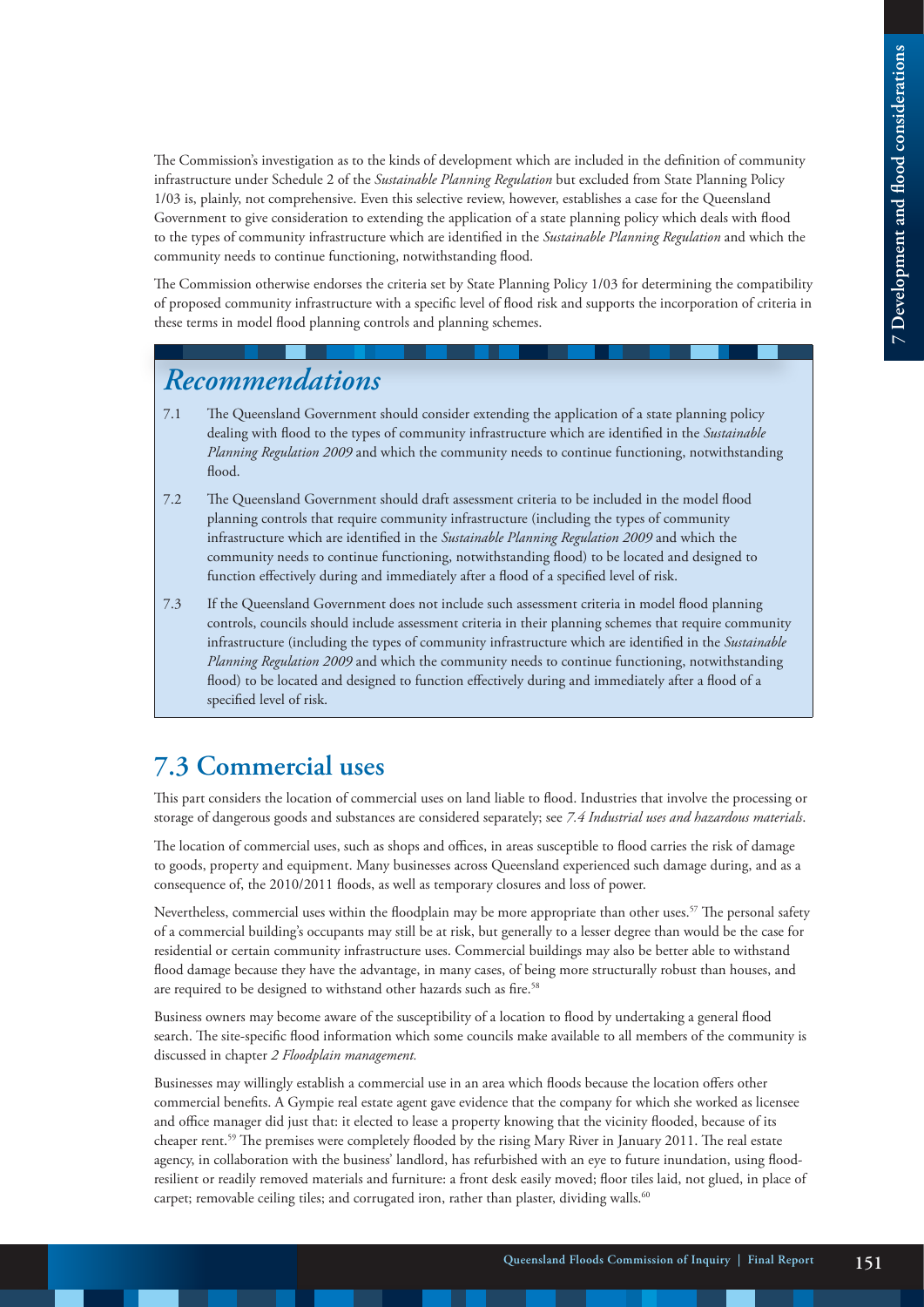However, although a proprietor may be willing to balance flood risk against other advantage in establishing his or her business, councils need to consider the appropriateness of commercial development in areas liable to flooding.

A development approval granted for a car and dog wash on land approximately 600 metres from the Mary River in Gympie and below the '1 in 40 flood level' provides an example.<sup>61</sup>

The car and dog wash comprises four manual car cleaning and vacuum bays, one automated drive-through car wash and two manual dog washing bays.<sup>62</sup> The buildings are permanent steel and concrete structures and the site infrastructure involved a complex plumbing network and extensive plant and equipment.<sup>63</sup> The business was inundated during the 2010/2011 floods, causing it to become inoperable for a period of eight weeks and to incur substantial financial losses through damage to the buildings and equipment and loss of trade.<sup>64</sup>

The council's considerations, when assessing the owners' development application for a material change of use, were dictated by the assessment criteria of the Cooloola Shire Council planning scheme. Of the codes applicable, only one, the Gympie Planning Area Code, contained a provision requiring flooding to be taken into account.<sup>65</sup> Development within the commercial zone of the Gympie planning area is assessed against a requirement to maintain the safety of people from floods.66 There is no requirement that seeks to protect property used for commercial purposes from the impacts of floods.67 Nor does the scheme contain a provision which requires the potential for flood damage to commercial property to be mitigated. The council also did not consider, because it was not required to by the terms of the planning scheme, the frequency with which the site has been affected by flood, the site's proximity to the Mary River or the effects of stormwater runoff.<sup>68</sup>

The Gympie Regional Council's manager of development and compliance agreed that the Cooloola Shire Council planning scheme's provisions could be made more detailed in regards to flooding.<sup>69</sup>

The Council's director of planning and development gave evidence of an anomaly in the Cooloola Shire Council planning scheme's code for reconfiguring a lot, relevant to the subdivision of land. (That code did not apply to assessment of the car and dog wash development application, which involved no subdivision.) The reconfiguration of a lot code:

- requires that 'new lots intended for non-residential use maintains [sic] the safety of people and minimises [sic] the potential damage to property from flood'
- states that this specific outcome can be achieved, for example, if each lot contains a safe refuge.<sup>70</sup>

Thus, a development could meet the criterion which requires the potential damage to property from flooding to be minimised by providing a 'safe refuge'; in other words, without doing anything to ensure the preservation of buildings or equipment.71 The planning director said that the hiatus would be addressed in the preparation of the council's new planning scheme. He regarded the resilience of non-residential buildings to flood as 'an important and a laudable outcome' in development assessment.72

Councils should be required to consider the impact of flood on commercial property when assessing a development application for a commercial use on land at risk of flood. This could be achieved by including in planning schemes assessment criteria (overall outcomes, performance outcomes and acceptable outcomes) that require the impact of flood on property to be minimised. Including assessment criteria of this kind in planning schemes may also carry the incidental benefit of alerting business owners to the risks associated with establishing a commercial use on the floodplain.

# *Recommendations*

- 7.4 The Queensland Government should draft assessment criteria to be included in the model flood planning controls that require the impact of flood on commercial property to be minimised.
- 7.5 If the Queensland Government does not include such assessment criteria in the model flood planning controls, councils should include assessment criteria in their planning schemes that require the impact of flood on commercial property to be minimised.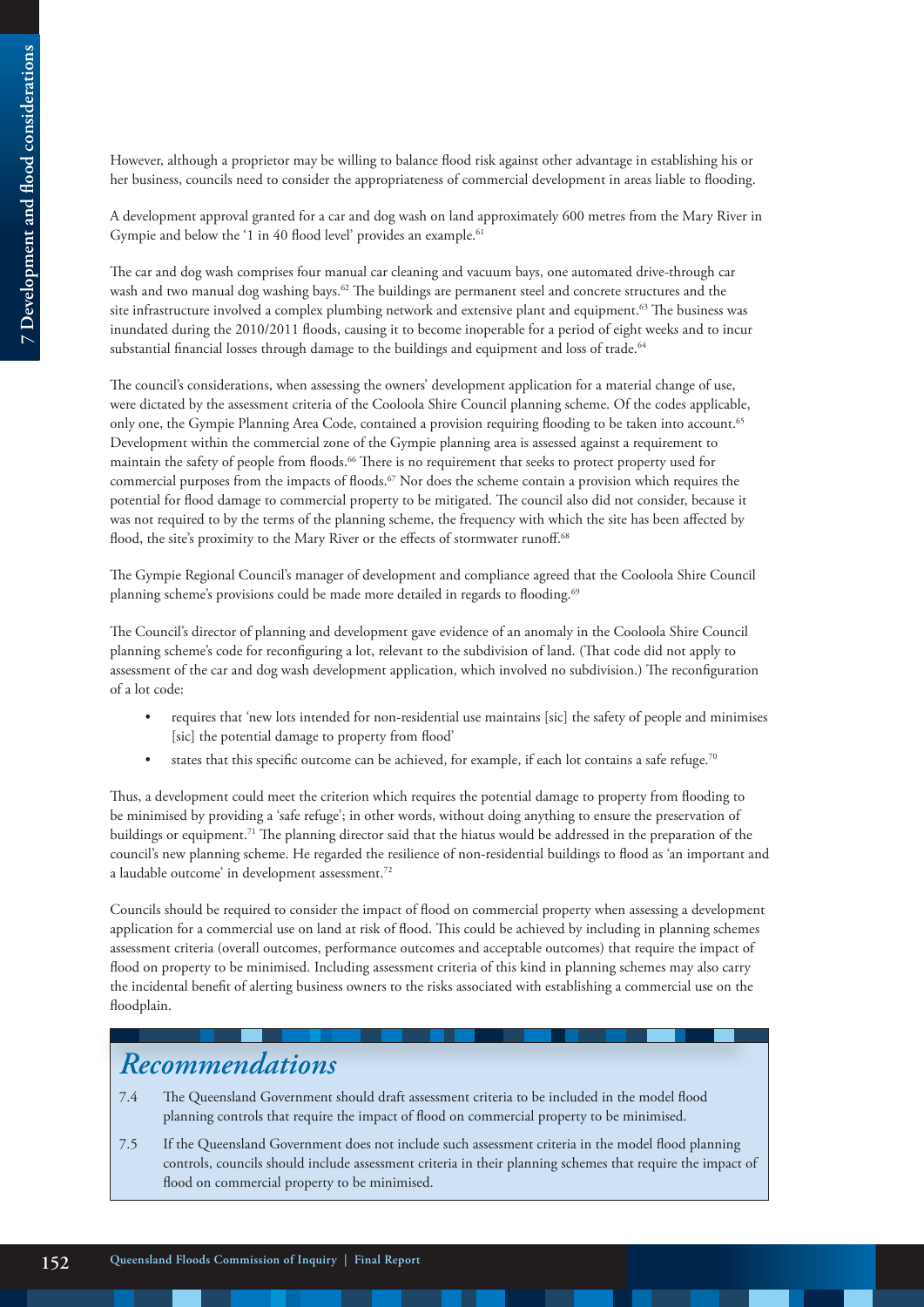# **7.4 Industrial uses and hazardous materials**

After the January 2011 floods, the Oxley Creek, and other nearby tributary creeks in Brisbane's south, were slick with contaminants and littered with industrial debris.<sup>73</sup> Much of this pollution was discharged from the many industrial and commercial facilities located within the Oxley Creek catchment.<sup>74</sup>

Brisbane City Council quickly commenced the process of cleaning up. Due to the large amount of hazardous material discharged onto nearby land and spilled into local waterways, the council needed assistance from DERM, which was duly provided.<sup>75</sup>

The scale of the post-flood clean up of the Oxley Creek catchment highlights what can happen when industrial premises flood. This prompted the Commission to examine the way in which the storage and manufacture of hazardous materials are regulated, and in particular whether the risk of flooding is adequately considered.

#### **Hazardous materials**

Hazardous materials were defined in the *Dangerous Goods Safety Management Act 2001* as materials that can cause harm to people, property and the environment,<sup>76</sup> and that definition was adopted by State Planning Policy 1/03: *Mitigating the Adverse Impacts of Flood, Bushfire and Landslide*. (The *Dangerous Goods Safety Management Act* has been repealed; the *Work Health and Safety Act 2011* now applies to the storage of dangerous goods, even if they are not in a workplace or used in the course of work.77) In addition, the term 'hazardous materials' may have a specific meaning in council planning schemes.

Hazardous materials are often stored, used or manufactured on land associated with industrial uses. Such materials are also associated with rural land uses, such as agriculture, which can involve, for example, the use of fertilisers and petrol products. It is generally more appropriate for industrial or rural land uses to be located on land at risk from flooding, as compared to more sensitive land uses, such as residential or community infrastructure.78

However, when floodwaters inundate land on which dangerous chemicals and other hazardous materials are located, those substances can be discharged, causing harm to people, property and the environment. Given this, it is important that regulation of the storage and location of hazardous materials takes into account the risk of flooding on sites at which these products will be stored.

### **7.4.1 Regulation**

In Queensland, the principal state level instruments that regulate the storage and use of dangerous chemicals and hazardous materials are the *Work Health and Safety Act 2011*, the *Environmental Protection Act 1994*, and State Planning Policy 1/03: *Mitigating the Adverse Impacts of Flood, Bushfire and Landslide*. At a local government level, the storage and use of hazardous materials is addressed in planning scheme provisions.

#### *Work Health and Safety Act 2011*

Dangerous goods are defined in the *Work Health and Safety Act 2011* as meaning asbestos or anything defined under the Australian Code for the Transport of Dangerous Goods by Road and Rail as dangerous goods or goods to dangerous to be transported.<sup>79</sup> The Act imposes duties of safe storage of substances and design of structures.<sup>80</sup>

Protocols for the storage of hazardous materials are also informed by the Safe Storage and Handling of Dangerous Goods: Guidelines for Industry,<sup>81</sup> which provide practical guidance on meeting the requirements of the (now repealed) legislation previously governing dangerous goods, the *Dangerous Goods Safety Management Act 2001* and its associated Regulation. The guidelines describe specific engineering controls for the storage and handling of dangerous goods and recommend that dangerous goods be stored as far as practicable above 'recorded flood levels', although no advice is provided as to the meaning of this term.<sup>82</sup> Where this is not practicable, the guidelines suggest dangerous goods be stored in closed containers that are 'appropriately restrained' and impervious to the intrusion of floodwaters.<sup>83</sup>

#### *Environmental Protection Act 1994*

#### *Environmentally relevant activities*

The *Environmental Protection Act 1994* regulates 'environmentally relevant activities': generally speaking, activities which may cause environmental harm through the release of contaminants.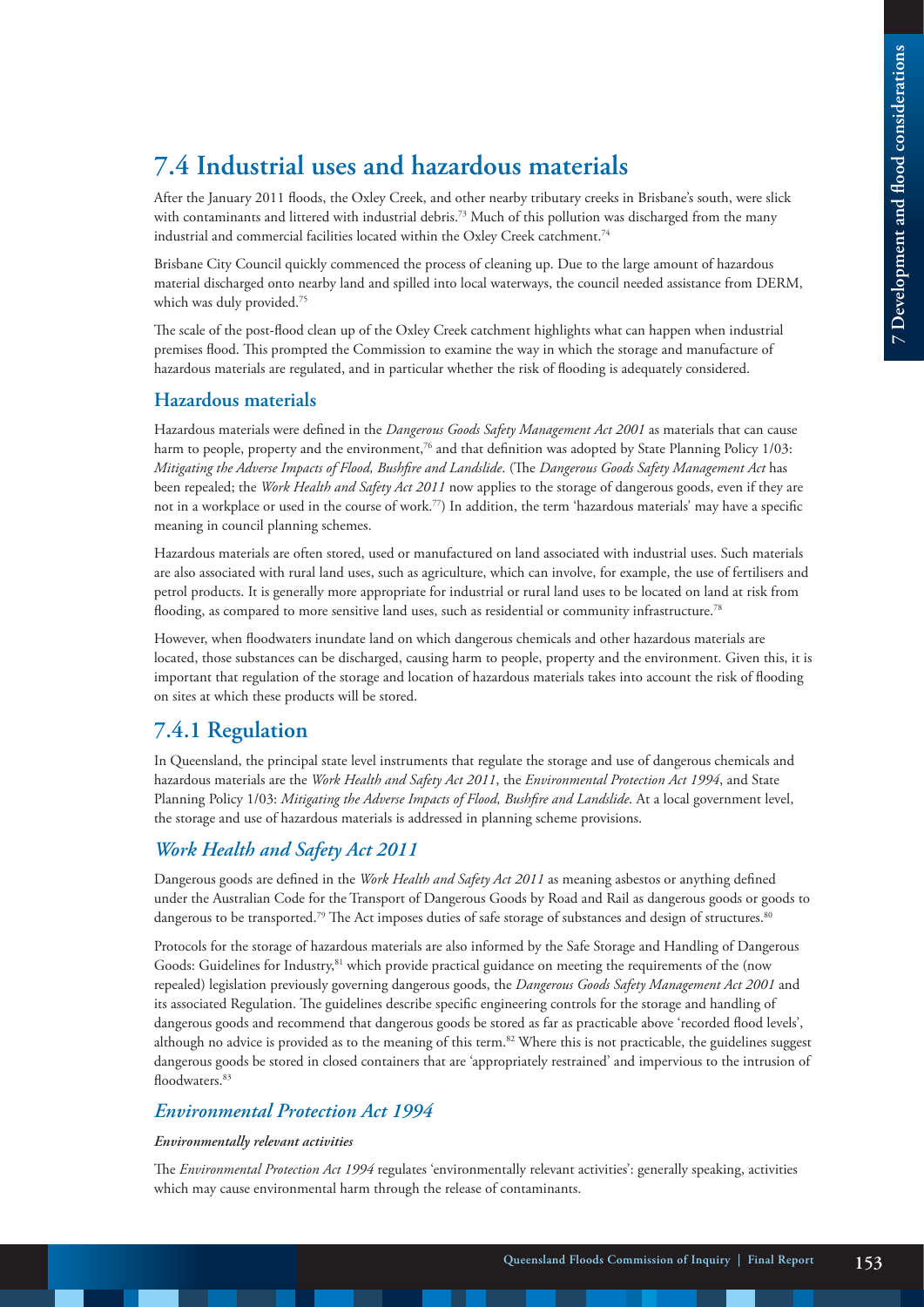There are four broad categories of environmentally relevant activities:

- agricultural activities which affect the Great Barrier Reef (regulated by chapter 4A of the Act)
- mining activities (regulated by chapter 5 of the Act)
- petroleum and greenhouse gas activities (regulated by chapter 5A of the Act)
- activities which are not agricultural, mining or petroleum activities, but which will, or may, cause harm as a result of contaminants being released into the environment.<sup>84</sup>

Activities in the last category are 'chapter 4 activities'85 and are listed in Schedule 2 of the *Environmental Protection*  Regulation 2008;<sup>86</sup> this list includes activities such as chemical manufacturing,<sup>87</sup> boilermaking,<sup>88</sup> motor vehicle workshop operation,<sup>89</sup> meat processing<sup>90</sup> and textile manufacturing.<sup>91</sup> The chapter 4 activities listed in Schedule 2 are of particular relevance to this section of the Commission's report: they are commonly associated with industrial land uses in urban areas and tend to involve the storage and manufacture of hazardous materials. The following discussion relates to chapter 4 activities alone. Mining activities are discussed at length in chapter *13 Mining*.

Unlike other environmentally relevant activities, such as mining or agriculture, chapter 4 activities are assessable development under the *Sustainable Planning Act 2009*. 92 A development applicant must make an application for a material change of use in order to: start a new chapter 4 activity; increase the threshold of a chapter 4 activity; reestablish an abandoned chapter 4 activity; or materially increase the intensity or scale of a chapter 4 activity.<sup>93</sup>

All chapter 4 activities are assessed by DERM, except where they have been devolved to local government for assessment and enforcement.<sup>94</sup> Devolved chapter 4 activities include: poultry farming; asphalt manufacturing; motor vehicle workshop operation and printing; and certain other activities, such as chemical storage, which are devolved to councils if they meet specific thresholds prescribed in the regulation.<sup>95</sup>

#### *The 'standard criteria'*

All environmentally relevant activities are assessed against the standard criteria96 as defined in the *Environmental Protection Act 1994.*97 The standard criteria comprise a list of general considerations, such as 'any applicable environmental protection policy'. They make no express reference to flooding, although in some cases such a reference may be inferred. For example, one of the criteria – 'any applicable Commonwealth, state or local government plans, standards, agreements or requirements' – may encompass flood related provisions in council planning schemes. Notwithstanding, the current criteria provide no basis for specific consideration of flood when assessing applications for environmentally relevant activities. They offer little guidance to Queensland Government or council officers about whether, and how, flooding should be taken into account in that assessment process.<sup>98</sup>

The Commission reviewed ten approved applications for environmentally relevant activities in four local government areas. Each approval was granted in respect of land that flooded in 2010/2011 floods. This review disclosed that none of the assessments explicitly considered whether flooding might occur at the site, or what effects flooding would have, should it eventuate.<sup>99</sup>

The risk of flooding, and its potential effects, should be taken into account in the assessment of environmentally relevant activities. The Commission considers that, to achieve this, a specific direction to consider the issue of flooding should form part of the assessment process under the *Environmental Protection Act 1994*.<sup>100</sup>

# *Recommendation*

7.6 The Queensland Government should ensure that the criteria under the *Environmental Protection Act 1994* that apply to the assessment of development applications for material change of use for environmentally relevant activities include consideration of the risk of flooding at the site on which the activity is proposed to occur.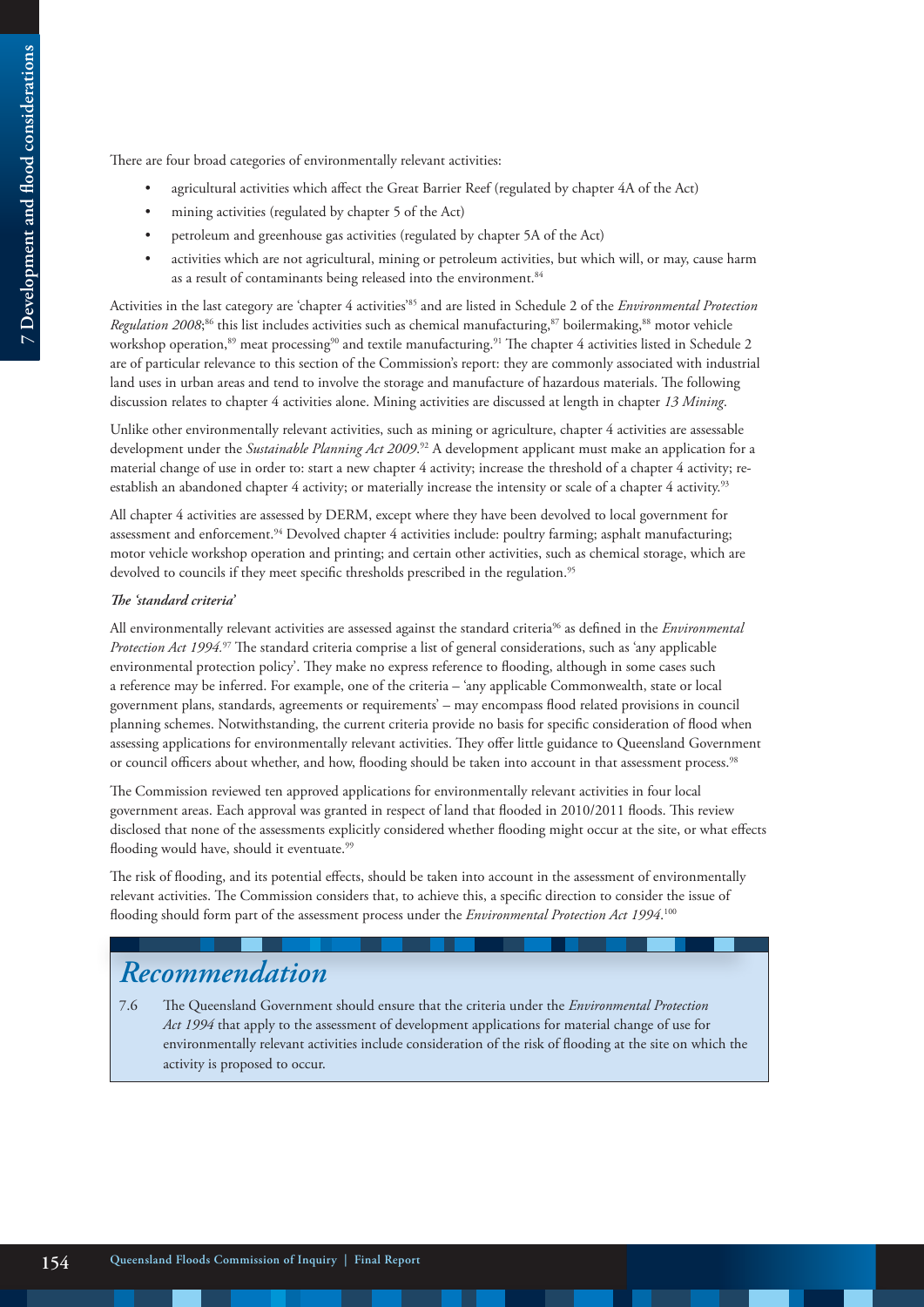#### *DERM information sheets and assessment reports templates*

Template documents used in the assessment of applications for environmentally relevant activities could be improved so as to promote proper consideration of the issues associated with flooding.

DERM makes available an 'information sheet' for use by those applying to conduct an environmentally relevant activity.101 The information sheet does not suggest the provision of information about flood risk, except for applications that concern activities where discharges to the environment are anticipated.<sup>102</sup> According to an officer of the department, information about flooding is rarely provided with development applications.<sup>103</sup> This, of course, makes it difficult for the risk of flooding to be considered as part of the decision making process. A practical solution to this problem would be for DERM to amend its information sheet to indicate that information regarding flood risk (including confirmation, if it be the case, that there is none) should be provided routinely with development applications concerning environmentally relevant activities.

DERM officers use an assessment report template when assessing applications for environmentally relevant activities.104 The template contains a development approval assessment checklist, which contains no specific reference to flooding.105 This checklist could be amended to invite consideration of flooding as part of the assessment process for environmentally relevant activities.

However, checklists will not always ensure that adequate thought is given to the matter of flooding. DERM reviewed a number of completed assessments for environmentally relevant activity assessments. That review revealed that, even with the assessment report template checklist, there were inconsistencies in the approaches taken by department officers.<sup>106</sup> After completing the review exercise, DERM resolved to revise the template report to minimise divergence amongst the approaches taken.

The Commission considers that while a checklist may not ensure reference to flooding issues, a more comprehensive document would, at the very least, encourage their consideration during the assessment of environmentally relevant activities.

# *Recommendations*

- 7.7 The Department of Environment and Resource Management should amend its information sheet about applications for a material change of use for environmentally relevant activities so that applicants are prompted to include information (if any) about the risk of flooding at the site where the activity is proposed to occur.
- 7.8 The Department of Environment and Resource Management should amend the template assessment report used to assess applications for a material change of use for environmentally relevant activities so that it prompts departmental officers to give specific consideration, as part of the assessment process, to the risk of flooding at the site where the activity is proposed to occur.

#### *Information sharing between the Queensland Government and councils*

When a decision to approve an environmentally relevant activity is made by a Queensland Government officer, the council within whose boundaries the activity is being conducted may not have automatic access to details about the location and nature of the proposed activity.107 Council officers would benefit from this information: it is relevant to any subsequent decisions about land use at or near sites at which environmentally relevant activities occur.

As noted above, certain chapter 4 activities are also devolved to councils for assessment.108 There appears to be no obligation for councils approving devolved environmentally relevant activities to provide DERM with the details of such approvals.

An assessment officer in the Brisbane City Council expressed the view that it would be quite simple for such an information sharing arrangement to be established between a council and DERM.109 It would also seem prudent for any agency which assesses applications for environmentally relevant activities to keep a register of such activities and include in that register the details of environmentally relevant activities assessed by other agencies.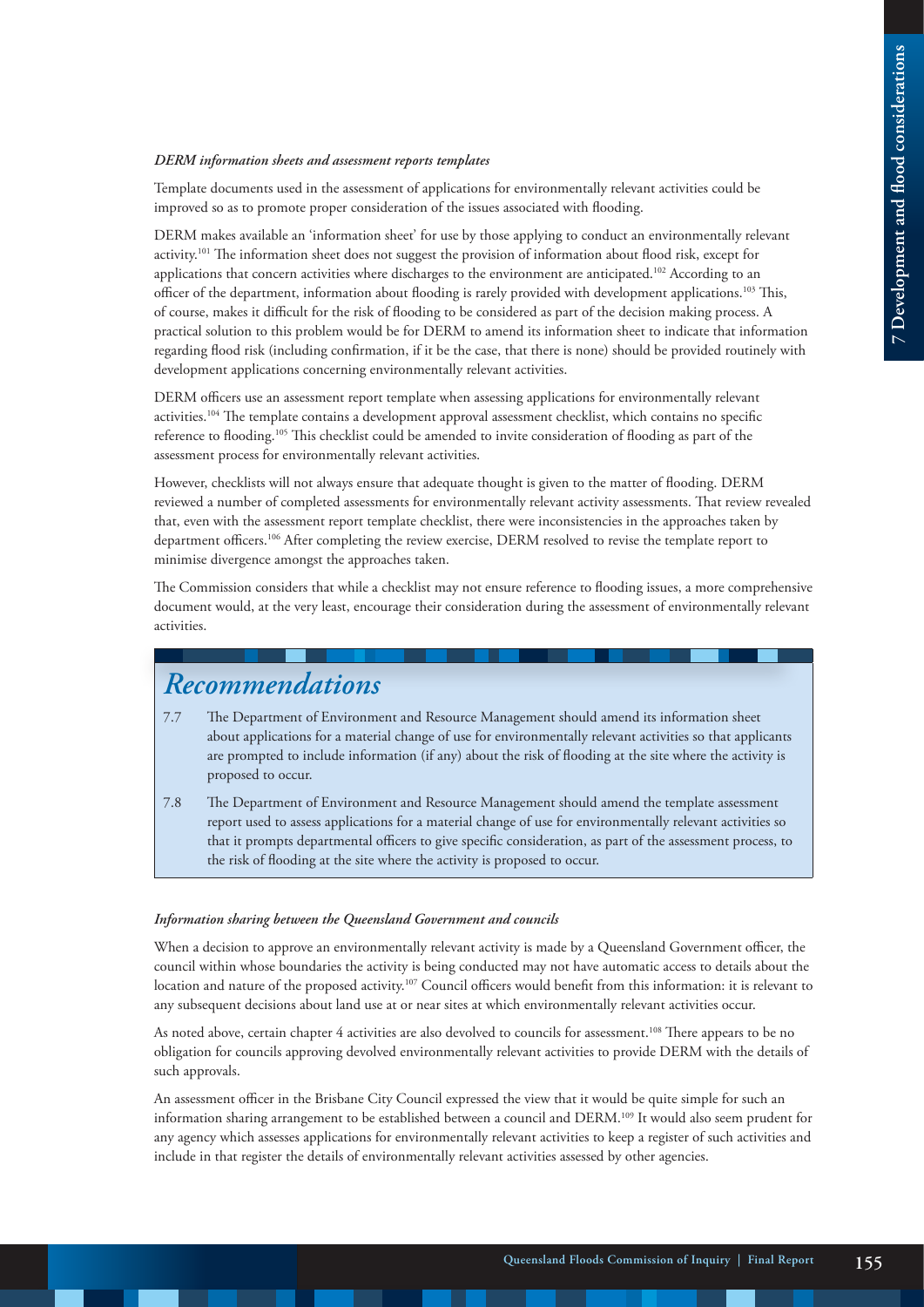# *Recommendations*

- 7.9 The Department of Environment and Resource Management should ensure that, when applications for a material change of use for an environmentally relevant activity are approved by the department, the details of those activities, including their nature and location, are provided to the council within whose area the activity will be conducted.
- 7.10 Councils should ensure that, when applications for environmentally relevant activities are approved by a council, the details of those activities, including their nature and location, are provided to the Department of Environment and Resource Management.

#### **State Planning Policy 1/03**

State Planning Policy 1/03 applies to certain development which involves the manufacture or storage of hazardous materials in bulk.

Hazardous materials 'in bulk', as defined in the State Planning Policy 1/03, are hazardous materials in quantities that:

- are equal to or exceed the threshold amounts which determine a 'large dangerous goods location' under the(now repealed) *Dangerous Goods Safety Management Regulation 2008*, or
- require a licence, granted under the *Explosives Regulation 1955*, for the storage of explosives.110

The application of State Planning Policy 1/03 to individual development proposals is only enlivened where the development is proposed on land which is identified as a natural hazard management area for flood, and where the council planning scheme does not appropriately reflect the policy.111 State Planning Policy 1/03 requires that development which involves the manufacture or storage of hazardous materials in bulk should be compatible with the nature of the natural hazard management area for flood.<sup>112</sup> Compatibility exists where public safety and the environment are not adversely affected by the detrimental impacts of floodwater on hazardous materials manufactured or stored in bulk.<sup>113</sup>

The State Planning Policy 1/03 Guideline offers two solutions for achieving this outcome:<sup>114</sup>

- the manufacture or storage in bulk of hazardous materials takes place above the defined flood event flood level<sup>115</sup>
- structures used for the manufacture or storage of hazardous materials in bulk are designed to prevent the intrusion of floodwaters.<sup>116</sup>

The first solution contemplates the possibility that a site which is susceptible to flooding during a defined flood event might contain locations, such as the highest part of the site or the second storey of a building, which remain flood free.

The solutions proposed in the State Planning Policy 1/03 Guideline are alternatives; applicants can choose to locate hazardous materials above the defined flood event flood level *or* store or manufacture them in a way that prevents the intrusion of floodwaters.117 Framing the solutions as alternatives allows a more flexible approach to be adopted for industrial development involving the storage or manufacture of hazardous materials on land at risk from flooding.

This flexibility is important. Placing stringent restrictions on the location of industrial uses that involve hazardous materials – for example, to areas outside the 1% AEP flood extent only – may have consequences, particularly economic ones, which are not ascertainable in the absence of a proper risk based analysis. For example, parts of Brisbane that are susceptible to flooding also house large industrial precincts. If industrial development were to be restricted in these areas, the economic disadvantages might outweigh the benefits gained from reducing the risk of floodwaters discharging hazardous materials associated with such development.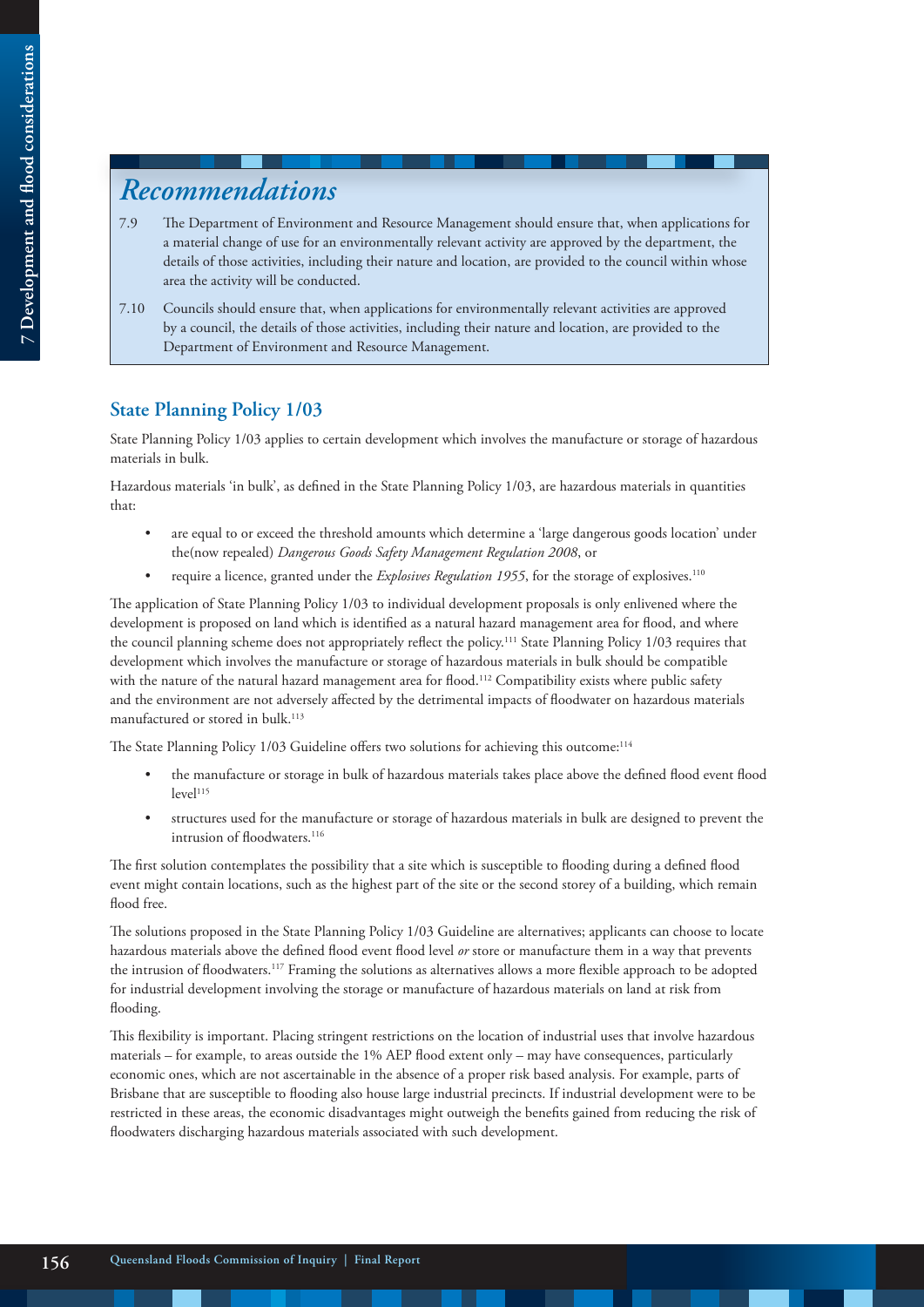The Commission agrees generally with the solutions proposed by State Planning Policy 1/03 Guideline for determining whether the storage or manufacture of hazardous materials in bulk is compatible with the natural hazard management area for flood. However, determination of the level above which hazardous materials must be located is best determined through a risk based assessment, not simply by reference to the defined flood event nominated by a council in its planning scheme.

### **7.4.2 Planning schemes**

#### **Planning scheme provisions**

There is variation among planning schemes as to the way in which the manufacture and storage of hazardous materials are regulated. Bundaberg City Council (under the Bundaberg and Burnett planning schemes only118), Gympie Regional Council (under the Cooloola and Tiaro planning schemes only119) and the Sunshine Coast Regional Council (under the Maroochy and Noosa planning schemes only120) include both of the solutions proposed in the current Guideline to State Planning Policy 1/03. All three planning schemes managed by the Moreton Bay Regional Council, and the Kilcoy planning scheme (administered by Somerset Regional Council) include only the first proposed solution: that materials be stored above the defined flood level.<sup>121</sup>

Brisbane City Council's planning scheme does not directly regulate development involving hazardous materials. Instead, regulation is achieved by the operation of the Subdivision and Development Guidelines, which are arrived at after consideration of several different codes.<sup>122</sup>

Ipswich City Council's planning scheme requires, where industrial sites are located below the 1 in 20 development line, the 1 in 100 flood line or within the Urban Stormwater Flow Path areas, that any materials stored on site:

- are readily able to be moved in a flood event
- are not hazardous or noxious or comprise materials that may cause a deleterious effect on the environment if discharged in a flood event, and
- where capable of creating a safety hazard by being shifted by floodwaters, are contained in order to minimise movement in times of flood.<sup>123</sup>

The elements of this provision are not drafted as alternatives; the effect is that materials which are hazardous, noxious or that may cause a deleterious effect on the environment, should not be located on land below the 1 in 100 flood line or in areas subject to overland flow.

Other planning schemes provide no specific guidance for the assessment of land uses involving the use or storage of hazardous materials on the floodplain.124 For instance, the Esk Shire planning scheme (now administered by the Somerset Regional Council) contains no standards or controls relating to the storage of hazardous materials on land at risk from flooding.<sup>125</sup> The Central Highlands Regional Council relies on the regulatory framework provided by the previously applicable *Dangerous Goods Safety Management Act*, and the *Environmental Protection Act* (discussed above), to make decisions about the storage and use of hazardous materials.126 Beyond these regulatory instruments, the planning scheme appears to contain no additional restrictions.

It is important that all Queensland planning schemes address the storage and manufacture of hazardous materials on land that is susceptible to flooding. The Queensland Government Planner agreed that the Queensland Planning Provisions should include an outcome, similar to that prescribed in the Guidelines to State Planning Policy 1/03 (discussed above).127 This could be achieved by including assessment criteria in the model flood planning controls, which are intended to apply to land identified by a council as being susceptible to flooding. The model flood planning controls are discussed in detail in section *5.1 Planning schemes.*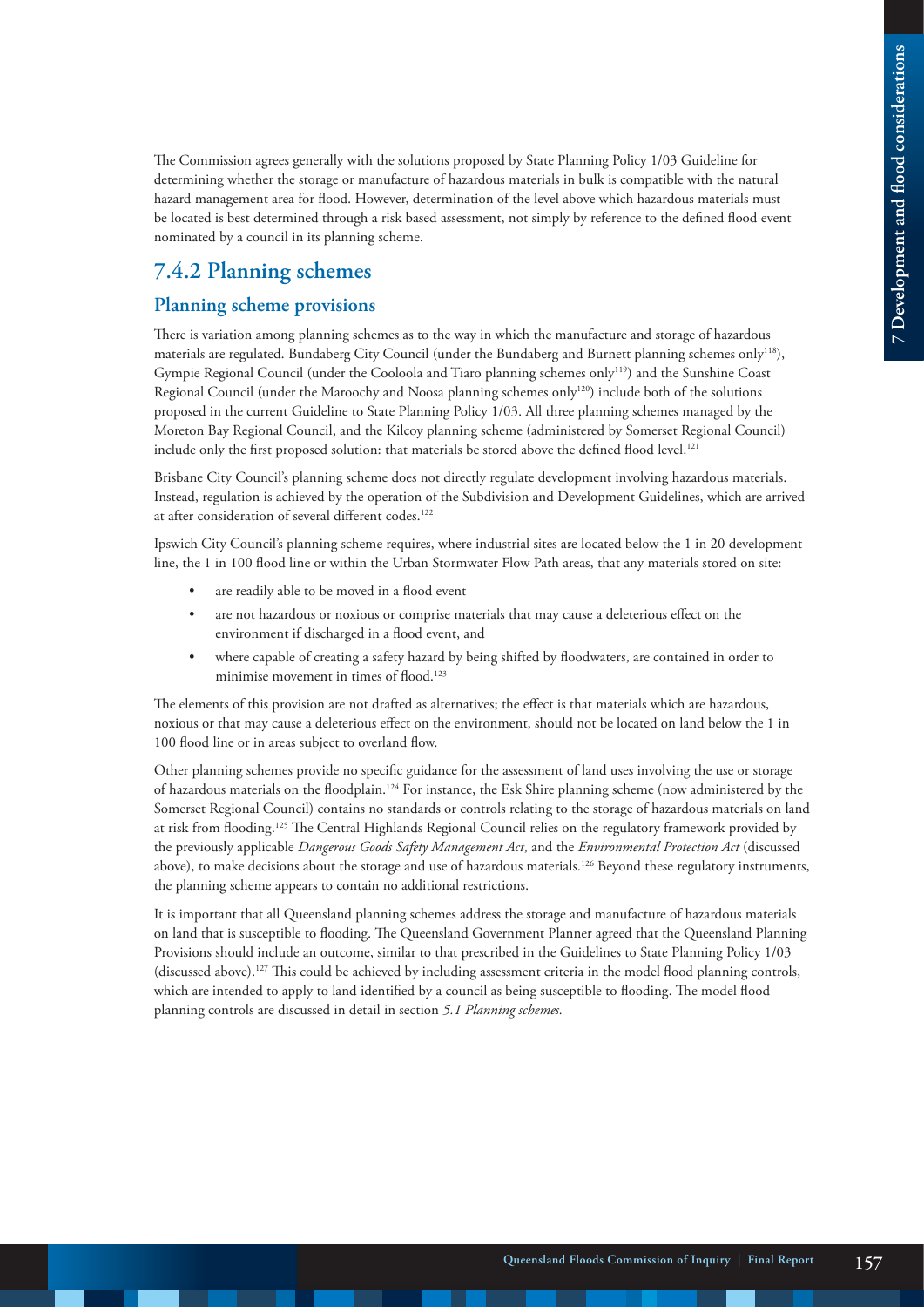# *Recommendations*

- 7.11 The Queensland Government should draft assessment criteria to be included in the model flood planning controls that require that:
	- a. the manufacture or storage of bulk hazardous materials (as defined in State Planning Policy 1/03) take place above a certain flood level, determined following an appropriate risk based assessment, or
	- b. structures on land susceptible to flooding and used for the manufacture or storage of bulk hazardous materials (as defined in State Planning Policy 1/03) be designed to prevent the intrusion of floodwaters.
- 7.12 If the Queensland Government does not include such assessment criteria in the model flood planning controls, councils should include assessment criteria in their planning schemes that require that:
	- a. the manufacture or storage of bulk hazardous materials (as defined in State Planning Policy 1/03) take place above a certain flood level, determined following an appropriate risk based assessment, or
	- b. structures on land susceptible to flooding and used for the manufacture or storage of bulk hazardous materials (as defined in State Planning Policy 1/03) be designed to prevent the intrusion of floodwaters.

#### **Conditions on development approval**

Where the manufacture or storage of hazardous materials *is* addressed in a planning scheme, some councils impose additional conditions on development approvals,<sup>128</sup> while others do not.<sup>129</sup> Where conditions are imposed, the approach differs among councils. For instance, the Gympie Regional Council (under the Cooloola Planning Scheme only) requires contingency plans for hazardous material evacuation as well as flood management plans.<sup>130</sup> Fraser Coast Regional Council, on occasion, imposes conditions that preclude the manufacture or storage of bulk hazardous materials, at or below the adopted flood level, unless approved in writing by a council assessment manager;<sup>131</sup> it is not clear what would be taken into account by the assessment manager in deciding whether to grant approval.

Problems can arise where the condition imposed, or the outcome prescribed by the planning scheme, relies on human intervention to prevent hazardous materials escaping into floodwaters. For example, should access to a site be cut, hazardous materials could not be removed and the solution proposed would fail.<sup>132</sup> While this might be rendered less likely by the prospect of a long flood warning time, the chance that individuals will be unable to reach a property to remove hazardous materials can never be entirely eliminated. Accordingly, development approval conditions which rely on evacuation plans or some other form of human intervention should not be the sole restriction placed on the storage or manufacture of hazardous materials on land at risk from flooding.

# *Recommendation*

7.13 When approving applications for development which involve the manufacture or storage of hazardous materials, councils should not restrict the conditions imposed to ones which are solely reliant on human intervention to remove the materials in the event of flood.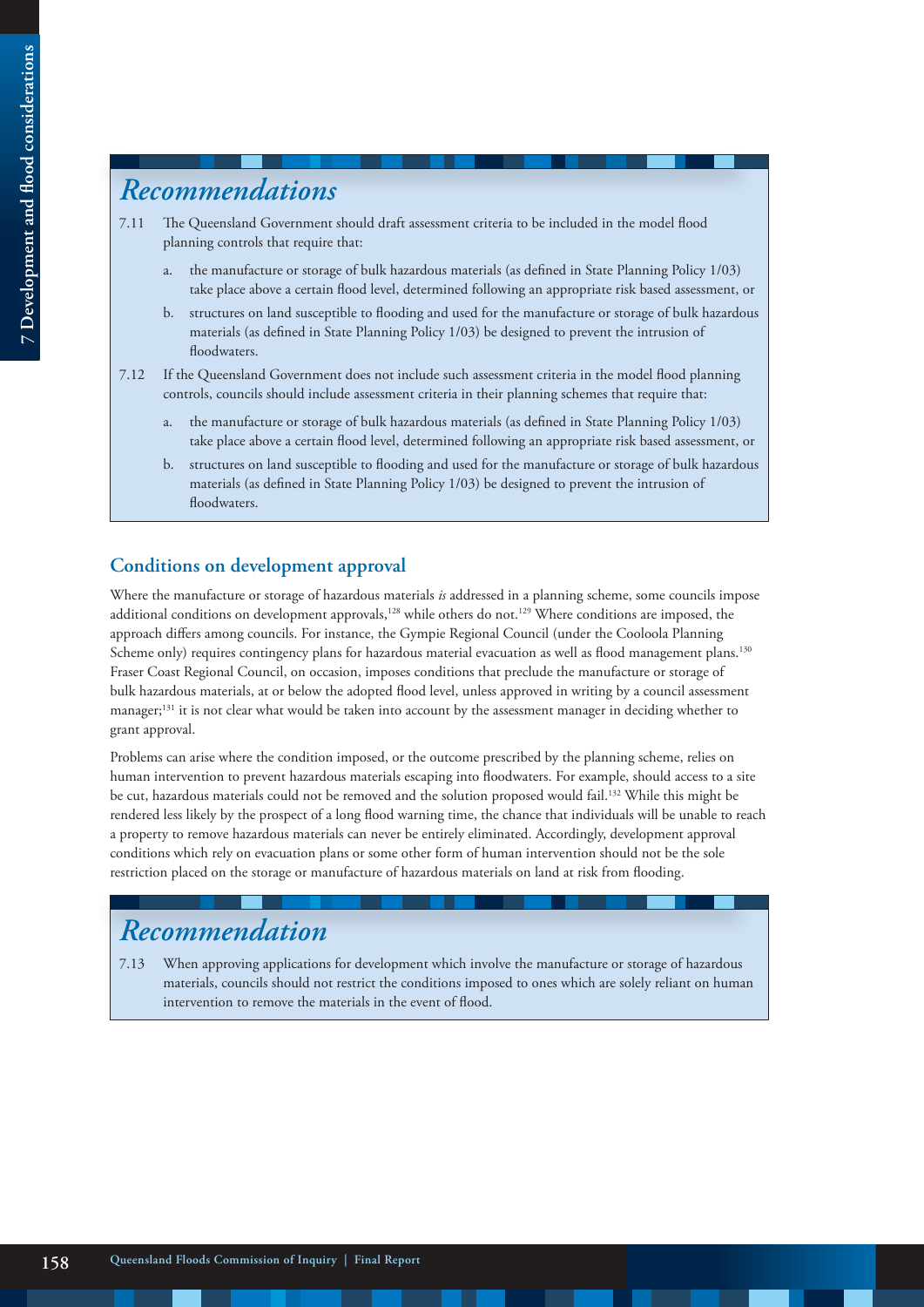# **7.5 River architecture**

#### **7.5.1 Brisbane's river architecture**

The Commission uses the term 'river architecture' in this report as referring to structures built for public or private use in rivers and waterways, but it has focussed its attention on those structures built along the Brisbane River, such as the New Farm Riverwalk (a floating walkway), the CityCat terminals (docks for the larger catamaran ferries), the CityFerry terminals (docks for the smaller ferries) and private pontoons.

In the January 2011 floods, Brisbane's river architecture was severely damaged, and in some cases became a danger to river navigation as detached pieces became waterborne debris. This debris posed a danger to other pieces of river architecture and to the structural soundness of any bridge it collided with.

Brisbane's image as the 'River City' is built, in part, upon its impressive river architecture. The amenity provided by these facilities must be balanced against the potential for their becoming a hazard in any future flood: a risk which must be considered in the design of new structures.

### **7.5.2 Regulation of river architecture as 'prescribed tidal work'**

River architecture is classified as 'prescribed tidal work' under the *Coastal Protection and Management Act 1995*<sup>133</sup> and requires a development approval for its construction.<sup>134</sup> Applications for river architecture were previously approved by the Queensland Government. On 18 November 2005, the 'code for development applications for prescribed tidal work'135 was introduced, and councils became responsible for approving those development applications.136

The code has a number of purposes, one of which is to ensure prescribed tidal work is structurally sound.<sup>137</sup> It also stipulates 'specific outcomes' that need to be met by the development and 'probable solutions' that identify ways in which the 'specific outcomes' may be achieved.<sup>138</sup>

One specific outcome requires prescribed tidal work to be designed and constructed to ensure it is structurally sound, having regard to relevant engineering standards, the location of the work, the purpose of the work and the impact of flooding, tide and hydrodynamic changes.<sup>139</sup>

The code suggests that in order to satisfy this 'specific outcome', one 'probable solution' is for the development to be consistent with all relevant Australian standards;<sup>140</sup> and with relevant planning scheme standards, if they are more stringent than the relevant Australian standard.<sup>141</sup>

### **7.5.3 New Farm Riverwalk**

The New Farm Riverwalk was a floating walkway that ran parallel to the bank of the Brisbane River from New Farm to the Story Bridge.<sup>142</sup> In the January 2011 flood, the walkway suffered significant damage from the impact of debris, and the downstream section of the walkway was washed away.143 As the flood levels rose, other support structures that comprised the Riverwalk also failed.<sup>144</sup>

Authorities became concerned a 300 metre section of the Riverwalk that had detached and floated down the river posed a threat to the structural integrity of downstream bridges if a collision were to occur. On 13 January 2011, tug boats guided the detached section of the walkway away from bridges and other infrastructure, preventing any collision occurring.<sup>145</sup>

The force of the flooded river on the pontoon at the mid-section of the structure led to the walkway's failure.<sup>146</sup> Brisbane City Council maintenance records do not contain any evidence to suggest that any earlier incidents, such as the impact from large debris or any deterioration of the building materials before the January 2011 flood, contributed to the Riverwalk's failure.<sup>147</sup>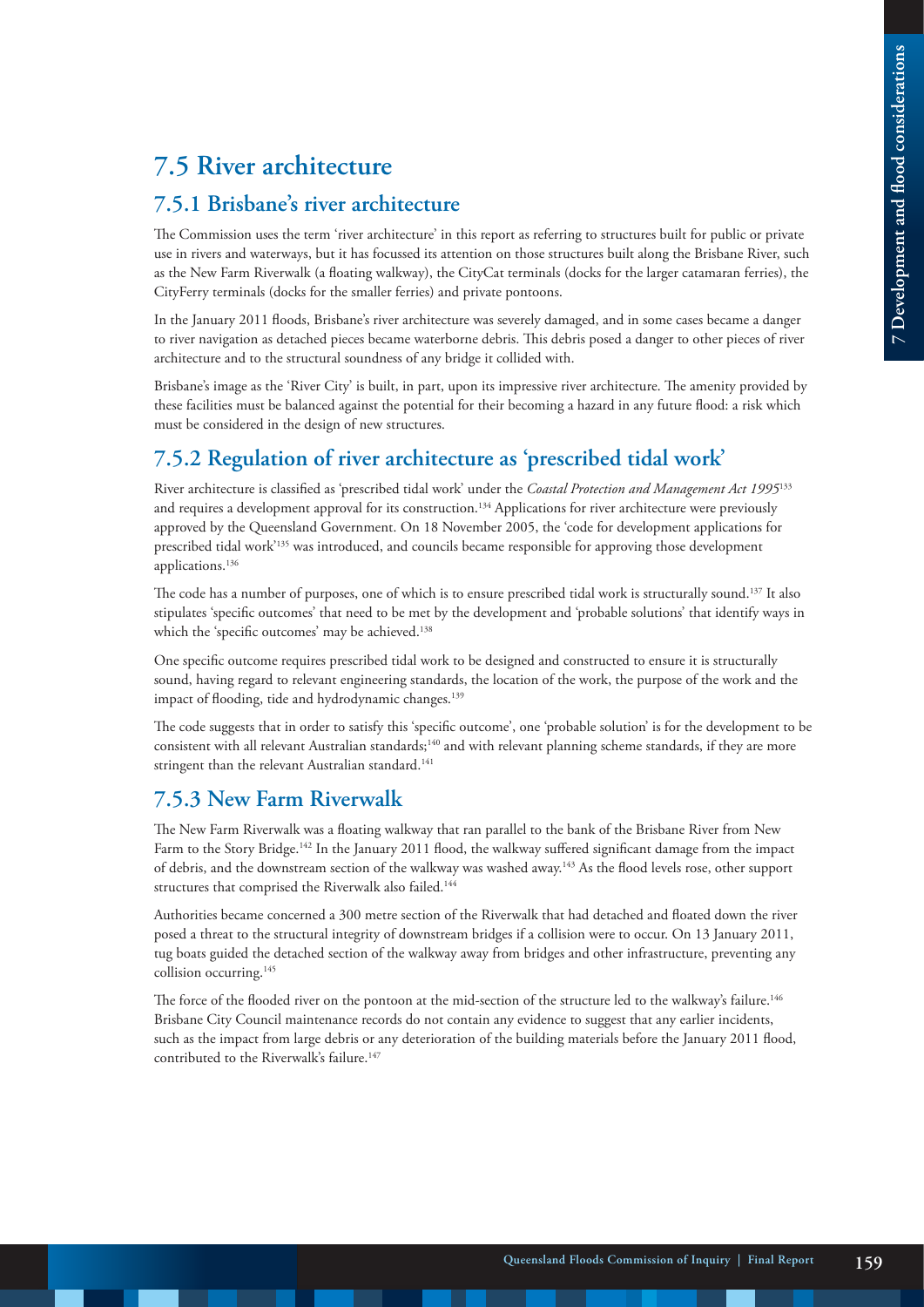

*Flood damage to New Farm Riverwalk (photo courtesy Stephen Knight)*

#### **Design standards**

The Riverwalk was built in 2003 for Brisbane City Council by contractors, following a tender process that began in early 2001.<sup>148</sup> The Riverwalk was designed to survive at least a 1% AEP flood, which meant that although damage might be sustained in such a flood, the walkway should remain intact.<sup>149</sup>

The identification of appropriate design standards for flood resilience at the time of the Riverwalk's construction was a matter for the design engineer applying relevant Australian standards and professional judgment.150 There was no requirement for the flood resilience standards and design for the Riverwalk to be assessed by any third party, and there was no evidence that any review of this kind had taken place.<sup>151</sup>

Following the January 2011 floods, a hydraulic study was undertaken to determine the velocity of the water and flood levels at the Riverwalk structure. This study found that the 1% AEP flood level for the Riverwalk was 3.52 metres, whereas the actual flood level in January 2011 reached 4.0 metres.<sup>152</sup>

A study carried out to determine the cause of the Riverwalk's failure indicated that its design standard may have been intended for use in river architecture built in a typical marina situation along a coast. In a setting such as the Brisbane River at New Farm, flood levels can be significantly greater than the tidal range.<sup>153</sup> This study recommended that an analysis of the 0.05% AEP flood be undertaken for the design of any future Riverwalk.154

#### **Reconstruction of the Riverwalk**

Brisbane City Council has indicated that it intends to rebuild the Riverwalk, at an estimated expense of around \$70 million.155 Plainly, such a structure needs to be designed and built to a higher standard than the previous one, with measures put in place to ensure that if it does fail in any future flood, all parts that detach can be quickly and effectively secured.

Given the unique character of such a project, the risk involved in any failure, and the value of the work required, it would be prudent to ensure that any design is reviewed by an independent expert.<sup>156</sup>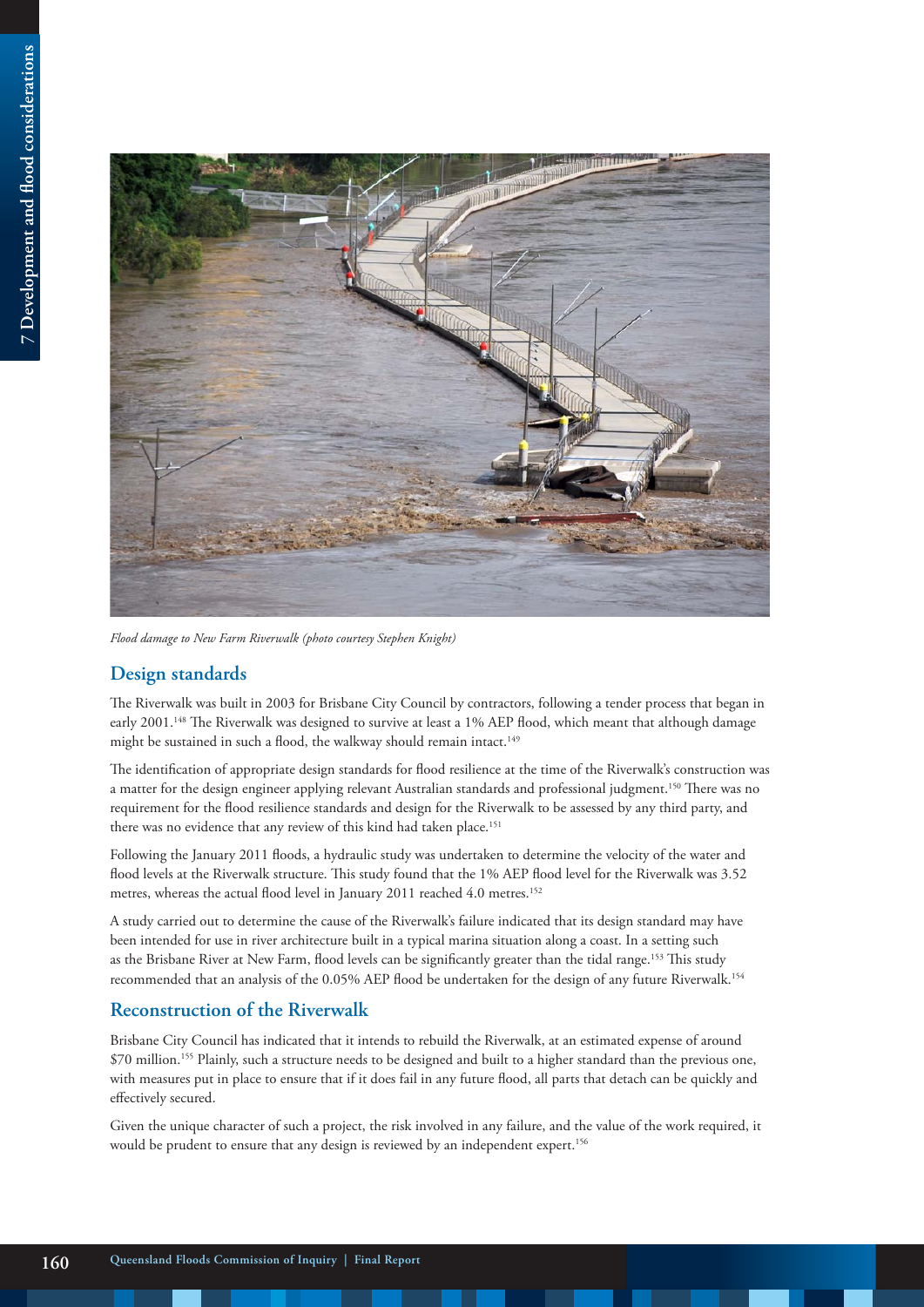### **7.5.5 CityCat and CityFerry terminals**

The terminals used by Brisbane's ferries, the CityCats and the CityFerries, suffered significant damage in the January 2011 flood. Of the 24 CityCat and CityFerry terminals across Brisbane:

- ten terminals were categorised as useable with minor works (they could be reinstated for use within a short time frame by cleaning and replacing electrical components)
- seven terminals were categorised as useable with moderate works (they required repairs to pile brackets, removal of broken balustrades, repairs to roof structures and removal of debris)
- the remaining seven terminals were categorised as requiring major repairs (they suffered extensive damage to, or destruction of, piles, pontoons, gangways and/or waiting areas).<sup>157</sup>

The terminals in the minor and moderate damage categories were reinstated relatively quickly after the flood event (except one, River Plaza, which was subsequently reclassified as requiring major repairs). Brisbane City Council decided to reinstate the terminals that suffered major damage (including River Plaza) on a temporary basis, pending their replacement with new terminals constructed to different flood design standards. The temporary replacement of the West End terminal was not carried out, as there were pre-existing plans to replace the entire terminal.<sup>158</sup>

In 1995 and 1996, the CityFerry terminals<sup>159</sup> were upgraded to accept CityCat vessels. These terminals were originally designed and built between the early 1920s and 1996. Brisbane City Council was not able to tell the Commission whether they were originally constructed in accordance with the relevant Australian standards or what, if any, standards and policies were used for their design and construction.160 Nor was the council able definitively to inform the Commission as to what flood the terminals were built to withstand during the upgrade.<sup>161</sup>

In 1995 and 1996, four new CityCat terminals were also built.162 Brisbane City Council was able to indicate with more certainty that these terminals were designed to withstand a 1% AEP flood.<sup>163</sup> From 2001, a number of the terminals were upgraded progressively to withstand a 1% AEP flood.<sup>164</sup>

All of the works undertaken to repair the damage caused to the terminals in the January 2011 floods are now complete. Brisbane City Council indicated that it intends to replace the terminals that suffered major damage<sup>165</sup> with new structures built using design criteria developed in light of what was learnt from the January 2011 flood and using more advanced three dimensional modelling.166 The new designs will incorporate a deflection structure at the upstream end of the pontoon and the pontoon itself will be streamlined to reduce drag forces. They will include a retractable gangway that can be removed from the path of the flood flow.<sup>167</sup> The new designs are expected to result in terminals that are more resilient to flood than the previous designs.<sup>168</sup>

### **7.5.6 Private pontoons**

During the January 2011 floods, over four hundred private pontoons in the Brisbane River were dislodged from their moorings, including the floating restaurant 'Drift'. These pontoons ultimately ended up in the lower reaches of the river, creating serious navigational hazards for boats and shipping in the river and at the Port of Brisbane. On their journey down the river some of these pontoons may have caused damage to other infrastructure in the river, including Brisbane City Council's CityCat and CityFerry terminals.<sup>169</sup>

### **7.5.7 Response to the floods**

Ordinarily, the repair or replacement of damaged structures in tidal areas requires a development approval from council. However, following the 2010/2011 floods, DERM granted an exemption (which applies between 14 February 2011 and 31 January 2013) to allow the repair of structures, without further approval, provided they are replaced on a like-for-like basis and in the same location.170 The exemption was issued to allow for faster reconstruction of previously approved maritime structures.<sup>171</sup>

For private pontoons rebuilt under this exemption, Brisbane City Council has, in conjunction with DERM and Marine Queensland, developed a voluntary code of practice setting out the design, construction and maintenance standards that should be applied. The code is only intended to apply during the exemption period.<sup>172</sup>

Brisbane City Council believes that the code for development applications for prescribed tidal work in the *Coastal Protection and Management Regulation 2003* should be reviewed to ensure the design and construction provisions for all river architecture are adequate.<sup>173</sup> The Commission agrees that the Queensland Government and councils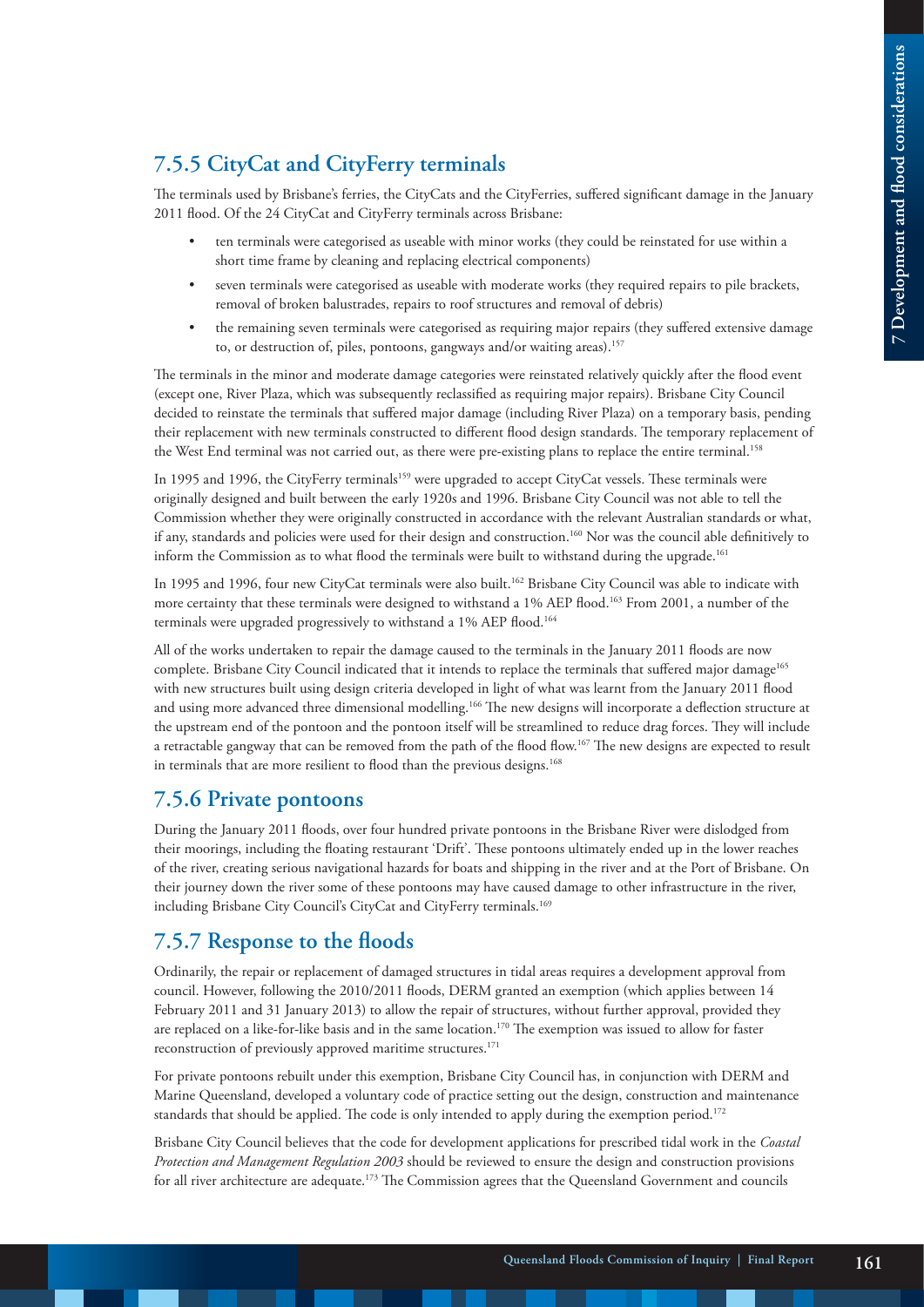having responsibility for river architecture such as that in the Brisbane River should review development standards to ensure the most up to date and appropriate standards are applied.

# *Recommendations*

- 7.14 The Queensland Government should review the code for development applications for prescribed tidal work in the *Coastal Protection and Management Regulation 2003* to consider whether the design and construction standards should be made more stringent than the existing standards.
- 7.15 Councils (particularly Brisbane City Council) should consider including in their planning schemes more stringent standards for the design and construction of prescribed tidal work than those in the code for development applications for prescribed tidal work in the *Coastal Protection and Management Regulation 2003*.

# **7.6 Placement of fill and development in a floodplain**

Most towns and cities in Queensland are built on floodplains. A common solution to this constraint has been to import fill onto low-lying land, to build it up and reduce its flood risk. That measure can result in the diversion of floodwater to properties up and downstream, and can exacerbate flooding of those properties. Compensatory earthworks are often needed to prevent or minimise these consequences.<sup>174</sup>

The following diagram from the 'Compensatory Earthworks Planning Scheme Policy' in Brisbane's planning scheme depicts compensatory earthworks.<sup>175</sup>



Calculating Compensatory Cut and Fill Volumes - Cross Section Figure a

*Source*: Compensatory Earthworks Planning Scheme, Brisbane City Plan 2000, Volume 2, Appendix 2: Planning Scheme Policies

In some limited circumstances, filling in the floodplain does not adversely affect surrounding properties, even without compensatory earthworks; for example, placing fill in backwater or low flow velocity areas may not have any consequence for properties up or downstream.<sup>176</sup>

A number of witnesses expressed their concern to the Commission that development in their areas exacerbated the flooding of their properties. Although the Commission is not in a position to determine whether or not the fill did worsen flooding in any particular instance, it is useful to refer to some cases which demonstrate public concern about the adverse flooding effects that filling in the floodplain can have.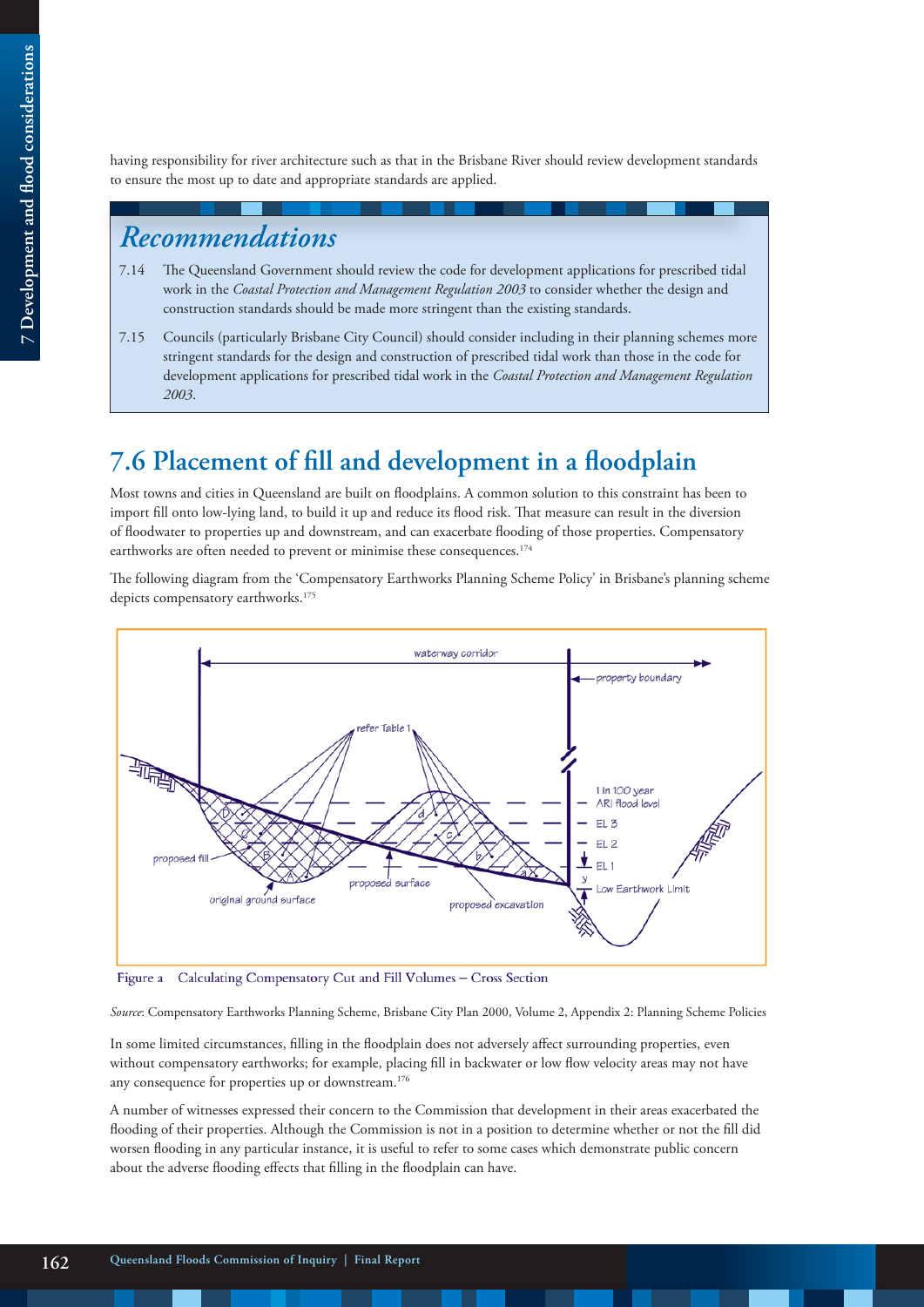### **Graceville**

One of the clearest examples of the issue was raised by two witnesses, one residing at, and one near, Graceville Park, a multi-level complex containing 90 townhouses. The land on which the development was built is low lying, part of the Oxley Creek and Brisbane River floodplains, and traverses a natural waterway.177 Prior to development, the site was a horse paddock with a creek running through the middle.<sup>178</sup> Images depicting the 1974 flood level at the site show that water covered most of the land upon which the townhouse complex is now located.179

In January 2011, 81 of the 90 townhouses on site were flooded; 60 of these suffered total inundation.<sup>180</sup> Nearby residences were also heavily affected. A neighbouring land owner, whose property is bordered on one side and at the rear by the townhouses of Graceville Park,181 gave evidence that the floodwaters reached the eaves of his house.182 He expressed concerns that the Graceville Park development changed the topography of the land and, given its proximity to his residence, increased the potential for his property to flood.<sup>183</sup>

A number of approvals were required from Brisbane City Council before construction on Graceville Park could begin, including a rezoning approval, a town planning consent permit, and two group title subdivision approvals.<sup>184</sup>

In 1991, the land was officially rezoned to a residential use, following the submission and approval of a rezoning application.<sup>185</sup> The rezoning did not itself authorise the construction of town houses; a town planning consent permit was required for this purpose.<sup>186</sup> When the town planning consent permit application was initially submitted, the developer was advised that the topographical features and drainage problems of the site rendered it unsuitable for the development of town houses at the proposed density.<sup>187</sup>

Council records indicate that the resolution of flood issues proved difficult.188 Problems were identified with the hydraulic study provided in support of the town planning consent permit application; before approval was granted, the developer made several attempts at providing a flood study that was satisfactory to the council.189 The study had contained insufficient information to enable the council to assess the possible impacts of the proposal on adjacent land in terms of flooding, ponding of water and overland flow.<sup>190</sup> The developer undertook to recalculate the flood levels of the site using more accurate information.191 Ultimately, the various issues identified were resolved to the satisfaction of the council, and approval was granted.<sup>192</sup>



*Flood damage in Graceville back yard, neighbouring Graceville Park complex visible over fence (photo courtesy Rob Clements)*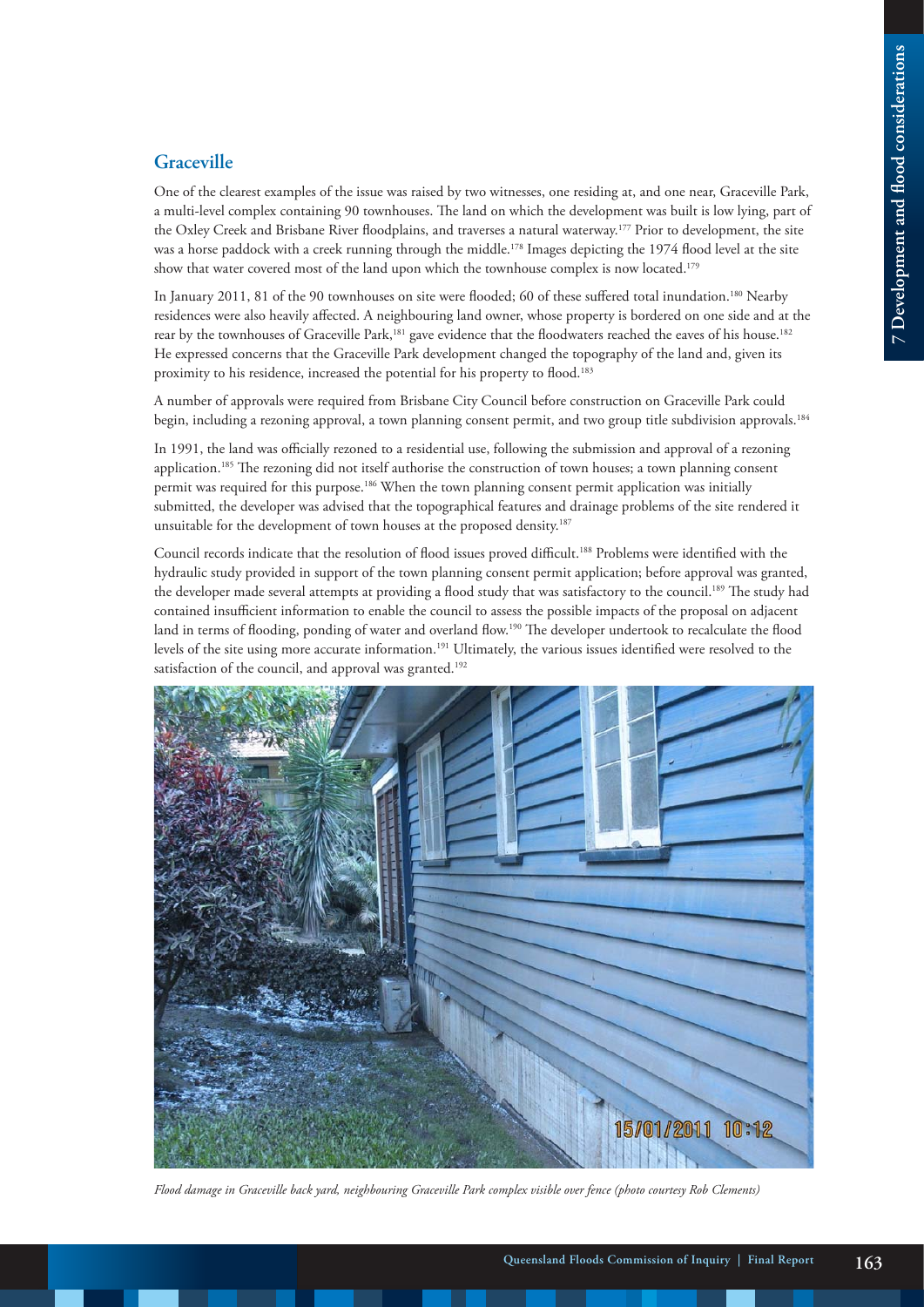For the developer to achieve compliance with some of the conditions of the development approval, filling was required. The precise amount of filling undertaken is not known, although it appears as though it must have been at least 0.8 metres across the site.<sup>193</sup>

The planner responsible for assessment of the rezoning application and the town planning consent permit application indicated that if the development were assessed under today's standards, some aspects of the approval would be different. This is unsurprising; the application was made under an earlier planning scheme and before the State Planning Policy had been adopted. By way of example, the witness indicated that fill levels on the site would likely have been increased to allow higher floor levels, with a greater distance required between the townhouses and adjoining properties; the number of townhouses would probably have been reduced by five or ten units; and access roads into the site might have been required to be built to a higher level.<sup>194</sup>

#### **Emerald**

An Emerald resident whose house, built in 2004, was inundated in the 2010/2011 floods told the Commission that she was concerned about the possible impact of future developments approved nearby. Two new businesses have been approved to be built on land filled up to and above the 2008 flood level; one is a concrete batching plant to be located 60 metres from her home.195 The resident's view was that such developments would affect drainage for the area, restrict water movement and increase the depth of floodwater.<sup>196</sup>

#### **Karalee**

Residents of Karalee in Ipswich have expressed concerns about the extent of fill deposited on the Citiswich Industrial Estate, a large scale development (315 hectares in size) located approximately seven kilometres east of the Ipswich central business district.197 The developer has chosen to undertake the project in seven stages, or areas, of construction and development work.198

A Karalee resident informed the Commission that, although she was not personally affected by the January 2011 flood, several houses in her neighbourhood were inundated.<sup>199</sup> When she moved into her present home in 1993, the land on the opposite side of the Bremer River was pasture with cattle grazing and the natural floodplain was unaltered.<sup>200</sup> At the time of purchasing her property, she checked the 1974 flood maps for the area and saw that her house had not been inundated.201 Because of this, she was surprised at the level the 2011 floodwaters had reached in her area.<sup>202</sup>

This Karalee resident said that during the past decade, the land on the opposite side of the Bremer River has been progressively developed as part of the Citiswich development.203 Over the last three years there had been dramatic increases in the earthworks on the area between the Warrego Highway and the Bremer River, known as stage seven of the Citiswich project. She had observed large amounts of soil being cut away from hills and placed onto the floodplain, as well as truckloads of dirt being transported into the development site.<sup>204</sup> She and another Karalee home-owner who gave evidence said that the fill brought in for this stage of the development built the land levels up to as much as 10 metres higher than the natural ground level in the floodplain.205

The second of the Karalee witnesses said that his house was completely inundated during the January 2011 flood.206 He believed that the floodwaters which immersed his property came from the direction of the Citiswich development and the Warrego Highway bridge,<sup>207</sup> that the 10 metre high earth fill on the Citiswich site acted as a dam and pushed the floodwaters back onto his property, and that the effect of the Citiswich development was to increase the height of the flood.208

The engineering and environment manager for Ipswich City Council acknowledged that infill works occurred on stage seven of the Citiswich site before the 2010/2011 floods209 and that in some respects, the description provided by the residents about the extent of fill was accurate.<sup>210</sup> However, the ten metres of fill spoken of by the Karalee residents was isolated to a small depression on the site,<sup>211</sup> approximately half a hectare in size.<sup>212</sup> Most filling conducted on this stage was more likely to have been at a height of two to three metres, covering an area approximately one to two hectares in size.213 He explained that some of the filling in the stage seven area at the Citiswitch site was exempt development and consequently did not require a development approval.214 The issue of exempt development of this kind is discussed further at section *7.6.2 Exemption where fill is carried out by a public sector entity*.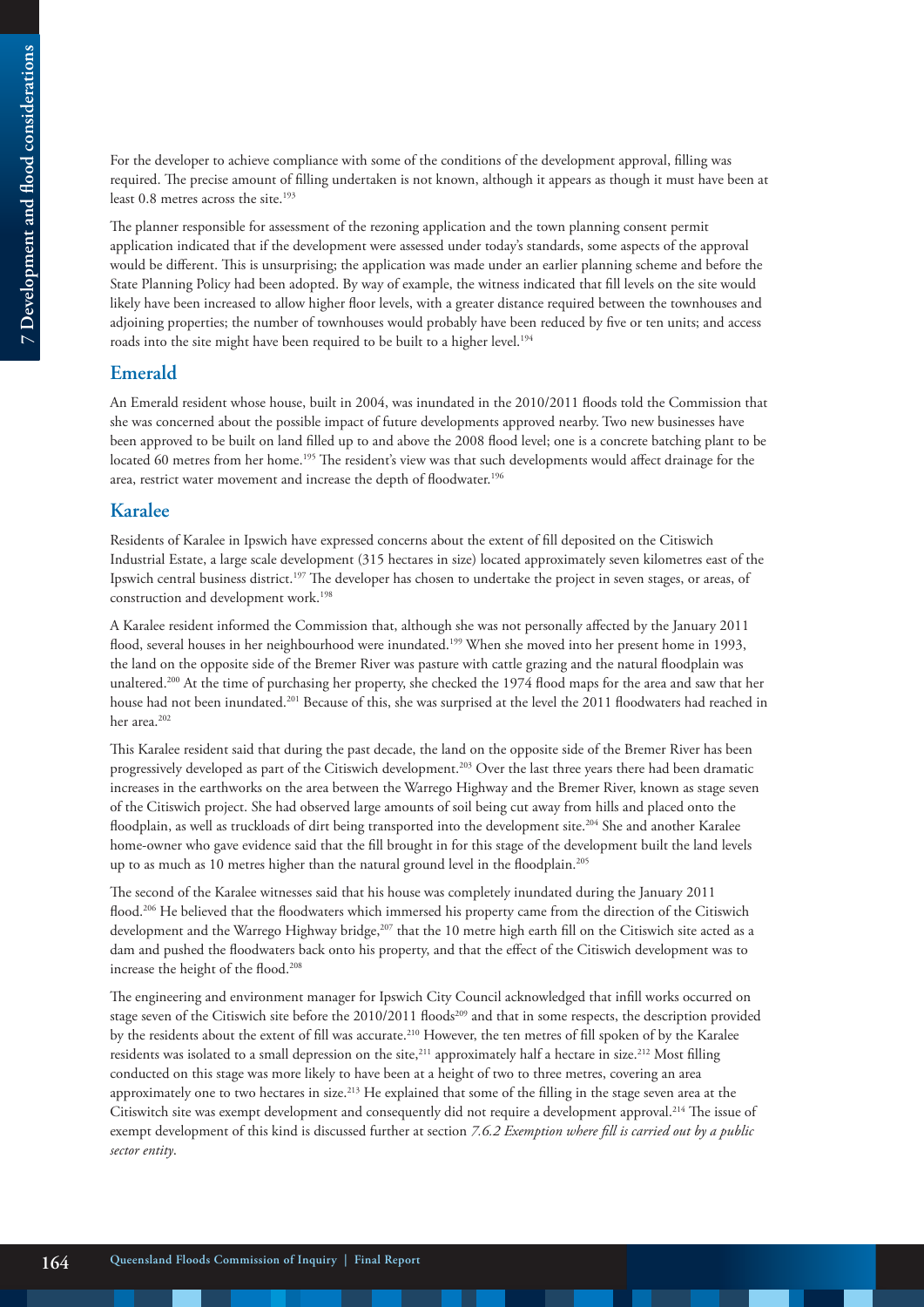The development application for the preliminary approval for the Citiswich site included a 'Masterplan Flooding Investigation', which addressed both river and local flooding concerns.215 The study included a cumulative flooding impact assessment, which set out the proposed filling extent for the whole of the Citiswich site. The assessment concluded that the proposed filling would 'not adversely impact on the flood levels external to the site' and that 'the flood immunity of the Warrego Highway has not been reduced'.216 A preliminary approval overriding the planning scheme for operational works was granted; it had the effect that subsequent earthworks applications for filling on the Citiswich development were assessed by reference to the Masterplan Flooding Investigation.<sup>217</sup>

The Ipswich City Council did not expect there would be any impact from the exempt fill on stage 7, even though there had been no compensatory earthworks (such as excavation) to offset the volume of soil imported to the site.<sup>218</sup> This was because the amount of fill being placed on the site accorded with the Masterplan Flooding Investigation, which indicated that flood levels external to the site would not change if filling was conducted without any compensatory cut.219 This perceived lack of impact was attributed to the particular floodplain characteristics at that locality, such as its location outside high flow areas.<sup>220</sup>

It is apparent from the evidence received by the Commission that the Bremer River in the vicinity of the Citiswich site was not fully contained in the waterway and did break out across the floodplain in the January 2011 floods.<sup>221</sup> The Commission makes no finding as to the extent to which the fill on the Citiswich site resulted in loss of flood storage capacity, if at all, or whether there were consequential impacts to surrounding properties.

### **7.6.1 Treatment of fill in State Planning Policy 1/03 and Guideline**

Given the potential for adverse consequences to surrounding areas, the placement of fill in a floodplain should be assessed against criteria which consider its impact on surrounding land. The importance of maintaining the flood storage function of floodplains is recognised in State Planning Policy 1/03.<sup>222</sup>

Outcome 5 of the State Planning Policy, which applies when councils are making or amending a planning scheme, encourages councils to include planning strategies in planning schemes which 'prevent development from materially increasing the extent or the severity of natural hazards'.223

In Appendix 5 to the State Planning Policy 1/03 Guideline, there are example criteria which give councils a basis for devising performance outcomes to be incorporated into a code in a planning scheme.<sup>224</sup> They include criteria that stipulate:<sup>225</sup>

- 2.1 Works do not involve:
	- a) any physical alteration to a watercourse or floodway including vegetation clearing; or
	- b) net filling exceeding 50 cubic metres.

OR

2.2 The development complies with any applicable development criteria set out in a floodplain management plan. OR

- 2.3 Where a floodplain management plan does not exist, the proposed works either:
- a) avoid any reductions of on-site flood storage capacity and contain within the subject site any changes to depth/duration/velocity of floodwaters of all floods up to and including the DFE [defined flood event]; or
- b) do not change the flood characteristics at the DFE outside the subject site in ways that result in:
	- loss of flood storage;
	- loss of/changes to flow paths;
	- acceleration or retardation of flows; or
	- any reduction in flood warning times elsewhere on the floodplain.

The Commission does not have sufficient evidence to comment on whether a criterion that permits filling up to 50 cubic metres is appropriate. However, in the Commission's view, it is essential that councils assess applications for filling or development in a floodplain against criteria which seek to protect surrounding land from any increases in flood risk, or resulting changes to flood behaviour.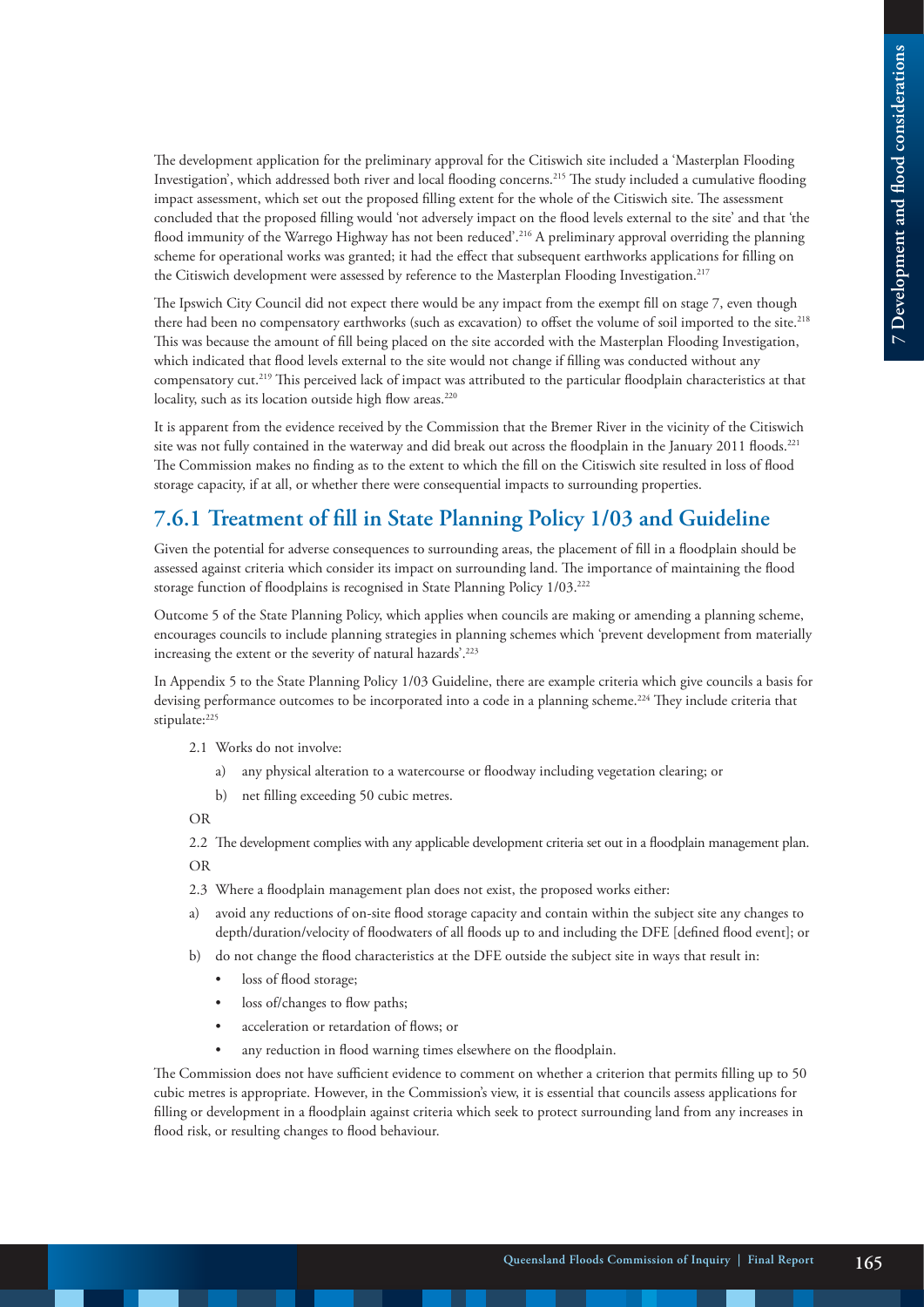# *Recommendations*

- 7.16 The Queensland Government should consider drafting assessment criteria to be included in the model flood planning controls which require that works in a floodplain:
	- do not reduce on-site flood storage capacity
	- counteract any changes the works will cause to flood behaviour of all floods up to and including the applicable defined flood event by measures taken within the subject site (for example, use of compensatory works, detention basins or other engineering mechanisms)
	- do not change the flood characteristics outside the subject site in ways that result in:
		- loss of flood storage
		- loss of/changes to flow paths
		- acceleration or retardation of flows, or
		- any reduction in flood warning times elsewhere on the floodplain.
- 7.17 If the Queensland Government does not include such assessment criteria in the model flood planning controls, councils should consider including assessment criteria in their planning schemes which require that works in a floodplain:
	- do not reduce on-site flood storage capacity
	- counteract any changes the works will cause to flood behaviour of all floods up to and including the acceptable defined flood event by measures taken within the subject site (for example, use of compensatory works, detention basins or other engineering mechanisms), and
	- do not change the flood characteristics outside the subject site in ways that result in:
		- loss of flood storage
		- loss of/changes to flow paths
		- acceleration or retardation of flows, or
		- any reduction in flood warning times elsewhere on the floodplain.

The process of assessing development applications for fill may be assisted by the creation and maintenance of a model. The Bundaberg Regional Council has developed, and maintains, a model which assists it to assess the impact of fill on local flooding from overland flow when an application is submitted. It regards the model as critical in managing stormwater issues.226 The benefit of such models is dealt with in further detail in section *10.2 Stormwater*.

### **7.6.2 Exemption where fill is carried out by a public sector entity**

There is no requirement to obtain a development permit for filling if the works constitute exempt development.<sup>227</sup> Such works include 'operational work or plumbing or drainage work (including maintenance and repair work) if the work is carried out by or on behalf of a public sector entity authorised under a state law to carry out the work'.<sup>228</sup> This could include placing fill onto a site in the floodplain. As indicated previously, some of the fill placed on the Citiswich site falls within this category of development.

In addition to fill placed on the Citiswich site, members of the public have raised concerns with Ipswich City Council about the depositing, without approval, of fill taken from the Ipswich Motorway Upgrade Project.229 The project, being overseen by the Department of Transport and Main Roads, is an upgrading of the Ipswich Motorway in three locations: the Ipswich/Logan Interchange, from Wacol to Darra and from Dinmore to Goodna.<sup>230</sup> The Ipswich City Council observed that fill sourced from the project had not necessarily been placed by the Department of Transport and Main Roads, but may have been deposited by some of its contractors.231 It is unclear, from the council's perspective, whether the exemption afforded to public sector entities under the legislation protects the activity in this respect.<sup>232</sup>

Ipswich City Council provided a statement to the Commission about the difficulties experienced in Ipswich in consequence of the exemption afforded to public sector entities. The exemption can result in fill's being placed in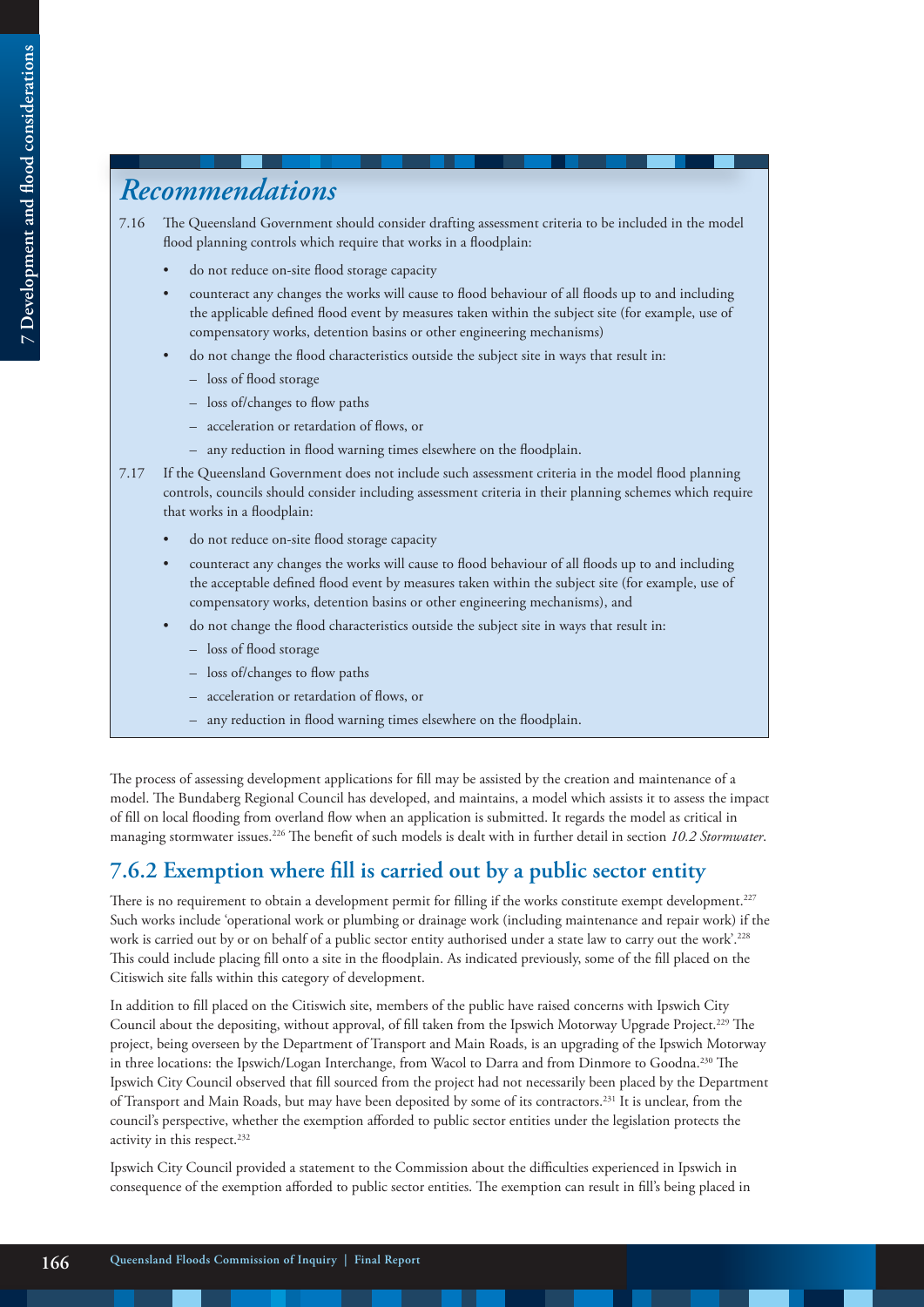stormwater flow paths and areas that are susceptible to flood without any technical assessment by council of the impacts.233 There are associated difficulties in taking compliance action against receiving landowners, and problems with distinguishing what is exempt.<sup>234</sup> Ipswich City Council believes that it should have an opportunity to assess the impact of any proposed filling in a floodplain, regardless of the identity of the entity undertaking the fill.<sup>235</sup>

In the Commission's view, given the potential impact on other properties through the diversion of floodwaters, public sector entities should not be exempt from obtaining development approvals for filling where the filling is to be deposited away from the site of its extraction and in a floodplain.

# *Recommendation*

7.18 The Queensland Government should consider amending the *Sustainable Planning Regulation 2009* so that operational work or plumbing or drainage work (including maintenance and repair work) carried out by or on behalf of a public sector entity authorised under a state law to carry out the work is not exempt development under the *Sustainable Planning Act 2009* if the development has the potential to reduce floodplain storage.

### **7.6.3 Examples of problems from fill associated with infrastructure**

In addition to the evidence concerning fill placed in commercial development projects and fill extracted from major infrastructure projects and deposited elsewhere, the Commission heard evidence from members of the public who expressed concerns about the impact of public infrastructure on flooding.

An Emerald resident believed that the railway line running parallel to the Capricorn Highway caused floodwaters to back up in the 2010/2011 floods.<sup>236</sup> His opinion was based on the facts that the flood peaked at different levels and times on each side of the railway line; the southern side was approximately 600 millimetres higher than the northern side;<sup>237</sup> and the rail line has only a limited number of small culverts where water can drain away.<sup>238</sup>

Concerns about the effect of local railway lines on flood behaviour were also raised by the Jondaryan District Residents Association. The association expressed the view that the Western Railway line raised water levels in homes on the northern side of the line at Jondaryan during floods, and that this was a consequence of lack of adequate drainage points under the railway.239 According to the association, the resulting pressure build-up caused the railway line to 'blow out' at points between Doctor's Creek and Jondaryan, washing ballast from the line onto the Warrego Highway.<sup>240</sup>

One resident of Male Road in Caboolture raised concerns that the Bruce Highway exacerbated local floodwater levels.241 A report commissioned by the Moreton Bay Regional Council on the cause of regular flooding in Male Road concluded that regular flooding of the area was attributable primarily to the fact that the land is low lying and located within the floodplain of King John Creek.<sup>242</sup> The Bruce Highway was found to contribute to the increase in upstream flood levels at Male Road, although it was not possible to state with certainty how this increase affected the flooding of houses in the area.<sup>243</sup>

Upgrades to the Ipswich Motorway, in particular the Monash overpass construction works, were also the subject of evidence heard by the Commission. Residents of a nearby townhouse complex believed these works created a damming effect which increased the height of floodwaters.<sup>244</sup> The Department of Transport and Main Roads acknowledged that the Monash overpass construction works involved a significant road embankment which would remove the existing overland flow path for the catchment, and accordingly required the construction of a culvert.<sup>245</sup>

It is not appropriate or feasible for the Commission to undertake the factual and technical investigations necessary to reach a conclusive view in each of these cases about whether the construction of the infrastructure worsened the flooding conditions experienced by nearby residents. However, the examples provided serve to identify that there is community concern about the effects of infrastructure development on flood levels. The possibility of impact on flooding should be considered by the Queensland Government when designing and constructing infrastructure. (See also section *10.5 Roads and rail.)*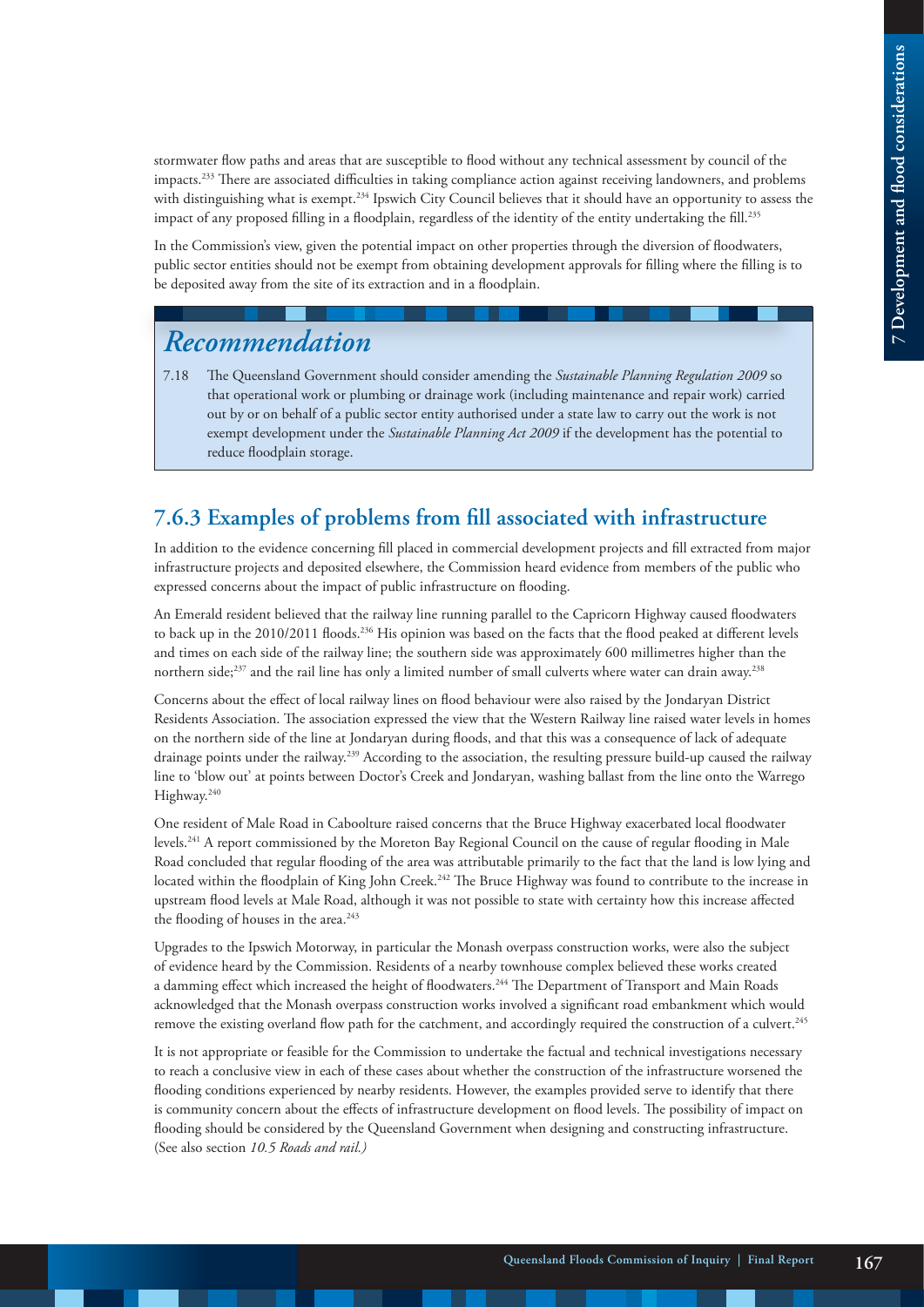# **7.7 Levees**

A levee is a raised embankment.246 Flood mitigation levees are located so as to provide protection from water breaking out of rivers and creeks. An embankment built, for example, alongside a river to protect a town on the floodplain will mitigate flooding, up to a point, in that town. It might, though, increase flood heights on the other side of the river. By protecting the town, the levee removes a portion of the storage volume on the floodplain; logically, the water that would have inundated the town must go elsewhere. On some floodplains and for some levees, the effect may be minimal. In other places, it may be significant.

Levees have other drawbacks: if they are overtopped, the damage caused by the water's breakout can be considerable. A levee may hold floodwater at a damaging height for longer by constraining its escape. There is also a risk that individuals or a community protected by a levee will become complacent, assuming that the levee will protect against all floods:247 a dangerous mindset.

The Commission has not set out to establish whether any particular levee caused harm in the 2010/2011 floods; individual hydraulic studies would be required to form such conclusions and are beyond the scope of the Commission's investigation. What has attracted the Commission's attention are systemic questions of inconsistency in the approach to the control of the development of levees and disputes as to who should impose that control. The potential impact of levees on flooding means that those issues should be resolved.

## **7.7.1 Levees in the 2010/2011 floods**

The Commission heard evidence about towns with levees in the Goondiwindi and Balonne Regional Council areas. In Goondiwindi, an 11 metre high embankment<sup>248</sup> built in 1957 successfully protected the town from the 2010/2011 floods: 249 the highest floods on record.250 A temporary levee constructed in St George prior to flooding protected most of the town in 2010/2011: the flood peak of 13.2 metres was more than a metre below the crest of the embankment.251 Thallon, Mungindi and Dirranbandi also employ levee banks which successfully protected those towns from the nearby Balonne River during the 2010/2011 floods.<sup>252</sup>

Evidence was received of various types of levees used to protect rural properties during the 2010/2011 floods. In the St George region, channel irrigation systems on cotton farms, primarily used to deliver water to the farms,<sup>253</sup> acted as levee banks to protect properties from the floodwaters of the Balonne River.254 In north-east Emerald, a large levee, kilometres long, had been built along the side of two creeks.255 In Bundaberg, small dirt banks had been constructed on a farm.256 Owners of properties near each of those levees raised concerns that their effect was to worsen the flooding nearby.<sup>257</sup>

Possibly the largest levee banks in Queensland are those at the Ensham mine near Emerald, built 30 metres high to withstand the level that would be reached by a flood with an average recurrence interval of 1000 years.<sup>258</sup> Those levees were built after previous, smaller banks were overtopped259 by flooding in 2008, leading to inundation of mine pits and a loss of production.260 The current levee banks were approved in 2009 and withstood the major flooding of the Nogoa River in 2010/2011.<sup>261</sup>

### **7.7.2 Post-flood consideration of levees in urban areas**

Following the 2010/2011 floods, Brisbane and Ipswich city councils have taken steps to explore using levees as a flood mitigation measure in high density urban areas.<sup>262</sup>

There are currently no levees within the Ipswich City Council boundaries.<sup>263</sup> The council engaged external consultants to investigate the feasibility and cost effectiveness of levees in specific areas that were seriously affected by the 2010/2011 floods. Particular attention is being given to an area of the central business district where inundation was the result of water's making its way through a railway underpass from the Bremer River.<sup>264</sup>

Brisbane City Council engaged experts to prepare a report identifying engineering options that could provide flood mitigation for Brisbane;<sup>265</sup> it listed a number of possible structural flood mitigation measures for Brisbane, including levees.266 The report acknowledged the complexity of assessing whether levees would be suitable in such an urban environment, and suggested that they would not be suitable along waterways. However, the report considered that levees might be a feasible solution to protect critical infrastructure such as the cold stores at the Brisbane Markets at Rocklea.267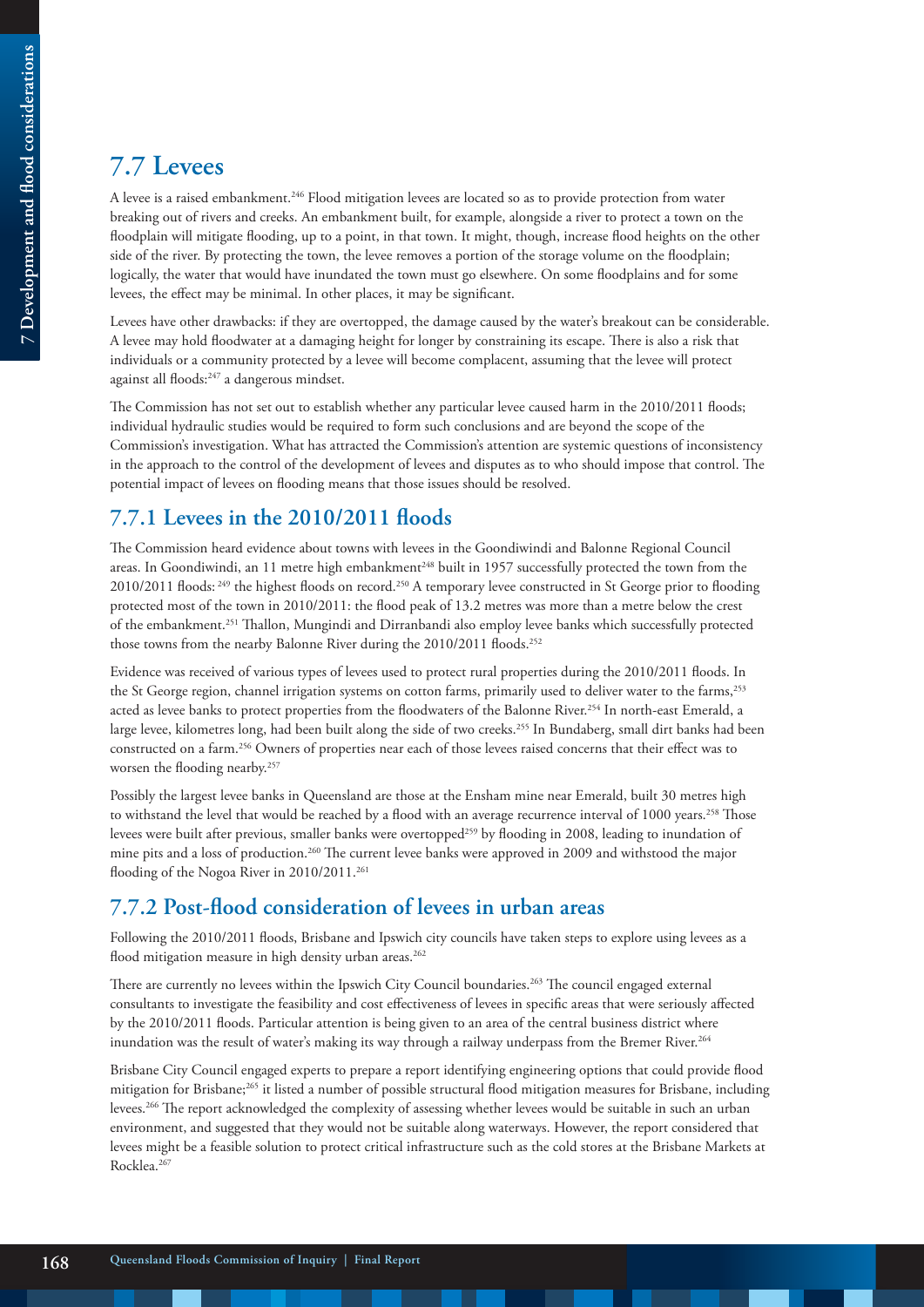These considerations have been taken into account by Brisbane City Council in developing an interim framework for the management of levees in areas of strategic importance as part of its Flood Action Plan of January 2011.268 The framework is designed for assessing levees' prospects of success, with specific criteria to assist the council or private owners considering the building of a levee.<sup>269</sup> It remains for this framework to be given legal effect, either by a local law or an amendment to the Brisbane planning scheme.<sup>270</sup>

### **7.7.3 Controlling the construction of levees**

#### **Current regimes**

#### *Planning schemes*

Councils can control the conditions under which levees are built through their planning schemes. For example, the construction of levee banks in the Ipswich City Council area requires development approval under the council's planning scheme.271 However, the construction may be exempt from requiring development approval under the Ipswich planning scheme if the levee bank is insignificant; for example, if it is not greater than 1000 square metres in area or more than 50 centimetres in height.<sup>272</sup>

#### *Local laws*

During the 2010/2011 floods, seven councils<sup>273</sup> had local laws<sup>274</sup> concerning levees. Two councils let their local laws expire on 31 December 2011;<sup>275</sup> three councils have indicated their intention to repeal them<sup>276</sup> and one council has provided no indication as to the future of its local laws.<sup>277</sup> The seventh council, Goondiwindi Regional Council, is considering the inclusion of levees as assessable development in its next planning scheme, which would have the effect that no levee bank could be built without the approval of council.<sup>278</sup> In the interim, the council proposes to enact a local law for the regulation of levee banks for the whole council region.<sup>279</sup>

#### *A catchment wide floodplain board*

The former Emerald and Peak Downs shire councils formed the Nogoa River Flood Plain Board in 1996,<sup>280</sup> with authority to assess levees within the boundaries of a defined floodplain area.281 The board was empowered as a 'joint local government' under the *Local Government Act 2009.*<sup>282</sup> It followed an assessment process outlined in the relevant local law.283 On receiving an application for construction of a levee, the board would invite the public and nearby landholders to make submissions on the application.284 Applications were required to be accompanied by a hydraulic report advising on the impact of the levee on the catchment and neighbouring properties.285 SunWater Limited<sup>286</sup> provided the board with further hydraulic analysis and advice in respect of the applications it received.<sup>287</sup>

The board voted to dissolve itself in 2011. The Central Highlands and Isaac regional councils approved its abolition. The board said it had taken such drastic action because it was unable to regulate the floodplain efficiently; its preference was for the Queensland Government to assume responsibility for floodplain regulation.<sup>288</sup> The magnitude of the issues it was dealing with, including multi-million dollar mining operations, were matters of state and national importance, and it lacked the technical and financial means to address the possible ramifications of coal mining developments on the floodplain; it was created to deal with farming levees.<sup>289</sup>

The board's concern was borne out in its dealings with Ensham Resources in 2009 regarding the latter's proposed mine levees: after Ensham complained of difficulty obtaining flood levee construction permits from the board, the Minister for Infrastructure and Planning declared the levee construction project a 'prescribed project' under Part 5A of the *State Development and Public Works Organisation Act 1971*, with the ultimate result that the Coordinator-General made the decision to issue permits for the levee banks.<sup>290</sup> An explanation of prescribed projects is provided at section 6.3.3.

#### **Department of Environment and Resource Management**

The Assistant Director-General of DERM gave evidence that DERM has no overarching role or responsibility in respect of flood mitigation levees;<sup>291</sup> in fact, he was not aware of any significant regulatory role of any Queensland Government department.292 He outlined four narrow areas in which DERM does exercise regulatory control over levees: 293

• diversion of a watercourse approved under the *Water Act 2000* as part of mining activities authorised by the *Environmental Protection Act 1994*294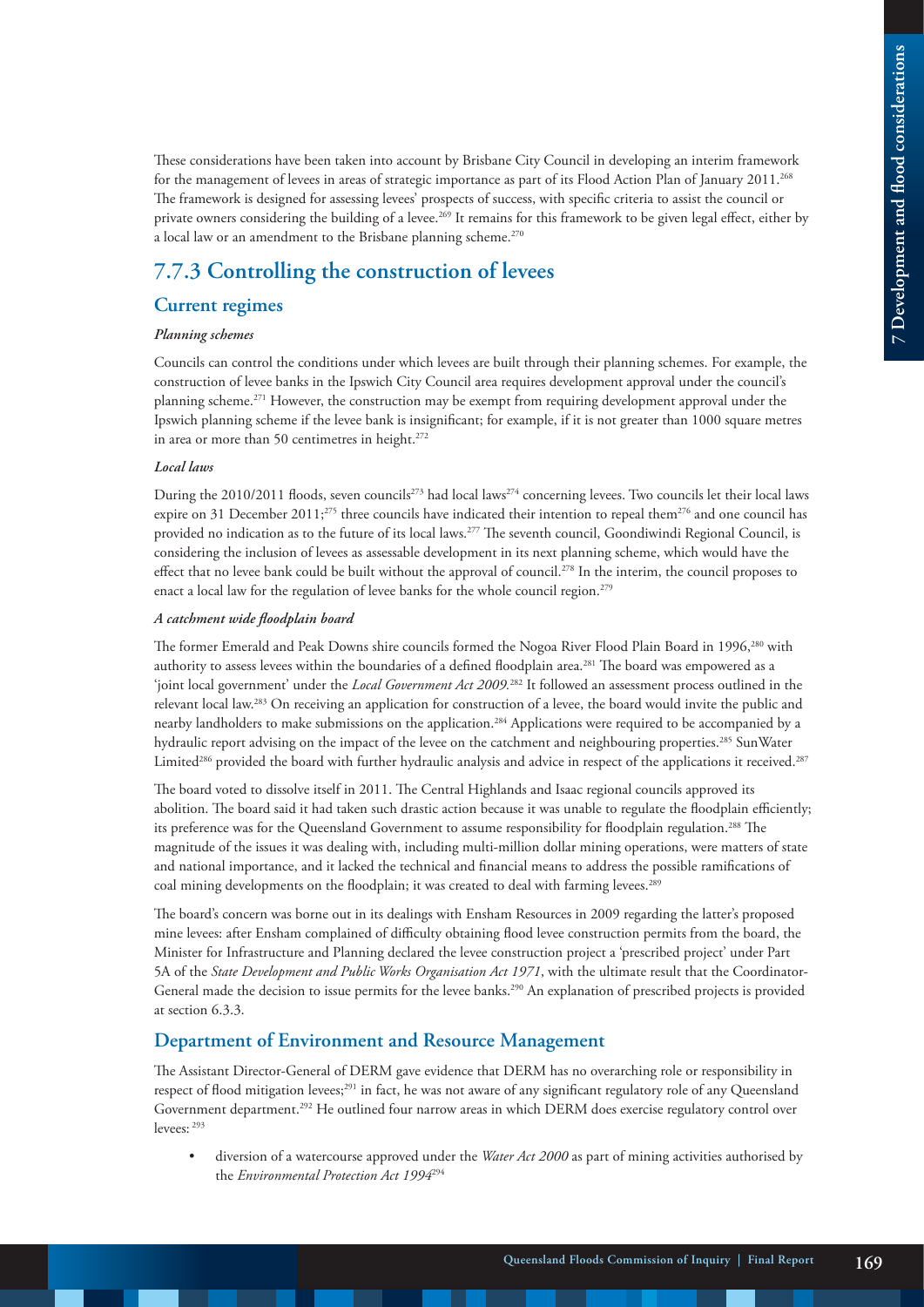- 7 Development and flood considerations **7 Development and flood considerations**
- activities authorised by the *Environmental Protection Act 1994* (flood protection levees for mining activities and bunding for the containment of hazardous materials)<sup>295</sup>
- within a drainage and embankment area designated under the *Water Regulation 2002*<sup>296</sup> (only three areas have been designated drainage and embankment areas under the Regulation)<sup>297</sup>
- the construction and use of infrastructure, including dams and associated works intended to take overland flow water, including floodwater, for water supply purposes.<sup>298</sup>

There might be an argument that DERM's role in fact extends beyond those four situations. Some instances of 'taking or interfering with water' (which is likely to capture most, if not all, levees) require a development permit under the *Sustainable Planning Regulation*, while others do not.299 Where a development permit is required, DERM may be the assessment manager.<sup>300</sup>

In addition to its legislative responsibilities, DERM provides information, on request, to councils to assist them to assess flood mitigation levees.<sup>301</sup> DERM does not collate or hold comprehensive information on all levees in Queensland, as it does not consider itself responsible for them.<sup>302</sup>

### **Need for regulation**

Structural measures, such as levees, are one of the four main threads of best practice floodplain management outlined in *Floodplain Management in Australia*; 303 see section *2.1 Principles of floodplain management* above. If it is appropriate that levees form part of a council's floodplain management plan, it is also appropriate that levees be regulated. The fact that levees affect watercourses makes them a necessary part of any consideration of flooding in a catchment. It does not assist floodplain management for landholders to have, as they do in some areas of Queensland, free rein to build levees on their properties.

Levees may cause damage far from their location. As an adjustment to the natural watercourse, they can affect the entire catchment in which they are located. That propensity to cause damage to other property supports the argument for consistent and state-wide regulation.

The patchwork of DERM and council approvals, and in some areas, a complete absence of regulation, is not conducive to consistent decision-making. Uniform regulation of the construction of levee banks would ensure that applications to build them are judged against the same standards, no matter where they are built and for what purpose. Mining levees in Central Queensland assessed by DERM would be required to meet the same criteria as farming levees near the New South Wales border. Consistency holds advantages for landholders who wish to build a levee, or who live near a proposed one.

### **Options for controlling the building of levees**

The Commission considered two options for controlling the construction of levee banks within the land use planning regime: the designation of levees as assessable development, or local laws. If the former is chosen, either councils or the Queensland Government could act, in effect, as regulator; if the latter, the regulators must be councils.

Levees are a type of development under the *Sustainable Planning Act 2009.*304 They are not specifically designated, by name, as 'assessable development' in the *Sustainable Planning Regulation 2009*, although they may be assessable as 'interfering with water': see the section *Department of Environment and Resource Management* above. The regulation of levees in a planning scheme prepared under the *Sustainable Planning Act 2009* is not compulsory. Levees are not dealt with in regional plans, state planning regulatory provisions, any state planning policy or the Queensland Planning Provisions.

The Queensland Government could, by legislation, ensure that building a levee requires a development permit by:

- designating it as assessable development in Schedule 3 of the *Sustainable Planning Regulation 2009*, or
- requiring, by way of a state planning policy or mandatory provision in the Queensland Planning Provisions,<sup>305</sup> that councils nominate the construction of a levee as 'assessable development' in their planning schemes.<sup>306</sup>

If a council's current planning scheme is not made under the *Sustainable Planning Act 2009*, and does not regulate levees, the council can make a local law for that purpose.307 The Queensland Government could encourage councils in that position to adopt such a local law by proposing a suitable model local law. But any such local law will only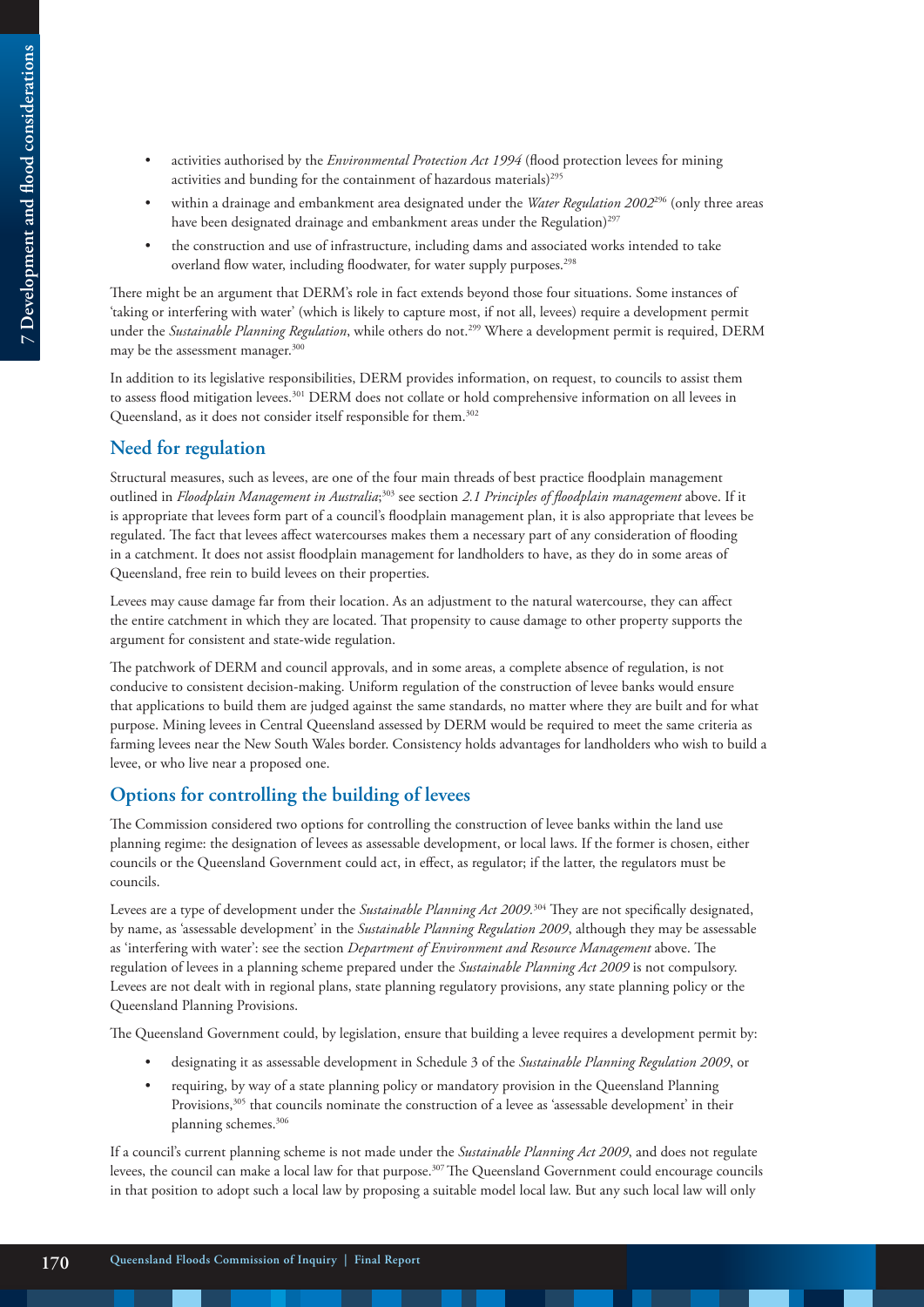apply until the time that a council decides to prepare its next planning scheme under the *Sustainable Planning Act 2009*; after that, the council may only regulate levees through its planning scheme. Consequently, this option would be an interim measure at best.

The Queensland Government should consult councils to determine the most effective way to regulate the construction of levees consistently across Queensland.

#### **The appropriate regulator**

The two candidates to regulate levees are the Queensland Government and councils.

Many councils, and their representative body, the Local Government Association of Queensland, submitted that the Queensland Government should be responsible for regulating all levees.<sup>308</sup> (In New South Wales and Victoria, floodplains are managed at a state government level.<sup>309</sup>) They maintain that councils do not have the necessary technical expertise and financial means to conduct the scientific studies necessary for proper assessment of a proposal to build a levee bank,<sup>310</sup> and refer to the catchment wide implications of levees<sup>311</sup> and interstate issues in the border region as reasons for the Queensland Government to be in charge.<sup>312</sup>

The Queensland Government does not consider it is best placed to consider applications to build levee banks. It points to council expertise in approving development applications under planning legislation, and the importance of local knowledge of the area in which a levee is proposed. The government suggests that it could assist councils by providing expert advice as a referral agency during the assessment process.

Both arguments have merit. The evidence is that neither councils nor the Queensland Government are immediately capable of assessing applications for permits to build levee banks: both would require the devotion of more resources to that task.313 Depending on the method of regulation chosen, both could be involved, in different capacities, in assessing applications. The Queensland Government and councils should reach a decision as to which will regulate the construction of levee banks. The Commission's concern is that a state-wide, consistent process be put in place for that regulation.

## *Recommendations*

7.19 Levees should be regulated.

7.20 The Queensland Government should consult with councils to determine an effective method for the regulation of the construction of levees in Queensland.

In particular, the Queensland Government should consider:

- requiring a development permit for the construction of a levee by designating levees as assessable development in the *Sustainable Planning Regulation 2009*, or
- requiring, by way of a state planning policy or mandatory provision in the Queensland Planning Provisions, that councils nominate the construction of a levee as assessable development in their planning schemes.

### **7.7.4 Types of levees to be regulated**

A uniform definition is essential to consistency of decisions about where and how levees are built across Queensland. There is no widely accepted definition of 'levee' as a term for the purpose of regulation. There are, however, a number of definitions in Australian, and indeed Queensland, literature on the subject, which could be considered in determining how best to define the term so as to identify what is to be regulated.314 One matter that should be considered in defining 'levees' is whether some embankments are so small, or have such insignificant effect, that they should be excluded from regulation. Another is whether any definition should extend to emergency works carried out to protect properties against an immediate threat of flooding.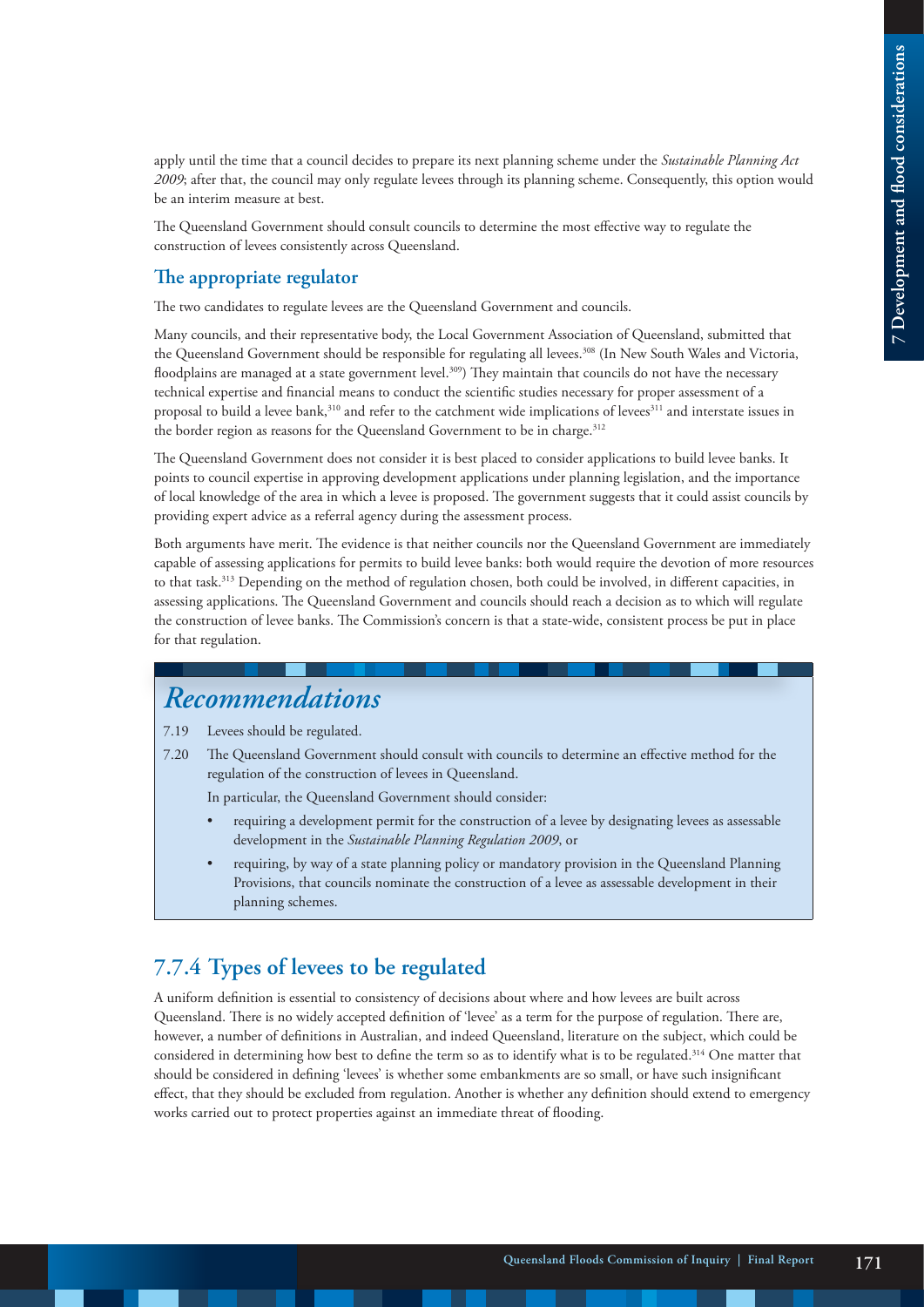# *Recommendation*

7.21 The Queensland Government should consult with councils to formulate a definition of 'levee' to identify what should be regulated.

### **7.7.5 Process and criteria for approving the construction of a levee**

There is no common process or agreed list of relevant considerations used in different areas where levees are regulated. Having common standards would assist in a uniform approach across Queensland.

In terms of process, it is important that any decision about a levee be made after public consultation and obtaining relevant scientific studies.

One important factor in assessing a proposed levee is its effects across the whole catchment in which it is located, which may include effects across local government or state borders.<sup>315</sup> The assessor must determine whether the proposal strikes the appropriate balance between the persons and property it seeks to protect and those it may adversely affect. Increased flood risk in neighbouring properties may be justified if the levee protects infrastructure vital to the whole community, such as a hospital or a state emergency service shed. The adverse impacts of a levee which protects a significant part of a community might be mitigated by setting higher minimum floor levels or building new evacuation routes for affected areas. Structural measures, including other levees and detention basins, could also be considered to offset the impact of a proposed levee.

The considerations applicable in determining whether to allow the building of a proposed levee should be set out in publicly available documentation. Guidance might be gained from Floodplain Management in Australia and other publications.316 If it is decided that councils will grant development permits for the construction of levees, these considerations might usefully form part of model flood planning controls: see section *5.1 Planning schemes*.

# *Recommendations*

- 7.22 There should be a consistent process for the determination of applications to build levees. That process should include:
	- consulting landholders who may be affected by the proposed levee
	- obtaining or commissioning appropriate hydrological and hydraulic studies to assess the impacts of the proposed levee.
- 7.23 There should be a common set of considerations in the decision whether to approve an application to build a levee, including:
	- the impacts of the proposed levee on the catchment as a whole
	- the benefits of the proposed levee to the individual or entity applying to build the levee and to any nearby community as a whole
	- any adverse impacts on other landholders, including the risk of levee failure
	- the implications of the proposed levee for land planning and emergency management procedures
	- whether any structural, land planning or emergency management measures can be taken to mitigate the adverse impacts of the proposed levee.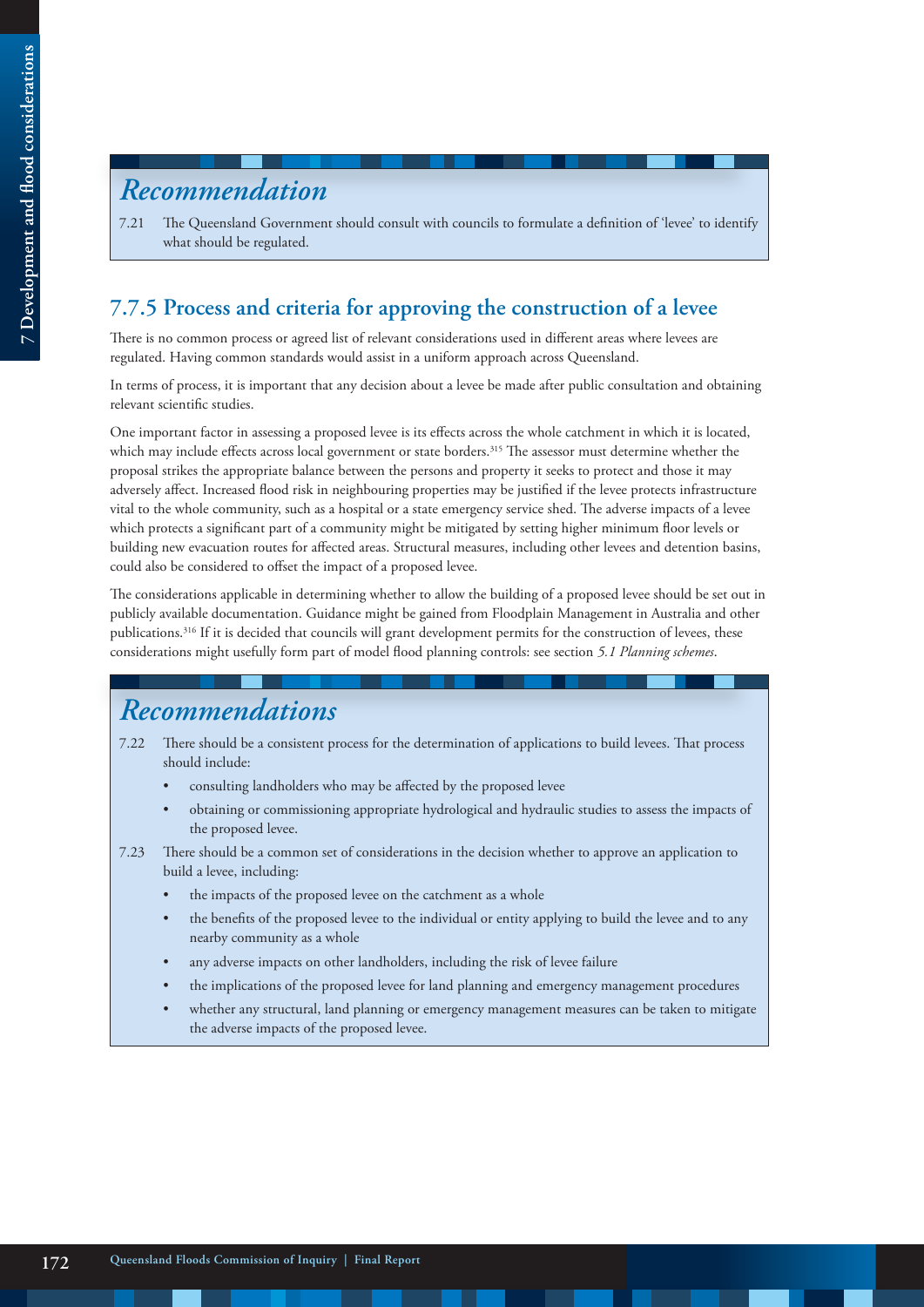# **7.8 Anthills: Properties isolated by flooding of low lying access routes**

Some properties did not suffer inundation during the 2010/2011 floods, but were isolated by rising floodwaters. This problem largely occurred where properties were developed on land higher than access roads. That circumstance caused difficulties of two kinds: evacuation became necessary, but routes were cut; or evacuation was not necessary, but people were isolated from essential services.<sup>317</sup>

The Commission heard evidence about a number of properties that suffered such difficulties in the 2010/2011 floods. One of the clearest examples was in the Brisbane suburb of Bellbowrie. Three properties situated at Allard Close were built on land filled to a height above the 1% AEP flood level, which was separated from the rest of the suburb by a former golf course to the east and a low-lying gully to the west.<sup>318</sup>

On 11 January 2011, some residents of Allard Close were isolated from the suburban road network because their shared driveway across the gully was covered by a metre of floodwater.319 One of those residents described how, unable to get his vehicle across the water, he could not drive his family to safety or remove belongings from his house.<sup>320</sup> On 12 January 2011, the Brisbane River filled up the gully, creating a body of water approximately 150 metres wide between his house and the rest of Bellbowrie.<sup>321</sup> His family had to evacuate that day by walking across the former golf course behind their house to Weekes Road, from where the SES ferried them across floodwaters.<sup>322</sup>

The construction of housing in an area susceptible to isolation in floodwaters creates a number of risks for its occupants. The artificial peninsula on which the Allard Close resident's house was constructed provided little opportunity for conventional evacuation once the floodwaters began to rise. While he was aware of the risk that his property would be isolated,<sup>323</sup> by the time he realised that he might need to evacuate, the evacuation route was cut.324

The Wesley Hospital in the Brisbane suburb of Auchenflower also experienced a serious loss of access during the January 2011 floods. Situated on a steep hill (and very close to the Brisbane River), the hospital is bordered on two sides by the low lying Moorlands Park and Coronation Drive.



*Wesley Hospital, January 2011 (photo courtesy The Courier-Mail)*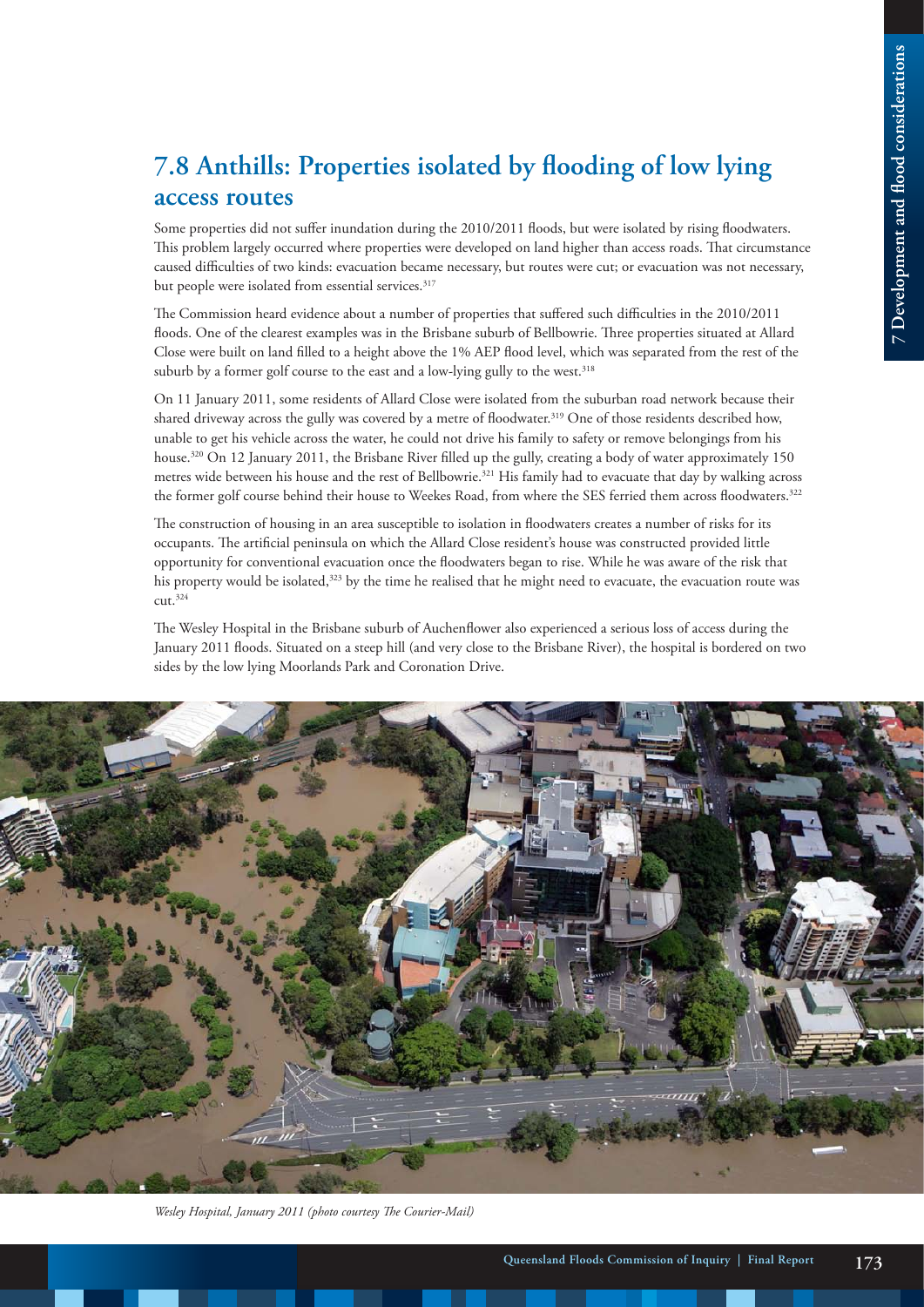Floodwaters closed all usual forms of access to the hospital from the early hours of Wednesday 12 January 2011 to late on 13 January 2011.<sup>325</sup> Any patients who could be discharged safely were advised to leave before the hospital became isolated, if their personal circumstances allowed.<sup>326</sup> All elective, non- acute services were cancelled for the remainder of the week and patients who would normally have been admitted to the hospital were directed to other hospitals.<sup>327</sup> A large number of staff members volunteered to remain on site to maintain patients' care.<sup>328</sup> Linen, pharmacy and food supplies had to be delivered using the nearby Auchenflower Railway Station pedestrian overpass; staff either carried or pushed the supplies to the hospital.<sup>329</sup> This remained the only access route for the hospital until late on Thursday 13 January 2011. No ambulances were able to reach the hospital, although ambulance officers were able to transfer emergency patients, on foot, across the railway station overpass bridge.330 One patient was moved across the bridge on an ambulance trolley, with great difficulty.<sup>331</sup> At one point, the electricity supply to the hospital was at risk of being cut, which would have necessitated the evacuation of all patients.332 Fortunately this did not occur, and the hospital was able to perform most fundamental services.

Since the January 2011 flood, the hospital executive has reviewed the question of access to the hospital during flood and is considering investing in a helicopter pad. It has also reviewed the hospital's communications with the State Health Emergency Control Centre and the local district disaster management group, with a view to obtaining better information during a crisis about the availability of access routes and the supply of essential services, particularly electricity.333

The fact that such an important piece of community infrastructure was effectively isolated for two days is of concern. Planning considerations for community infrastructure generally are discussed elsewhere in the Commission's report (see section *7.2 Community infrastructure*).

The issue of access roads was also highlighted in the suburb of Yeronga, in south Brisbane. 'The Village', a multilevel aged care facility situated at Cansdale Street, was built on land zoned as a light industrial area, and developed in 2007 and 2008. The Brisbane City Council considered that the site presented a number of attractive features for aged care accommodation: its proximity to services and public transport, the uncontaminated nature of the site, its amenity (with parkland on three sides) and the fact that it enabled elderly residents to remain in the community, rather than having to move to the outer suburbs of Brisbane.<sup>334</sup>

It was apparent from an early stage of the assessment process for this development that the site had flood-related constraints. The preliminary development assessment for the facility included a series of pre-lodgement meetings in late 2004 and early 2005 where issues relevant to flooding on the site were identified by the developer and Brisbane City Council.335 One such issue was the location of the site in a waterway corridor.336 Throughout the development application assessment process, the Brisbane City Council raised concerns with the developer regarding the management of floodwaters from both the Brisbane River and overland flow.337 The developer's initial hydraulic reports required extensive re-analysis338 before the Brisbane City Council eventually approved the development, with conditions, on 3 October 2006.<sup>339</sup>

Although the site was known to be affected by flooding from two sources (a 1% AEP flood from the Brisbane River, or a 1% AEP overland flow flood<sup>340</sup>), no conditions were imposed on the development in relation to access or evacuation routes in the event of flooding.<sup>341</sup> The driveway crossover into 'The Village' is at the 1% AEP flood level;342 however, the heights of the two access roads relevant to the site, Cansdale Street and Venner Road, have lower flood immunity levels. Cansdale Street is built to withstand floods with an average recurrence interval of 50 years, whereas Venner Road is built to withstand floods with an average recurrence interval of 20 years.<sup>343</sup> When the aged care use was approved by Brisbane City Council, these road heights were seen as acceptable, because they accorded with the specified flood immunity levels for existing roads contained in the Subdivision and Development Guidelines in force at the time.<sup>344</sup>

During the January 2011 flood, the entire site was surrounded by floodwaters. On 11 January 2011, the residents of 'The Village' had to evacuate in order to escape the imminent flooding.<sup>345</sup> Evacuation was carried out prior to the floodwaters reaching the premises. The basement of the building was flooded and the ground floor was submerged in approximately one metre of floodwater.<sup>346</sup> Access roads to and around the site were inundated.<sup>347</sup>

There are obvious difficulties in residents of advanced age with mobility problems having to evacuate when surrounding roads are flooded. In some circumstances, there may not be enough warning time available for evacuation to occur before access roads begin to flood. Currently, the Brisbane City Council Subdivision and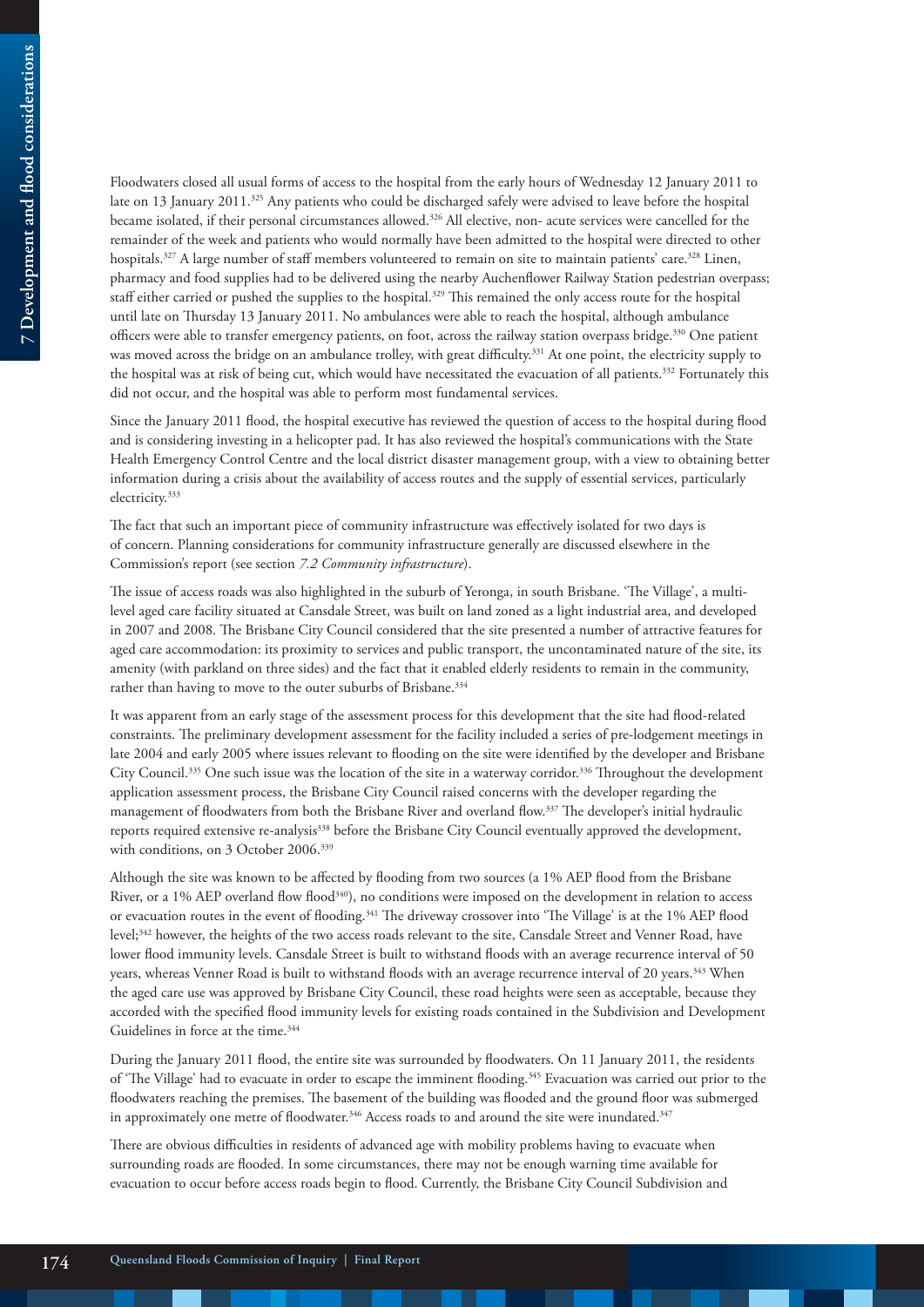Development Guidelines require that existing access roads be built to a height that will withstand floods with an average recurrence interval of 50 years.<sup>348</sup> They do not require access above the height of the 1% AEP flood level.<sup>349</sup> Nor is there any express requirement that in assessing applications for developments where the intended residents are likely to experience difficulty in evacuating quickly, regard be had to the height of the access roads into the site. The Regional Manager of the Development Assessment South Team in Brisbane City Council, expressed the view that there ought to be criteria requiring consideration of the site's proposed occupants, as well as the particular characteristics of the proposed use.<sup>350</sup>

In Maryborough, residents of Granville experienced loss of access to essential services as a consequence of the closure of the Granville Bridge and the major thoroughfares leading into the city. The bridge crosses the Mary River, providing the only entry point to the Maryborough central business district for the residents of Granville and other suburbs.<sup>351</sup> Problems also arose when low lying sections of the access roads leading off the bridge (Kent Street, Tiger Street and Mary Street) were inundated by floodwaters. The combination of the closure of these roads and of the Granville Bridge effectively closed off Granville residents' access into Maryborough from the morning of 8 January 2011 to the evening of 14 January 2011.352 Similar problems were experienced by residents of Bellbowrie when that suburb was isolated and its main shopping centre inundated.<sup>353</sup>

Residents of the Tennyson Reach development also lost road access during the January 2011 flood. Situated on the banks of the Brisbane River, the ground floors of the residential towers at Tennyson Reach are built to a height above the level of the 1% AEP flood. However, problems arose during the flood when access roads to the Softstone and Lushington buildings were inundated by floodwater well before the buildings were affected. One witness estimated that the main access road on the site, King Arthur Terrace, was cut off approximately six hours before the units began to flood.354 Residents attempting to evacuate had to wade or swim through water to reach their vehicles.355

#### **7.8.1 Current provisions in State Planning Policy 1/03**

Outcome 1 of State Planning Policy 1/03 requires that in the assessment of applications for development within specified<sup>356</sup> natural hazard management areas, regard must be had to the compatibility of the development with the nature of the natural hazard, except where the development proposal is a development commitment; or where there is an overriding need for the development in the public interest and no other site is suitable and reasonably available for the proposal.357

Under Outcome 2, if the development is not compatible with the nature of the natural hazard, but there is an overriding need for it in the public interest (and no other site is suitable and reasonably available), the aim is to minimise as far as practicable the adverse impacts from natural hazards, and to ensure the development does not result in unacceptable risk to people or property.358 The policy specifies that Outcome 2 will be achieved when the development is brought as near as practicable to the level required to comply with the specific outcomes in Annex 4, and does not result in an unacceptable risk to people or property.<sup>359</sup> The specific outcomes in Annex 4 are:

- 1. Development maintains the safety of people on the development site from all floods up to and including the DFE [defined flood event].
- 2. Development does not result in adverse impacts on people's safety or the capacity to use land within the floodplain.
- 3. Development minimises the potential damage from flooding to property on the development site.
- 4. Public safety and the environment are not adversely affected by the detrimental impacts of floodwater on hazardous materials manufactured or stored in bulk.
- 5. Essential services infrastructure (for example, on-site electricity, gas, water supply, sewerage and telecommunications) maintains its function during a DFE.

Assessment of 'unacceptable risk' requires consideration of on-site and external impacts of the proposed development.360 Annex 5 specifies that the minimum required to avoid an unacceptable risk is achievement of 1, 2 and 4 above.<sup>361</sup> But State Planning Policy 1/03 does not expressly require consideration of:

• the potential for land not susceptible to flooding to be adversely affected by flood through isolation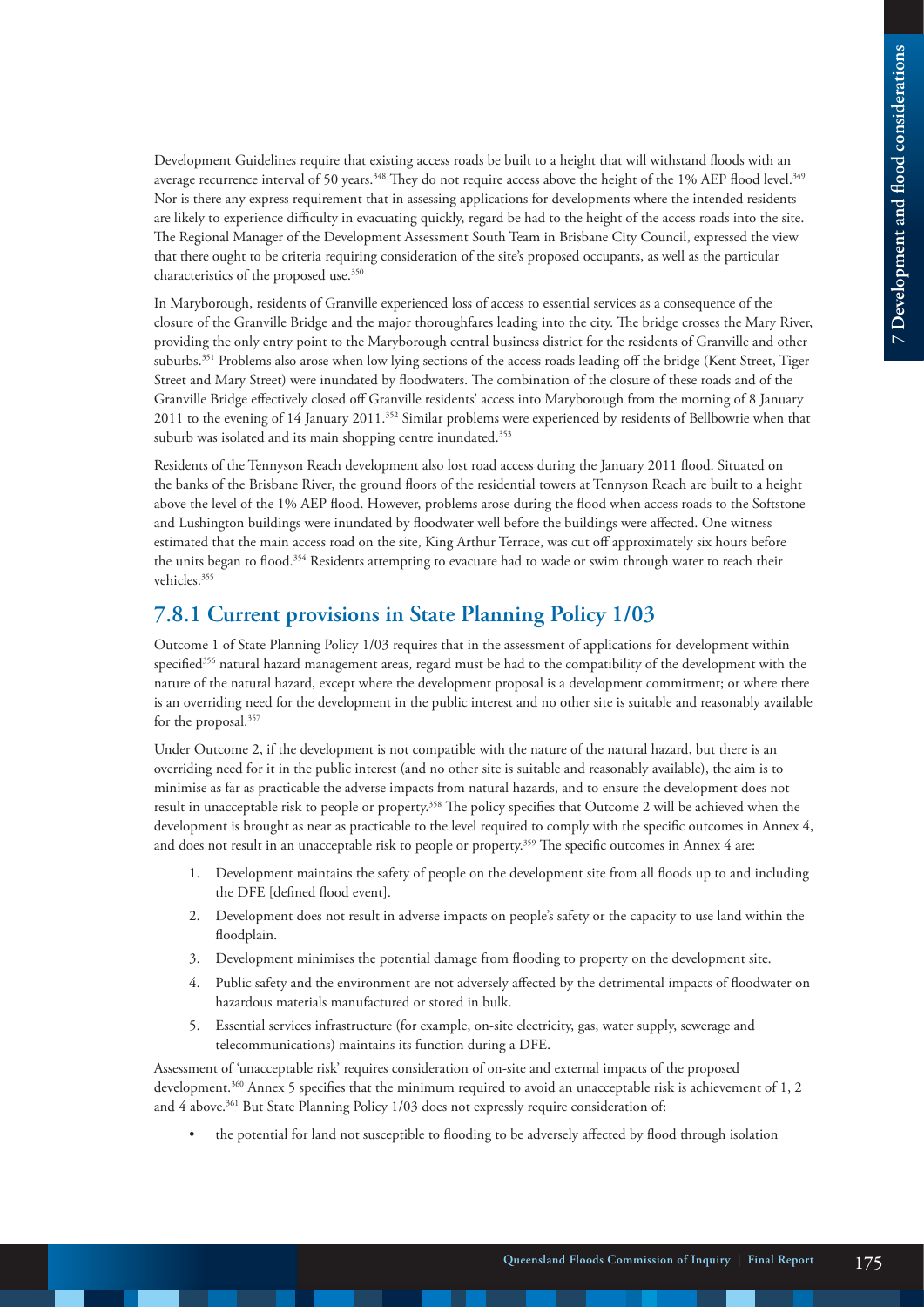- 7 Development and flood considerations **7 Development and flood considerations**
- the impact of isolation: this may involve consideration of characteristics of the flood such as the rate of rise and duration, and how those characteristics affect a proposed use, having regard to factors such as warning times, evacuation routes and access to essential services during periods of isolation.<sup>362</sup>

The examples provided earlier in this section demonstrate the utility of such considerations.

# *Recommendations*

- 7.24 The Queensland Government should draft assessment criteria to be included in the model flood planning controls that address:
	- the prospect of isolation or hindered evacuation
	- the impact of isolation or hindered evacuation.
- 7.25 If the Queensland Government does not include such assessment criteria in the model flood planning controls, councils should consider including assessment criteria in their planning schemes that address:
	- the prospect of isolation or hindered evacuation
	- the impact of isolation or hindered evacuation.

# **(Endnotes)**

- Exhibit 506, Flood Response Review Board, Brisbane Flood January 2011: Independent Review of Brisbane City Council's Response 9-22 January 2011, May 2011 [p3].
- 2 Second submission of Ipswich City Council, 28 April 2011 [p68: para 23.1].
- 3 Exhibit 911, Statement of John Adams, 2 September 2011, JA-10 [p2: para 7.3].
- 4 Second submission of Ipswich City Council, 28 April 2011 [p63: para 20.8].
- 5 Exhibit 1007, Standing Committee on Agriculture and Resource Management (SCARM), Floodplain Management in Australia: best practice principles and guidelines, SCARM Report 73, 2000 [p7: para 2.3.2.1].
- 6 Exhibit 602, Lockyer Valley Regional Council, Grantham Relocation Policy, 11 May 2011 [p2: para 1.1].
- 7 See, for example: Exhibit 561, Statement of Peita McCulloch, 15 September 2011 [p7: para 21].
- 8 Exhibit 1007, Standing Committee on Agriculture and Resource Management (SCARM), Floodplain management in Australia: best practice principles and guidelines, SCARM Report 73, 2000 [p19: para 3.6.2]; State Planning Policy 1/03 Guideline: *Mitigating the Adverse Impacts of Flood, Bushfire and Landslide* [p 22: para 7.9].
- 9 Exhibit 1007, Standing Committee on Agriculture and Resource Management (SCARM), Floodplain management in Australia: best practice principles and guidelines, SCARM Report 73, 2000 [p97].
- 10 State Planning Policy 1/03 Guideline: *Mitigating the Adverse Impacts of Flood, Bushfire and Landslide* [p22: para 7.9].
- 11 State Planning Policy 1/03 Guideline: *Mitigating the Adverse Impacts of Flood, Bushfire and Landslide* [p55 and 58].
- 12 Exhibit 666, Statement of Glen Brumby, 15 September 2011, Attachment 19, Annexure 4; Exhibit 666, Statement of Glen Brumby, 15 September 2011, Attachment 5 [p7].
- 13 Exhibit 967, Managing Flood Risk through Planning Opportunities: Guidance on Land Use Planning in Flood Prone Areas, June 2006 [p69]; Exhibit 1007 Standing Committee on Agriculture and Resource Management (SCARM), Floodplain management in Australia: best practice principles and guidelines, SCARM Report 73, 2000 [p4: para 1.8].
- 14 Exhibit 967, Managing Flood Risk through Planning Opportunities: Guidance on Land Use Planning in Flood Prone Areas, June 2006 [p50, 53].
- 15 Exhibit 1007, Standing Committee on Agriculture and Resource Management (SCARM), Floodplain management in Australia: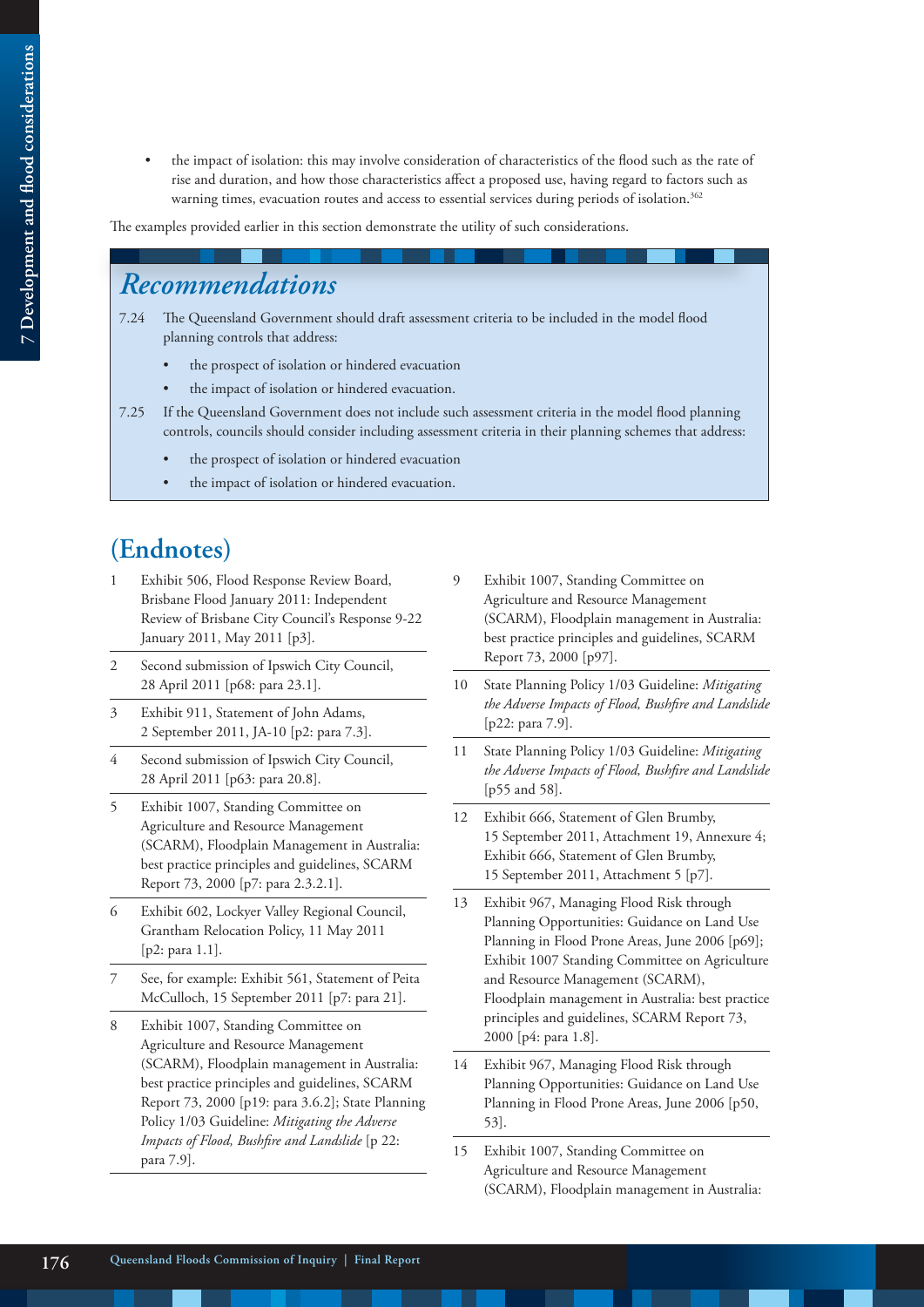best practice principles and guidelines, SCARM Report 73, 2000 [p4: para 1.8].

- 16 Exhibit 766, First statement of Andrew Fulton, 1 September 2011 [p10-11: para 3.1.1.2].
- 17 Exhibit 766, First statement of Andrew Fulton, 1 September 2011 [p10: para 3.1.1.2].
- 18 Transcript, Andrew Fulton, 11 October 2011, Bundaberg [p3911: line 10].
- 19 Exhibit 766, First statement of Andrew Fulton, 1 September 2011 [p11: para 3.1.1.2.2 – 3.1.1.2.3]; Transcript, Andrew Fulton, 11 October 2011, Bundaberg [p3912: line 21].
- 20 Exhibit 534, Statement of Gary Mahon, 2 September 2011, Attachment GLM-21 [p5-6].
- 21 Exhibit 534, Statement of Gary Mahon, 2 September 2011, GLM-39 [p2]; Transcript, Gary White, 19 September 2011, Brisbane [p2761: line 18].
- 22 Exhibit 966, Paul Grech, *Report to Queensland Floods Commission of Inquiry Addressing Town Planning Issues*, 15 October 2011 [p7: para 7.3]; Exhibit 968, Floodplain Development Manual: the management of flood liable land, April 2005 [p2].
- 23 Exhibit 966, Paul Grech, *Report to Queensland Floods Commission of Inquiry Addressing Town Planning Issues*, 15 October 2011 [p7: para 7.3]; Exhibit 968, Floodplain Development Manual: the management of flood liable land, April 2005 [p2].
- 24 State Planning Policy 1/03: *Mitigating the Adverse Impacts of Flood, Bushfire and Landslide* [p13: para A1.2].
- 25 For section 200 of the *Sustainable Planning Act,*  'Minister' includes any Minister, see: Schedule 3, *Sustainable Planning Act 2009*.
- 26 Section 200, *Sustainable Planning Act 2009*.
- 27 Section 203, *Sustainable Planning Act 2009.*
- 28 Section 202, *Sustainable Planning Act 2009*. Use of designated land contrary to a requirement is an offence under section 582(b)(ii) of the *Sustainable Planning Act 2009*.
- 29 Section 207(2)(d), *Sustainable Planning Act 2009*.
- 30 State Planning Policy 1/03 Guideline: *Mitigating the Adverse Impacts of Flood, Bushfire and Landslide* [p19: para 6.39].
- 31 State Planning Policy 1/03: *Mitigating the Adverse Impacts of Flood, Bushfire and Landslide* [p13: para A1.2].
- 32 State Planning Policy 1/03: *Mitigating the Adverse Impacts of Flood, Bushfire and Landslide* [p5: para 5.2; p8: Outcome 3]. Throughout this section, including in the recommendations, the phrase 'specified level of risk' should be construed to have the same meaning as the phrase does in Outcome 3 of State Planning Policy 1/03.
- 33 State Planning Policy 1/03: *Mitigating the Adverse Impacts of Flood, Bushfire and Landslide* [p3: para 2.2; p13: Annex 1].
- 34 In brief, Outcome 1 requires, subject to some exceptions, such as where there is an overriding need for the development in the public interest and no other site is suitable and reasonably available for the proposal, that a development be compatible with the severity of the flood hazard. Outcome 2 provides that, where a proposed development is not compatible with the severity of the flood hazard, it must minimise as far as practicable the adverse impacts from flood and not result in an unacceptable risk to people or property. See State Planning Policy 1/03: *Mitigating the Adverse Impacts of Flood, Bushfire and Landslide* [p6-7].
- 35 State Planning Policy 1/03: *Mitigating the Adverse Impacts of Flood, Bushfire and Landslide* [p8: para 6.15].
- 36 State Planning Policy 1/03: *Mitigating the Adverse Impacts of Flood, Bushfire and Landslide* [p8: para 6.15]; State Planning Policy 1/03 Guideline: *Mitigating the Adverse Impacts of Flood, Bushfire and Landslide* [p38].
- 37 State Planning Policy 1/03 Guideline: *Mitigating the Adverse Impacts of Flood, Bushfire and Landslide,* Appendix 9 [p70].
- 38 State Planning Policy 1/03: *Mitigating the Adverse Impacts of Flood, Bushfire and Landslide* [p8: para 6.15].
- 39 Transcript, Luis Prado, 21 September 2011, Brisbane [p2946: line 19 and p2946: line 39].
- 40 Transcript, Luis Prado, 21 September 2011, Brisbane [p2946: line 44].
- 41 Exhibit 580, Statement of Luis Prado, 8 September 2011, Annexure 1 [p4].
- 42 Transcript, Gary White, 7 November 2011, Brisbane [p4639: line 37].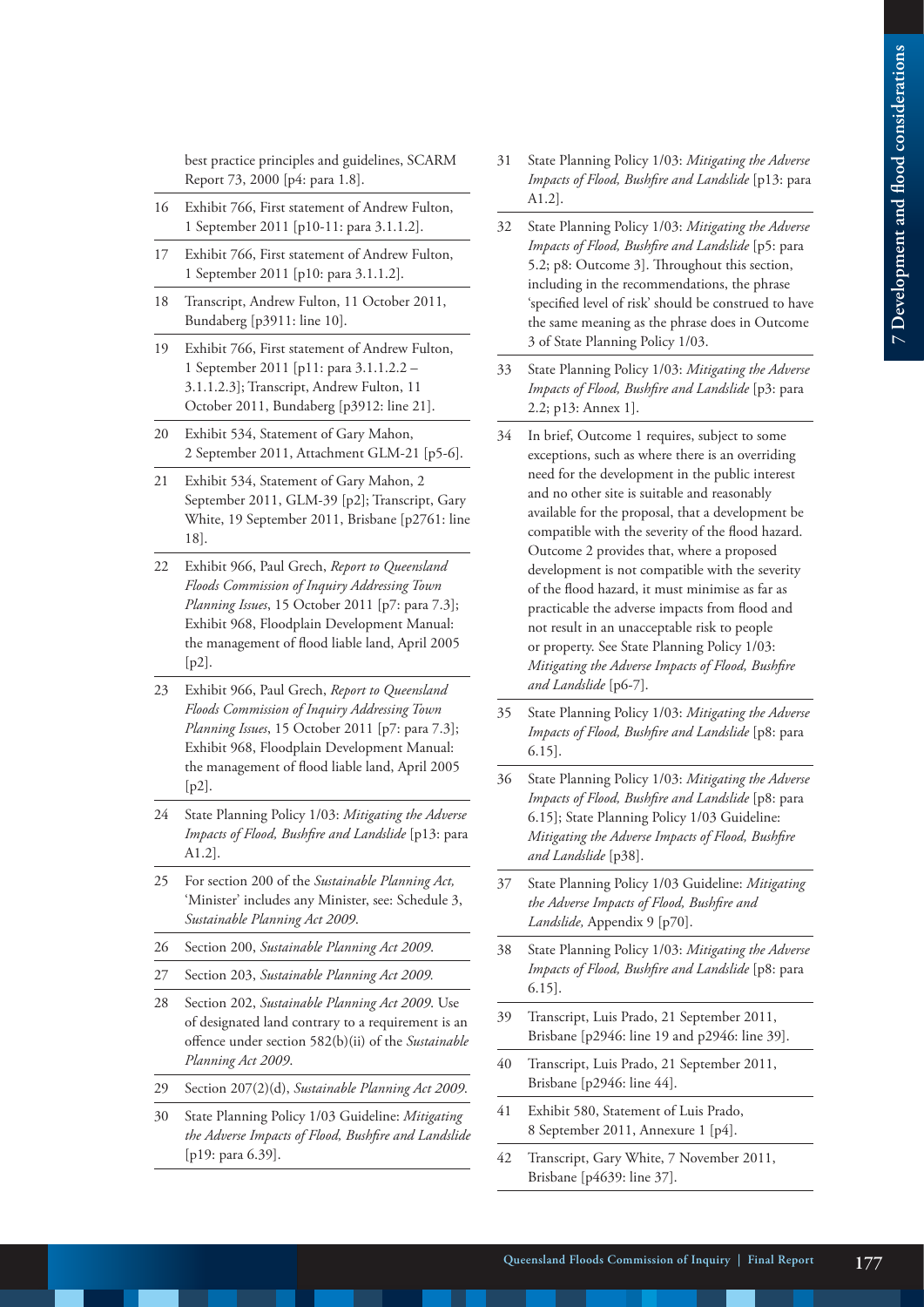- 43 Exhibit 858, Statement of Timothy Foote, 7 October 2011, TCF-10; Exhibit 830, Major Flood Information Map 42 marked to show 45 Alice Street, Goodna; Exhibit 831, PD Online Map of 45 Alice Street, Goodna.
- 44 Transcript, Krystal Wilson, 18 October 2011, Ipswich [p4101: line 47; p4102: line 24].
- 45 Exhibit 829, Statement of Krystal Wilson, 14 October 2011 [p2: para 8 – p3: para 9].
- 46 Transcript, Krystal Wilson, 18 October 2011, Ipswich [p4104: line 30].
- 47 Transcript, Krystal Wilson, 18 October 2011, Ipswich [p4104: line 54].
- 48 Transcript, Krystal Wilson, 18 October 2011, Ipswich [p4105: line 32].
- 49 Exhibit 858, Statement of Timothy Foote, 7 October 2011, TCF-1, JB Goodwin Midson & Partners Assessment Report – 45 Alice Street Goodna [p17].
- 50 Exhibit 1007, Standing Committee for Agriculture and Resource Management (SCARM), Floodplain Management in Australia: best practice principles and guidelines SCARM Report 73, 2000 [p20].
- 51 Exhibit 639, Seventh statement of Rory Kelly, 21 September 2011, Attachment RJK-106 [p BCC.061.4797].
- 52 Transcript, Kenneth Smith, 21 September 2011, Brisbane [p2886: line 40].
- 53 Transcript, Kenneth Smith, 21 September 2011, Brisbane [p2886: line 49]; Exhibit 567, Statement of Kenneth Smith, 13 September 2011 [p2: para 6].
- 54 Transcript, Kenneth Smith, 21 September 2011, Brisbane [p2887: line 17].
- 55 Transcript, Kenneth Smith, 21 September 2011, Brisbane [p2887: line 35].
- 56 Transcript, Kenneth Smith, 21 September 2011, Brisbane [p2887: line 47].
- 57 Hawkesbury-Nepean Floodplain Management Steering Committee, Managing Flood Risk through Planning Opportunities: Guidance on Land Use Planning in Flood Prone Areas, April 2007 [p113].
- 58 See generally: Hawkesbury-Nepean Floodplain Management Steering Committee, Managing Flood Risk through Planning Opportunities:

Guidance on Land Use Planning in Flood Prone Areas, April 2007 [p119]. For the fire safety requirements which apply to commercial building in Queensland, see *Building Fire Safety Regulation 2008*.

- 59 Exhibit 815, Statement of Emily Lang, 2 September 2011 [p5: para 21].
- 60 Exhibit 815, Statement of Emily Lang, 2 September 2011 [p5: para 20].
- 61 Transcript, Rosleys Blaich, 13 October 2011, Gympie [p4014: line 39; p4023: line 34]; Exhibit 804, Statement of Rosleys Blaich, 27 September 2011 [p1: para 1; p3: para 4]; Exhibit 806, Property Search for 34 Violet Street, Gympie, 29 March 1996.
- 62 Exhibit 804, Statement of Rosleys Blaich, 27 September 2011 [p2: para 2].
- 63 Exhibit 804, Statement of Rosleys Blaich, 27 September 2011 [p5: para 9].
- 64 Exhibit 804, Statement of Rosleys Blaich, 27 September 2011 [p3: para 4].
- 65 Transcript, Tania Stenholm, 13 October 2011, Gympie [p4028: line 44; p4031: line 36].
- 66 Exhibit 811, Statement of Tania Stenholm, 28 September 2011 [p3: para 15].
- 67 Transcript, Tania Stenholm, 13 October 2011, Gympie [p4030: line 42].
- 68 Transcript, Tania Stenholm, 13 October 2011, Gympie [p4031: line 17].
- 69 Transcript, Tania Stenholm, 13 October 2011, Gympie [p4031: line 9].
- 70 Transcript, Michael Hartley, 13 October 2011, Gympie [p4071: lines 1-56]; Exhibit 820, Statement of Michael Hartley, 25 August 2011 [p 3: para 6], see SO-18 and PS-18f.
- 71 Transcript, Michael Hartley, 13 October 2011, Gympie [p4071: lines 46-56].
- 72 Transcript, Michael Hartley, 13 October 2011, Gympie [p4072: line 21].
- 73 Exhibit 545, Memorandum Brisbane City Council to DERM, Department of Community Safety and Department of Infrastructure and Planning, 25 January 2011 [p2: para 1].
- 74 Exhibit 545, Memorandum Brisbane City Council to DERM, Department of Community Safety and Department of Infrastructure and Planning, 25 January 2011 [p1]; Exhibit 546,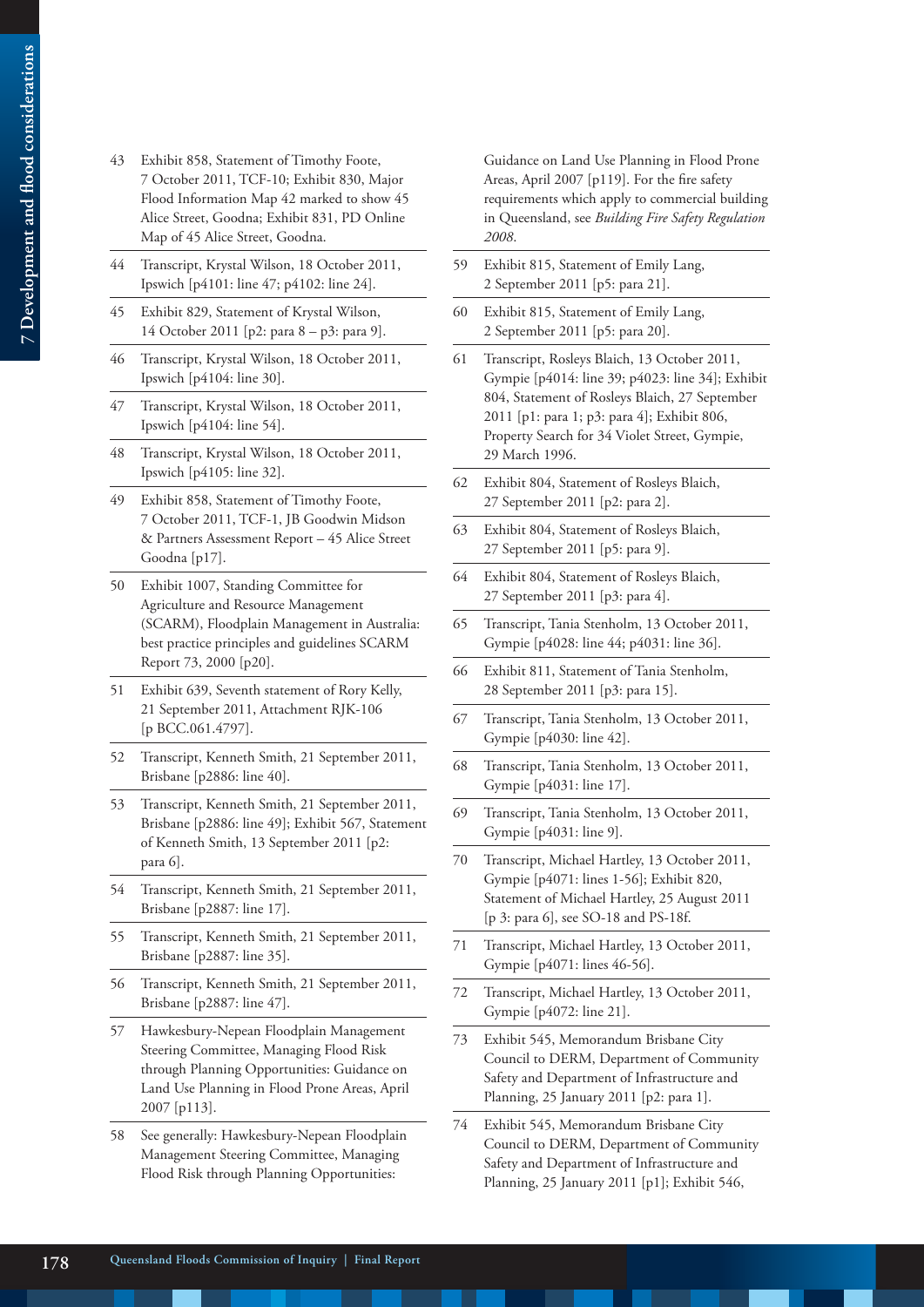Brisbane City Council Internal Memorandum, 27 January 2011 [p1].

- 75 Exhibit 546, Brisbane City Council Internal Memorandum, 27 January 2011 [p1]; Exhibit 546, Brisbane City Council Internal Memorandum, 27 January 2011 [p3].
- 76 Section 12, *Dangerous Goods Safety Management Act 2001*.
- 77 The *Work Health and Safety Act 2011* replaced the repealed *Dangerous Goods Safety Management Act 2001* from 1 January 2012. For storage of dangerous goods, see Section 12, *Work Health and Safety Act 2011*; Schedule 1, section (1)(1).
- 78 State Planning Policy 1/03: *Mitigating the Adverse Impacts of Flood, Bushfire and Landslide* [p11]. See, for example, State Planning Policy 1/03 Guideline: *Mitigating the Adverse Impacts of Flood, Bushfire and Landslide* [p38: para A2.31].
- 79 Section 12, *Work Health and Safety Act 2011*; Schedule 1, section  $(1)(6)$ .
- 80 Sections 19(3)(a) and 22(2), *Work Health and Safety Act 2011*.
- 81 Department of Emergency Services, Safe Storage and Handling of Dangerous Goods: Guidelines for Industry, March 2002.
- 82 Department of Emergency Services, Safe Storage and Handling of Dangerous Goods: Guidelines for Industry, March 2002 [p96].
- 83 Department of Emergency Services, Safe Storage and Handling of Dangerous Goods: Guidelines for Industry, March 2002 [p96].
- 84 Section 18, *Environmental Protection Act 1994*.
- 85 Schedule 4, *Environmental Protection Act 1994*.
- 86 Section 17, *Environmental Protection Regulation 2008*; Schedule 2, *Environmental Protection Regulation 2008.*
- 87 Schedule 2, Section 7, *Environmental Protection Regulation 2008*.
- 88 Schedule 2, Section 18, *Environmental Protection Regulation 2008*.
- 89 Schedule 2, Section 21, *Environmental Protection Regulation 2008*.
- 90 Schedule 2, Section 25, *Environmental Protection Regulation 2008*.
- 91 Schedule 2, Section 40, *Environmental Protection Regulation 2008*.
- 92 Section 10, *Sustainable Planning Act 2009*.
- 93 Section 10, *Sustainable Planning Act 2009*.
- 94 Section 101, *Environmental Protection Regulation 2008*. DERM has also delegated responsibility to the Department of Employment, Economic Development and Innovation for the administration of two particular environmentally relevant activities: intensive animal feedlotting and pig keeping. The activities administered by the Department of Employment, Economic Development and Innovation are not generally associated with industrial land uses, and are not addressed further in this section.
- 95 Section 101, *Environmental Protection Regulation 2008*.
- 96 Section 73A, *Environmental Protection Act 1994.*
- 97 *Environmental Protection Act 1994*, Schedule 4 definition of 'Standard Criteria", para (c).
- 98 Exhibit 624, Statement of Jonathan Womersley, 19 September 2011 [p12: para 74, and 75]; Transcript, Rory Kelly, 27 September 2011, Brisbane [p3249: line 40].
- 99 Exhibit 624, Statement of Jonathan Womersley, 19 September 2011, Annexures JCW-10 – JCW-14.
- 100 Transcript, Rory Kelly, 27 September 2011, Brisbane [p3249: line 21].
- 101 Exhibit 624, Statement of Jonathan Womersley, 19 September 2011, Annexure JCW-03.
- 102 Exhibit 624, Statement of Jonathan Womersley, 19 September 2011, Annexure JCW-03 [p2-3: para 3.1].
- 103 Transcript, Jonathan Womersley, 26 September 2011, Brisbane [p3172: line 54].
- 104 Exhibit 624, Statement of Jonathan Womersley, 19 September 2011 [p14: para 85].
- 105 Exhibit 624, Statement of Jonathan Womersley, 19 September 2011, Attachment JCW-09.
- 106 Transcript, Jonathan Womersley, 26 September 2011, Brisbane [p3173: line 27].
- 107 Transcript, Rory Kelly, 3 October 2011, Brisbane [p3491: line 21].
- 108 Section 101, *Environmental Protection Regulation 2008*.
- 109 Transcript, Rory Kelly, 3 October 2011, Brisbane [p3491: line 48].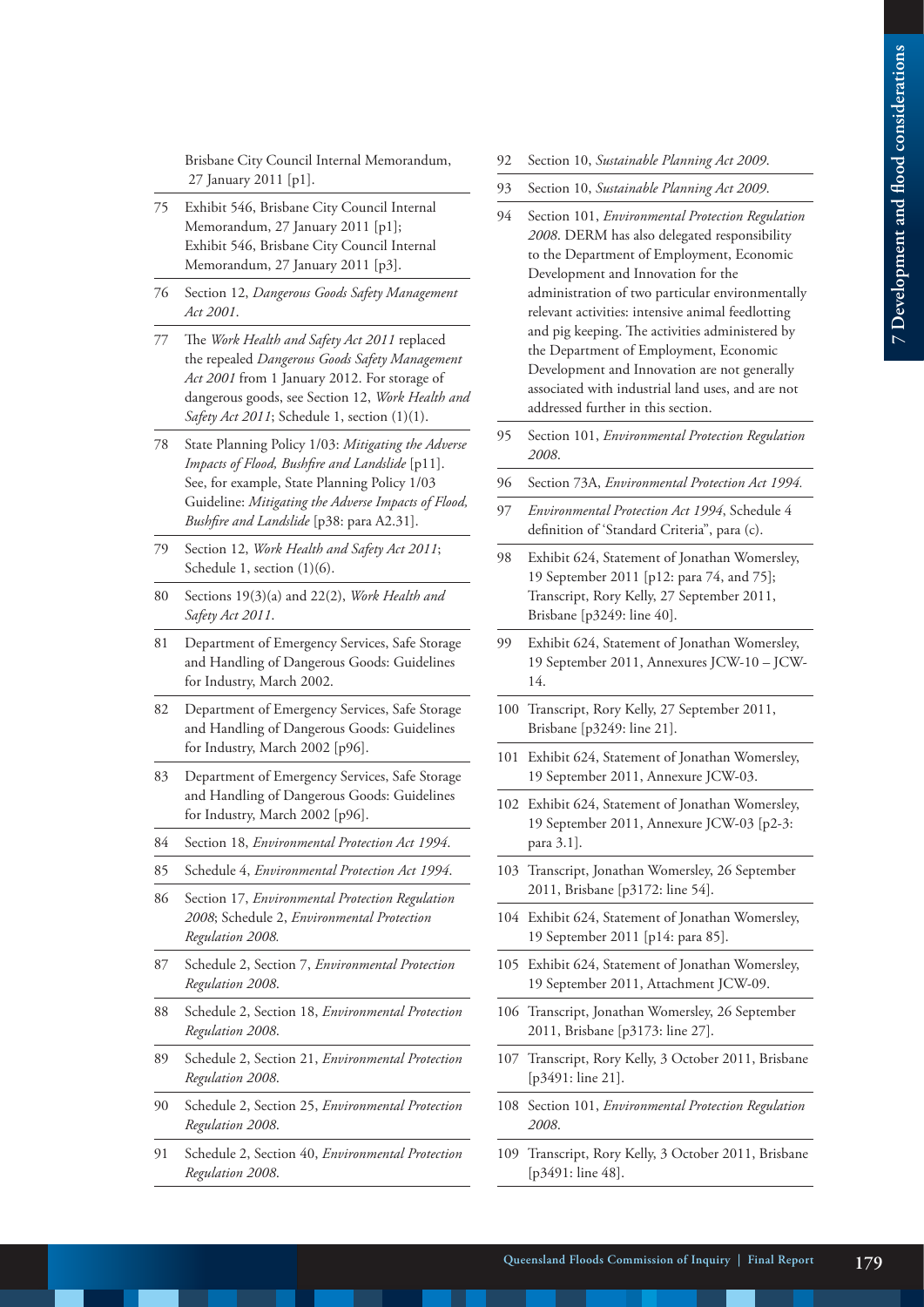- 110 State Planning Policy 1/03: *Mitigating the Adverse Impacts of Flood, Bushfire and Landslide,* 2003 [p11]; Annexure 1 [p13: para A1.1].
- 111 State Planning Policy 1/03, *Mitigating the Adverse Impacts of Flood, Bushfire and Landslide* [p4: para 3.3]; Annexure 1 [p13: para A1.1]. For the purpose of State Planning Policy 1/03, the definition of hazardous materials in the *Dangerous Goods Safety Management Act* applies, excepting radioactive and infectious substances.
- 112 State Planning Policy 1/03: *Mitigating the Adverse Impacts of Flood, Bushfire and Landslide* [p6].
- 113 State Planning Policy 1/03, *Mitigating the Adverse Impacts of Flood, Bushfire and Landslide*, Annexure 4 [p18: para A4.2].
- 114 State Planning Policy 1/03, *Mitigating the Adverse Impacts of Flood, Bushfire and Landslide* [p59].
- 115 State Planning Policy 1/03, *Mitigating the Adverse Impacts of Flood, Bushfire and Landslide* [p59: para 4.1].
- 116 State Planning Policy 1/03, *Mitigating the Adverse Impacts of Flood, Bushfire and Landslide* [p59: para 4.2].
- 117 State Planning Policy 1/03, *Mitigating the Adverse Impacts of Flood, Bushfire and Landslide* [p59].
- 118 Exhibit 766, Statement of Andrew Fulton, 1 September 2011 [p18: para 5.1 – p19: para 5.4].
- 119 Exhibit 820, Statement of Michael Hartley, 25 August 2011 [p10: para 27, 29].
- 120 Statement of Julie Edwards, undated [p10: para 4.6-4.7].
- 121 Statement of Christopher Warren, 12 September 2011 [p11: para 5.8]; Exhibit 1005, Statement of Bradley Sully, 7 September 2011 [p2: para 5].
- 122 Specifically the Industrial Design Code and the Industrial Amenity and Performance Code. These codes 'call up' the Stormwater Management Code. With respect to flooding, the Stormwater Management Code lists, as an acceptable solution, compliance with the Subdivision and Development Guidelines. The Subdivision and Development Guidelines prescribe minimum floor levels for certain types of building, and certain types of flooding (that is, Brisbane River flooding, local flooding, waterway flooding, and storm tide). The Guidelines also allow a risk management approach to be applied, in lieu of compliance with prescribed minimum floor levels.
- 123 Statement of John Adams, 2 September 2011 [p25: para 54].
- 124 Exhibit 1005, Statement of Bradley Sully, 7 September 2011 [p3: para 1]; Exhibit 766, Statement of Andrew Fulton, 1 September 2011 [p19-20: para 5.4-5.7]; Exhibit 796, Statement of Michael Ellery, 29 August 2011 [p5: para 31]; Statement of Hendrik Christian du Plessis, 6 October 2011 [p11: para 17]; Statement of Luke Lankowski [p5: para 5.2]; Exhibit 820, Statement of Michael Hartley, 25 August 2011 [p10: para 28].
- 125 Exhibit 1005, Statement of Bradley Sully, 7 September 2011 [p3: para 1].
- 126 Statement of Luke Lankowski, 1 September 2011 [p5: para 5.1 – p6: para 5.6].
- 127 Transcript, Gary White, 19 September 2011, Brisbane [p2751: line 57].
- 128 Exhibit 820, Statement of Michael Hartley, 25 August 2011 [p11: para 30]; Statement of Christopher Warren, 12 September 2011 [p12: para 6.3]; Exhibit 796, Statement of Michael Ellery, 29 August 2011 [p5: para 32-33]; Exhibit 544, Statement of Martin Reason, 1 September 2011 [p26: para 84]; Exhibit 1005, Statement of Bradley Sully, 7 September 2011 [p3-4]; Statement of John Adams, 2 September 2011 [p25: para 55].
- 129 Exhibit 766, Statement of Andrew Fulton, 1 September 2011 [p20: para 6.1]; Transcript, Andrew Fulton, 11 October 2011, Bundaberg [p3921: line 14]; Statement of Hendrik Christian du Plessis, 6 October 2011 [p11: para 17]; Statement of Julie Edwards [p11: para 5.2]; Exhibit 770, Statement of Robert Savage [p9: para 36-37].
- 130 Exhibit 820, Statement of Michael Hartley, 25 August 2011 [p11-12: para 30].
- 131 Exhibit 796, Statement of Michael Ellery, 1 September 2011 [p5: para 32-33].
- 132 Transcript, Rory Kelly, 27 September 2011, Brisbane [p3245: line 40].
- 133 'Prescribed tidal work' is defined in sections 14 and 15 of the *Coastal Protection and Management Regulation 2003*.
- 134 See Schedule 3, *Sustainable Planning Regulation 2009*.
- 135 Schedule 4A, *Coastal Protection and Management Regulation 2003*.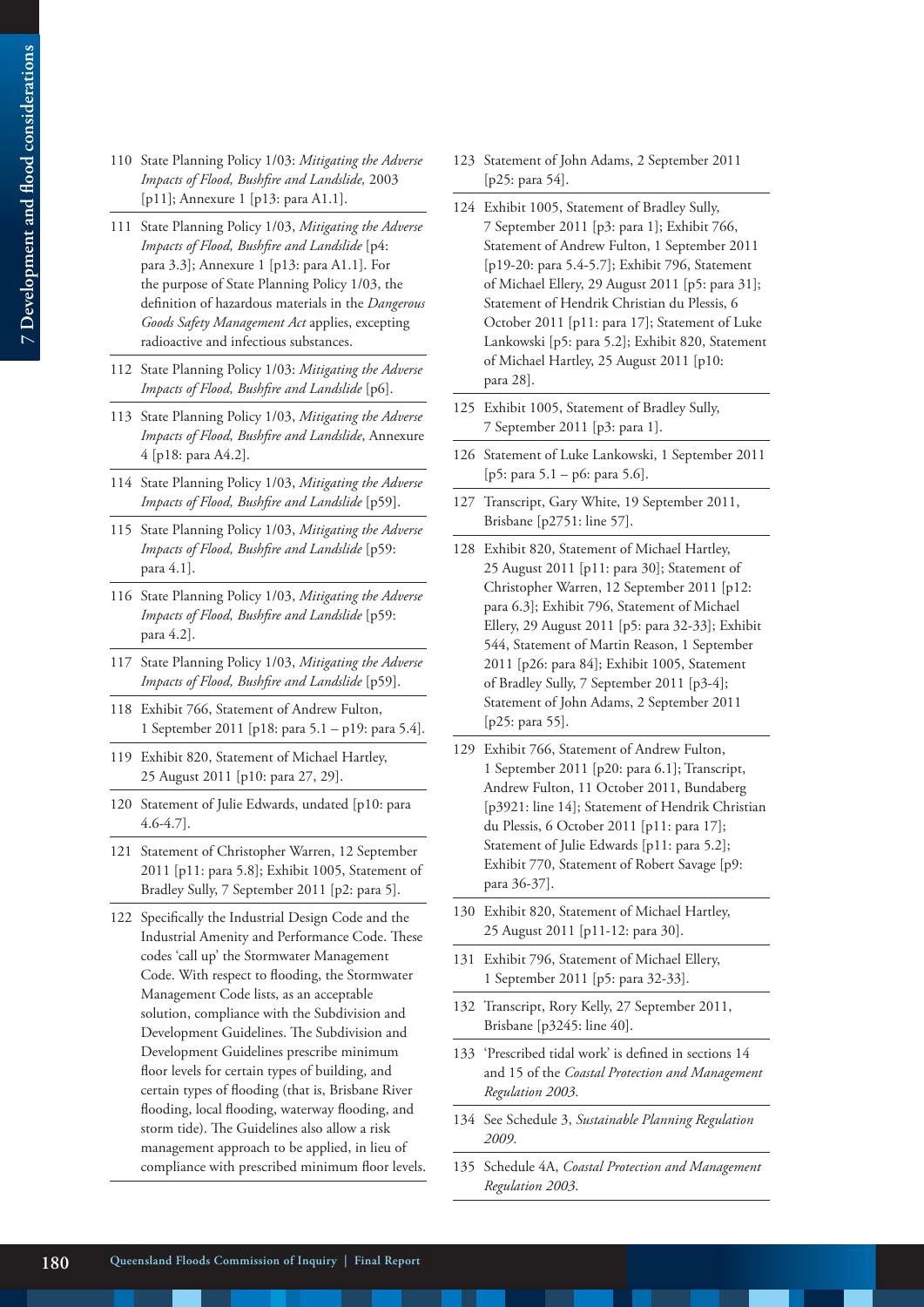- 136 See Schedule 6, *Sustainable Planning Regulation 2009*. The Department of Transport and Main Roads, the Department of Employment, Economic Development and Innovation and DERM may also be involved in the assessment of prescribed tidal work as referral agencies (see schedule 7, *Sustainable Planning Regulation 2009*).
- 137 Schedule 4A, Part 1, Clause 2(b), *Coastal Protection and Management Regulation 2003*.
- 138 'Specific outcomes' and 'probable solutions' work in a similar way to 'performance outcomes' and 'acceptable outcomes' which are described in section *4.3 Queensland Planning Provisions*.
- 139 Part 3, Item 12.1, Schedule 4A, *Coastal Protection and Management Regulation 2003*.
- 140 For example, Australian Standard (AS 4997-2005) *Guidelines for the design of maritime structures* and Australian Standard (AS 3962-2001) *Guideline for the design of marinas*.
- 141 Part 3, Item 12.1, Schedule 4A, *Coastal Protection and Management Regulation 2003*.
- 142 The floating pontoon section of the Riverwalk was between Howard Smith Wharves and Merthyr Road. This floating pontoon comprised one section of the Riverwalk which also includes ground and elevated walkways, which run parallel to both sides of the Brisbane River. These other sections of the Riverwalk performed well (apart from localised damage) in the January 2011 flood and remain in service (see Exhibit 535, Statement of Christopher Beckley, 9 September 2011 [p3: para 8]).
- 143 Exhibit 535, Statement of Christopher Beckley, 9 September 2011, Attachment CJB-9 [p11].
- 144 Exhibit 535, Statement of Christopher Beckley, 9 September 2011, Attachment CJB-9 [p11].
- 145 Exhibit 376, Statement of Captain Richard Johnson, 18 April 2011 [p12].
- 146 Exhibit 535, Statement of Christopher Beckley, 9 September 2011, Attachment CJB-9 [p11].
- 147 Exhibit 535, Statement of Christopher Beckley, 9 September 2011, Attachment CJB-9 [p11].
- 148 Exhibit 535, Statement of Christopher Beckley, 9 September 2011 [p3: para 9].
- 149 The 1% AEP flood loads were adjusted to obtain an anticipated 0.05% AEP flood load applying a load factor of 1.4 (see Exhibit 535, Statement

of Christopher Beckley, 9 September 2011 [p7: para 14]). The data to determine the 1% AEP flood was supplied by Brisbane City Council to the design consultant by supplying one and two dimensional modelling information and the consultant then used three dimension modelling to give a more specific answer (Transcript, Christopher Beckley, 20 September 2011, Brisbane [p2855: lines 1-10]).

- 150 As far as Brisbane City Council is aware, while there were at the time statutory requirements relating to authorisation of the carrying out of works like the New Farm Riverwalk in tidal areas, the standards for flood resilience for structures were a matter for the design engineer applying professional judgment in the design, and relevant Australian standards to the extent they applied (see Exhibit 535, Statement of Christopher Beckley, 9 September 2011 [p7: para 15]).
- 151 Exhibit 535, Statement of Christopher Beckley, 9 September 2011 [p7: para 16].
- 152 Exhibit 535, Statement of Christopher Beckley, 9 September 2011, Attachment CJB-9 [p15].
- 153 Exhibit 535, Statement of Christopher Beckley, 9 September 2011, Attachment CJB-9 [p12, 13].
- 154 Exhibit 535, Statement of Christopher Beckley, 9 September 2011, Attachment CJB-9 [p18].
- 155 Brisbane City Council, Riverwalk Replacement Project, www.brisbane.qld.gov.au/traffictransport/roads-infrastructure-bikeways/bikewayand-pathway-projects/Riverwalk-replacement/ index.htm, accessed 17 January 2012.
- 156 Transcript, Christopher Beckley, 20 September 2011, Brisbane [p2856].
- 157 Exhibit 556, Statement of Ashley Horneman, 9 September 2011 [p7: para 30].
- 158 Exhibit 556, Statement of Ashley Horneman, 9 September 2011 [p7:para 32 – p8: para 34].
- 159 The terminals were: Apollo Road, Bulimba; Brett's Wharf, Hamilton; Commercial Road, Teneriffe; Oxford Street, Bulimba; Hardcastle Park, Hawthorne; Merthyr Road, New Farm; Wynnum Road, Norman Park; New Farm Park, New Farm; Park Avenue, Mowbray Park; Sydney St, New Farm; Eagle Street/Riverside, Brisbane City; Holman Street, Kangaroo Point; Thornton Street, Kangaroo Point; QUT-Gardens Point, Brisbane City; Cultural Centre/Southbank, South Brisbane; Orleigh Park, West End; University of Queensland, St Lucia; and TJ Doyle Memorial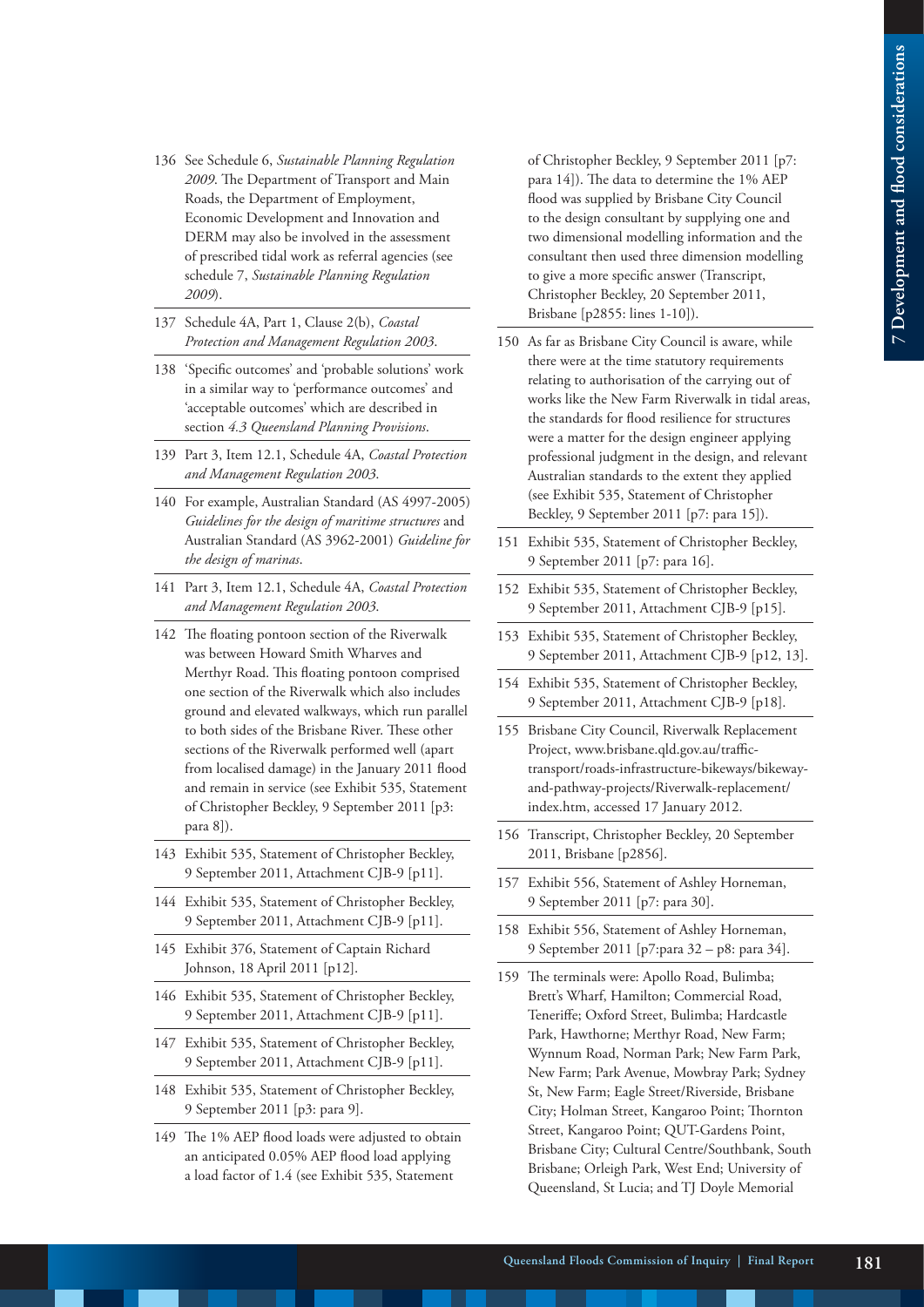Drive, Dutton Park (see Exhibit 556, Statement of Ashley Horneman [p3: para 11]).

- 160 Exhibit 556, Statement of Ashley Horneman, 9 September 2011 [p3-4: para 12]. Australian Standard AS 3962-2001 *Guidelines for the Design of Marinas*, which contains standards relevant to the design of ferry terminals, was first published in 1992 and therefore ferry terminals designed prior to this would not have used this Australian Standard as a basis for design: Exhibit 556, Statement of Ashley Horneman, 9 September 2011 [p4: para 13].
- 161 The design notes for the terminal upgrades state the flood velocity adopted was 2.5 metres per second. However, the design notes do not indicate to what flood event the flood velocity applies: Exhibit 556, Statement of Ashley Horneman, 9 September 2011 [p4: para 15].
- 162 The terminals were: a new site at University of Queensland; Guyatt Park, St Lucia; North Quay, Brisbane City; and South Bank, South Brisbane: Exhibit 556, Statement of Ashley Horneman, 9 September 2011 [p4: para 16].
- 163 Brisbane City Council indicated the design velocity for these new terminals was 3 metres per second, which, Brisbane City Council told the Commission, is 'almost certainly' a velocity that would be experienced in a 1% AEP flood: Exhibit 556, Statement of Ashley Horneman, 9 September 2011 [p4: para 15; p5: para 17].
- 164 Exhibit 556, Statement of Ashley Horneman, 9 September 2011 [p5: para 20 – p6: para 26].
- 165 These seven terminals are: University of Queensland; Regatta; North Quay; Queensland University of Technology; Maritime Museum (formerly River Plaza); Holman Street; and Sydney Street (see Exhibit 556, Statement of Ashley Horneman, 9 September 2011 [p7-8: para 33]).
- 166 Exhibit 556, Statement of Ashley Horneman, 9 September 2011 [p7: para 36].
- 167 Exhibit 556, Statement of Ashley Horneman, 9 September 2011 [p9: para 40-43]. See also Brisbane City Council's Ferry Terminal Design Specification: Exhibit 556, Statement of Ashley Horneman, 9 September 2011, Attachment ASH-11.
- 168 Exhibit 556, Statement of Ashley Horneman, 9 September 2011 [p9: para 44].
- 169 Exhibit 535, Statement of Christopher Beckley, 9 September 2011, Attachment CJB-12.
- 170 The repair must comply with the conditions of DERM Exemption Certificate (permit no. CSCE019518811) dated 14 February 2011.
- 171 See section 120C, *Coastal Protection and Management Act 1995*. There is also provision within section 585 of the *Sustainable Planning Act 2009* to allow for construction of tidal work without approval if the council is of the view that the works are necessary to ensure public safety or to protect the structural integrity of an existing structure. However, a development application for the works would need to be made as soon as reasonably practicable following commencement of the emergency work.
- 172 Correspondence from Brisbane City Council, 18 January 2012 [p2].
- 173 Transcript, Christopher Beckley, 20 September 2011, Brisbane [p2857]; Exhibit 535, Statement of Christopher Beckley, 9 September 2011, Attachment CJB-12.
- 174 Transcript, Gary Ellis, 19 October 2011, Ipswich [p4260: line 26]; Exhibit 1007, Standing Committee on Agriculture and Resource Management (SCARM), Floodplain management in Australia: best practice principles and guidelines, SCARM Report 73, 2000 [p57: para G.5.2]; Report of Tony Loveday, Flood Commission – Review of Evidence – Citiswich Development, 7 November 2011 [p5].
- 175 Brisbane City Plan, Appendix 2 [p64c].
- 176 Transcript, Gary Ellis, 19 October 2011, Ipswich [p4259: line 22]; Report of Mr Neil Collins, Response Report to Floods Commission – Review of Evidence Report on Citiswich Development by Tony Loveday (Bremer Business Park Masterplan) [p6-3, para 7(c)].
- 177 Transcript, Rory Kelly, 3 October 2011, Brisbane [p3517: line 20].
- 178 Transcript, Rory Kelly, 3 October 2011, Brisbane [p3517: line 27]; Statement of Neil Fitzpatrick, 13 September 2011 [para 10].
- 179 Exhibit 647, Statement of Robert Clements, 13 September 2011 [p7: para 29]; Transcript, Robert Clements, 27 September 2011, Brisbane [p3266: line 5].
- 180 Transcript, Rory Kelly, 3 October 2011, Brisbane [p3518: line 33]; Exhibit 647, Statement of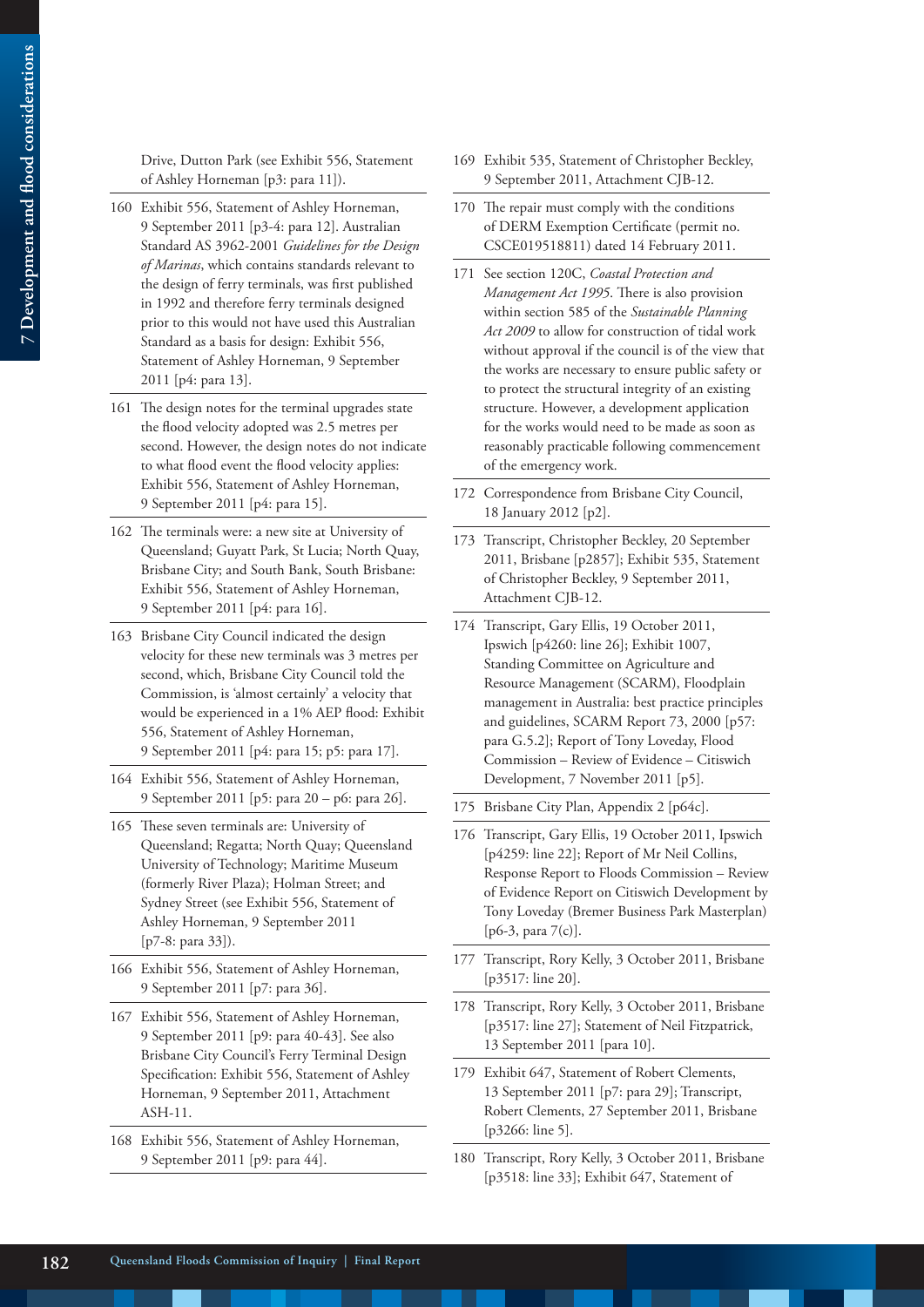Robert Clements, 13 September 2011 [p7: para 29; p8: para 31]; Annexure 1 [p6].

- 181 Exhibit 647, Statement of Robert Clements, 13 September 2011 [p7: para 29]; Transcript, Robert Clements, 27 September 2011, Brisbane [p3262: line 57].
- 182 Transcript, Robert Clements, 27 September 2011, Brisbane [p3262: line 5].
- 183 Transcript, Robert Clements, 27 September 2011, Brisbane [p3265: line 48]; Exhibit 647, Statement of Robert Clements, 13 September 2011 [para 29-30]; Annexure 1 [p6].
- 184 Further approvals for building works and operational works may have also been required; however the Commission did not conduct an examination of these applications. See Exhibit 638, Sixth Statement of Rory Kelly, 21 September 2011 for a description of the approval process.
- 185 Exhibit 638, Sixth Statement of Rory Kelly, 21 September 2011 [p6: para 13].
- 186 Exhibit 638, Sixth Statement of Rory Kelly, 21 September 2011 [p6: para 14].
- 187 Exhibit 638, Sixth Statement of Rory Kelly, 21 September 2011 [p9: para 16(b)]; Annexure RJK-77. The initial application was for 110 townhouses, a shop and a caretakers flat: Exhibit 638, Sixth Statement of Rory Kelly, 21 September 2011 [p7: para 15].
- 188 Transcript, Rory Kelly, 3 October 2011, Brisbane [p3526: line 2].
- 189 Transcript, Rory Kelly, 3 October 2011, Brisbane [p3525: line 39].
- 190 Exhibit 638, Sixth Statement of Rory Kelly, 21 September 2011 [p8: para 16(b)]; Annexure RJK-77.
- 191 Exhibit 638, Sixth Statement of Rory Kelly, 21 September 2011 [p9: para 16(c)]; Annexure RJK-78.
- 192 Further information was provided to address drainage concerns and the proposed density of the development was reduced from 110 townhouses and a shop down to 90 townhouses. See Exhibit 638, Sixth Statement of Rory Kelly, 21 September 2011 [p8: para 16(a) – p12: para 16(p)].
- 193 A memorandum from the Acting Director of the Planning Branch of the Department of Works to the Manager of that Department observes that the surrounding properties had ground levels 'ranging

from RL 4.5 to RL 10 m AHD and drain towards the subject site.' The effect of the conditions imposed were such as 'to set fill levels for access and building sites at R.L 5.3m AHD' at Exhibit 638, Sixth Statement of Rory Kelly, 21 September 2011, Annexure RJK-69; Annexure RJK-73 [second schedule: p2].

- 194 Transcript, Rory Kelly, 3 October 2011, Brisbane [p3520: line 8 – p3522: line 26; p3523: line 56 – p3525: line 30].
- 195 Transcript, Cresta Richardson, 29 September 2011, Emerald [p3368: line 42]. Exhibit 673, Statement of Cresta Richardson, 15 September 2011 [p4: para 17].
- 196 Exhibit 673, Statement of Cresta Richardson, 15 September 2011 [p4: para 17].
- 197 Exhibit 860, Statement of Natalie Plumbe, 12 October 2011 [p3: para 12]; Transcript, Natalie Plumbe, 19 October 2011, Ipswich [p4231: line 1].
- 198 Exhibit 860, Statement of Natalie Plumbe, 12 October 2011, Annexure NP-16; Transcript, Natalie Plumbe, 19 October 2011, Ipswich [p4232: line 23].
- 199 Exhibit 862, Statement of Carol Richards, 29 August 2011 [para 6].
- 200 Exhibit 862, Statement of Carol Richards, 29 August 2011 [para 12].
- 201 Exhibit 862, Statement of Carol Richards, 29 August 2011 [p1: para 9].
- 202 Exhibit 862, Statement of Carol Richards, 29 August 2011 [p3: para 33].
- 203 Exhibit 862, Statement of Carol Richards, 29 August 2011 [p2: para 13; p3: para 29].
- 204 Exhibit 862, Statement of Carol Richards, 29 August 2011 [p3: para 29-30].
- 205 Exhibit 862, Statement of Carol Richards, 29 August 2011 [p3: para 30]; Exhibit 842, Statement of Julian Chambers, 20 September 2011 [p2: para 4].
- 206 Exhibit 842, Statement of Julian Chambers, 20 September 2011 [p2: para 5]; Transcript, Julian Chambers, 18 October 2011, Ipswich [p4142: line 2].
- 207 Exhibit 842, Statement of Julian Chambers, 20 September 2011 [p2: para 6].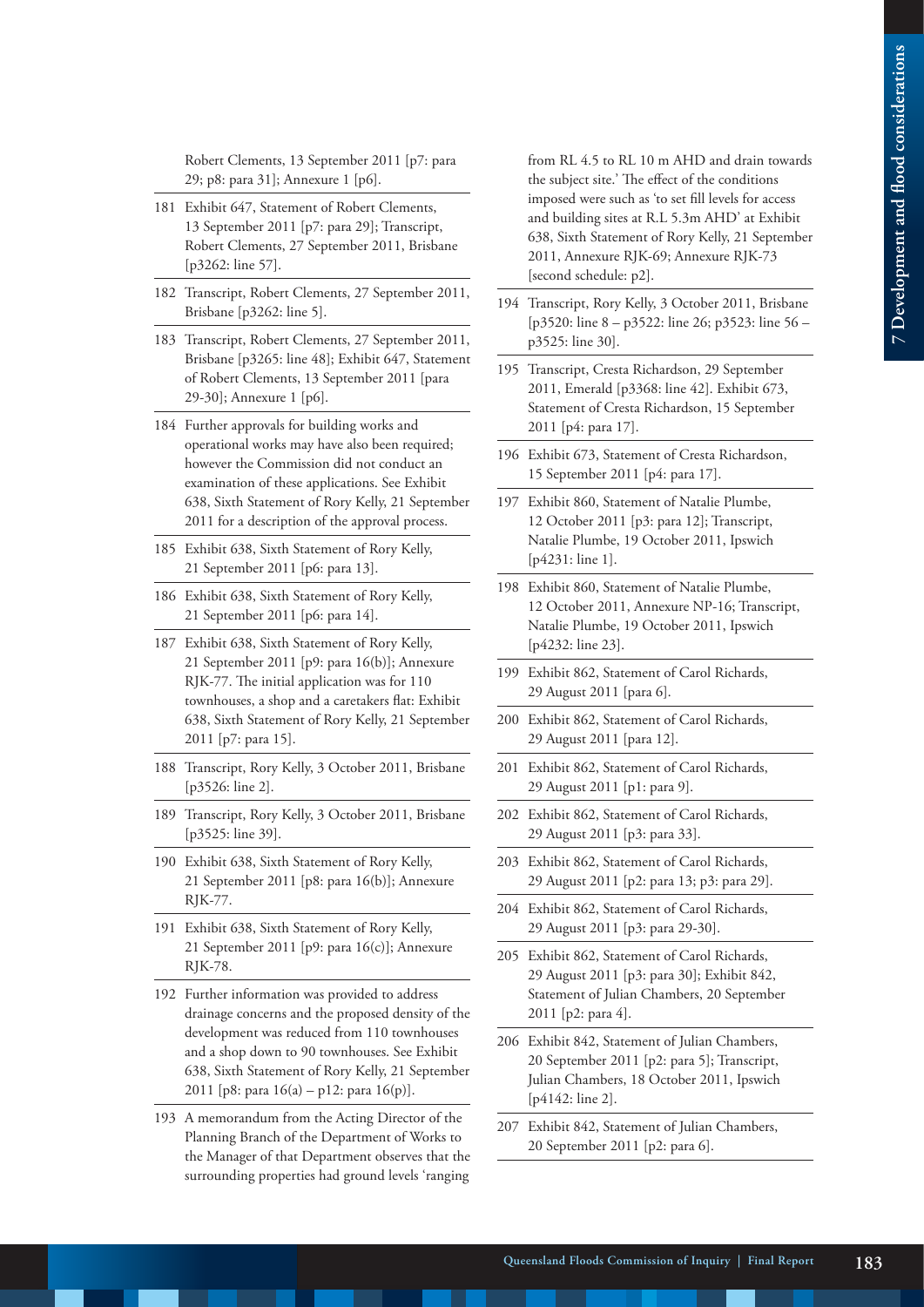- 7 Development and flood considerations **7 Development and flood considerations**
- 208 Exhibit 842, Statement of Julian Chambers, 20 September 2011 [p2: para 7]; Transcript, Julian Chambers, 18 October 2011, Ipswich [p4140: line 18; p4141: line 1].
- 209 Transcript, Gary Ellis, 19 October 2011, Ipswich [p4258: line 42].
- 210 Transcript, Gary Ellis, 19 October 2011, Brisbane [p4258: line 6].
- 211 Transcript, Gary Ellis, 19 October 2011, Ipswich [p4258: line 12].
- 212 Transcript, Gary Ellis, 19 October 2011, Ipswich [p4258: line 32].
- 213 Transcript, Gary Ellis, 19 October 2011, Ipswich [p4258: line 37].
- 214 Transcript, Gary Ellis, 19 October 2011, Ipswich [p4261: line 13, p4258: line 42]. Transcript, Natalie Plumbe, 19 October 2011, Ipswich [p4236: line 52].
- 215 Exhibit 861, Statement of Gary Ellis, 13 October 2011 [p12: para 22(b)].
- 216 Exhibit 861, Statement of Gary Ellis, 13 October 2011 [p13: para 22(g)]; Annexure GE-4 [p14].
- 217 Exhibit 861, Statement of Gary Ellis, 13 October 2011 [p14: para 24]; Transcript, Gary Ellis, 19 October 2011, Ipswich [p4255: line 29].
- 218 Transcript, Gary Ellis, 19 October 2011, Ipswich [p4259: line 1].
- 219 Transcript, Gary Ellis, 19 October 2011, Ipswich [p4259: line 17].
- 220 Transcript, Gary Ellis, 19 October 2011, Brisbane [p4259: line 17].
- 221 Exhibit 844, Queensland Reconstruction Authority Map of Disaster Affected Properties, Drawing Number LGA3960-0015-2, May 2011 [Citiswich marked].
- 222 State Planning Policy 1/03: *Mitigating the Adverse Impacts of Flood, Bushfire and Landslide* [p9: para 7.5].
- 223 State Planning Policy 1/03: *Mitigating the Adverse Impacts of Flood, Bushfire and Landslide* [p9].
- 224 State Planning Policy 1/03 Guideline: *Mitigating the Adverse Impacts of Flood, Bushfire and Landslide* [p53: para A5.5].
- 225 State Planning Policy 1/03 Guideline: *Mitigating the Adverse Impacts of Flood, Bushfire and Landslide* [p57].
- 226 Transcript, Andrew Fulton, Bundaberg, 11 October 2011 [p3916: line 49].
- 227 Section 235, *Sustainable Planning Act 2009*.
- 228 Section 231(2), *Sustainable Planning Act 2009*; Regulation 10 and Schedule 4, Table 4, Item 1 of the *Sustainable Planning Regulation 2009*.
- 229 Exhibit 912, Statement of John Adams, 25 October 2011 [p7: para 10].
- 230 For more information, see the Department of Transport and Main Roads website: www.tmr.qld.gov.au/Projects/Name/I/Ipswich-Motorway-Upgrade.aspx.
- 231 Transcript, John Adams, 28 October 2011, Brisbane [p4594: line 25; p4600: line 1].
- 232 Transcript, John Adams, 28 October 2011, Brisbane [p4602: line 51; p4603: line 1].
- 233 Exhibit 912, Statement of John Adams, 25 October 2011 [p7: para 12].
- 234 Exhibit 912, Statement of John Adams, 25 October 2011 [p7: para 12]; Transcript, John Adams, 28 October 2011, Brisbane [p4602: line 51; p4603: line 1].
- 235 Transcript, John Adams, 28 October 2011, Brisbane [p4594: line 41]; Transcript, Natalie Plumbe, 19 October 2011, Ipswich [p4239: line 4].
- 236 Exhibit 685, Statement of Geoffrey Jago, 17 August 2011 [p2: para 4].
- 237 Transcript, Geoff Jago, 29 September 2011, Emerald [p3426, line 40].
- 238 Exhibit 685, Statement of Geoffrey Jago, 17 August 2011 [p2: para 4].
- 239 Submission of Jondaryan District Residents Association Inc, 7 July 2011 [p1].
- 240 Submission of Jondaryan District Residents Association Inc, 7 July 2011 [p1].
- 241 Exhibit 610, Statement of Lola Worthington, 24 August 2011 [p2: para 9.3].
- 242 Statement of Anthony Martini, 2 December 2011 Annexure AM-2 [p19].
- 243 Statement of Anthony Martini, 2 December 2011, Annexure AM-2 [p19].
- 244 Transcript, Sharron Campbell, 5 October 2011, Brisbane [p3684: line 10]; Exhibit 718, Statement of Sharron Campbell, 7 September 2011 [p9: para 27]; Transcript, Jeanenne Wilkinson,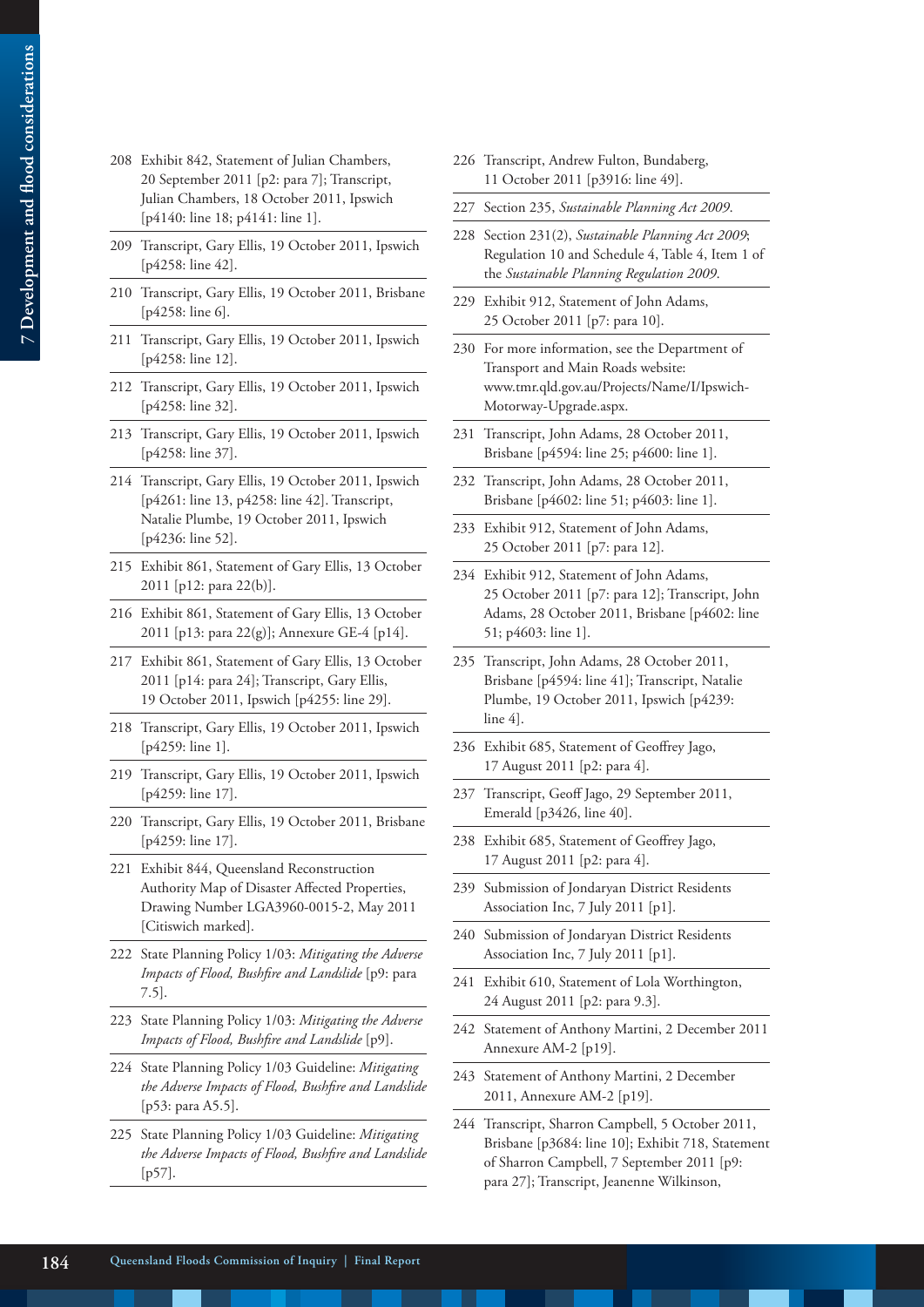5 October 2011, Brisbane [p3725: line 42]; Exhibit 733, Statement of Matthew Morgan, 11 September 2011 [p2]; Transcript, Matthew Morgan, 5 October 2011, Brisbane [p3722: line 16].

- 245 Exhibit 920, Statement of Derek Millar, 17 October 2011 [p4: para 21].
- 246 The Commission's interim report included the following definition of 'levee': 'Levee is a raised embankment or earthworks along the floodplain that reduce the frequency of inundation of areas adjacent to the waterway. They are designed to withstand certain river heights, and will be overtopped if floodwaters exceed this level (Office of the Chief Scientist, 2011, Understanding floods: questions and answers [p vii]).' This definition serves only to lend a certain context to the structures that are being discussed in this chapter; the question of what is a levee for the purpose of regulation is an issue that is not settled and is discussed at section *7.7.4 Types of levees to be regulated*.
- 247 Exhibit 1007, Standing Committee on Agriculture and Resource Management (SCARM), Floodplain management in Australia: best practice principles and guidelines, SCARM Report 73, 2000 [p23: para 3.10].
- 248 Transcript, Gregory Morrow, 3 May 2011, Goondiwindi [p1140: line 19].
- 249 Transcript, Gregory Morrow, 3 May 2011, Goondiwindi [p1162: line 20]; Transcript, Gregory Morrow, 3 May 2011, Goondiwindi [p1140: line 16].
- 250 Bureau of Meteorology, 'Flood Summary for the Macintyre River at Goondiwindi – December 2010 and January 2011' accessed 28 December 2011, www.bom.gov.au/hydro/flood/qld/fld\_ reports/goondiwindi\_fact\_sheet\_2011.pdf.
- 251 Exhibit 270, Statement of Scott Norman, 1 April 2011 [p2: para 2(a)].
- 252 Exhibit 270, Statement of Scott Norman, 1 April 2011 [p2: para 2].
- 253 Transcript, Cleave Rogan, 4 May 2011, St George [p1238: line 47].
- 254 Transcript, Cleave Rogan, 4 May 2011, St George [p1239: line 5].
- 255 Exhibit 676, Submission of Robert Anderson, 24 May 2011 [p1].
- 256 Exhibit 752, Statement of Neville Cayley, 31 August 2011 [p3: para 8].
- 257 Transcript, Kylie Kilroy, 4 May 2011, St George [p1254: line 46]; Transcript, Robert Anderson, 29 September 2011, Emerald [p3396: line 47]; Transcript, Robert Anderson, 29 September 2011, Emerald [p3399: line 20]; Exhibit 676, Submission of Robert Anderson, 24 May 2011 [p1]; Exhibit 752, Statement of Neville Cayley, 31 August 2011 [p3: para 8].
- 258 Exhibit 941, Statement of Pier Westerhuis, 2 November 2011 [p8: para 19].
- 259 For a definition of overtopping, refer to *Appendix 6, Glossary*.
- 260 Exhibit 1018, Statement of Pier Westerhuis, 12 May 2011 [p2: para 9].
- 261 Exhibit 1018, Statement of Pier Westerhuis, 12 May 2011 [p1: para 6].
- 262 Transcript, Colin Jensen, 10 November 2011, Brisbane [p4911: line 29]; Transcript, Carl Wulff, 19 October 2011, Ipswich [p4194: line 22].
- 263 Transcript, Carl Wulff, 19 October 2011, Ipswich [p4194: line 18].
- 264 Transcript, Carl Wulff, 19 October 2011, Ipswich [p4194: line 28].
- 265 Exhibit 954, Statement of Colin Jensen, 8 September 2011 [p2: para 2.1].
- 266 Exhibit 954, Statement of Colin Jensen, 8 September 2011 [p2: para 2.1; CDJ-51: p11].
- 267 Exhibit 954, Statement of Colin Jensen, 8 September 2011 [CDJ-51: p11].
- 268 Exhibit 954, Statement of Colin Jensen, 8 September 2011 [p5: para 2.7].
- 269 Transcript, Colin Jensen, 10 November 2011, Brisbane [p4911: line 30].
- 270 Transcript, Colin Jensen, 10 November 2011, Brisbane [p4911: line 51].
- 271 Exhibit 911, Statement of John Adams, 2 September 2011 [p28: para 64 – p29: para 66]; Ipswich City Council, Ipswich Planning Scheme, Part 12, Division 15, Earthworks; Ipswich City Council, Ipswich Planning Scheme, Schedule 8 - Exempt Earthworks.
- 272 Ipswich City Council, Ipswich Planning Scheme, Schedule 8 – Exempt Earthworks.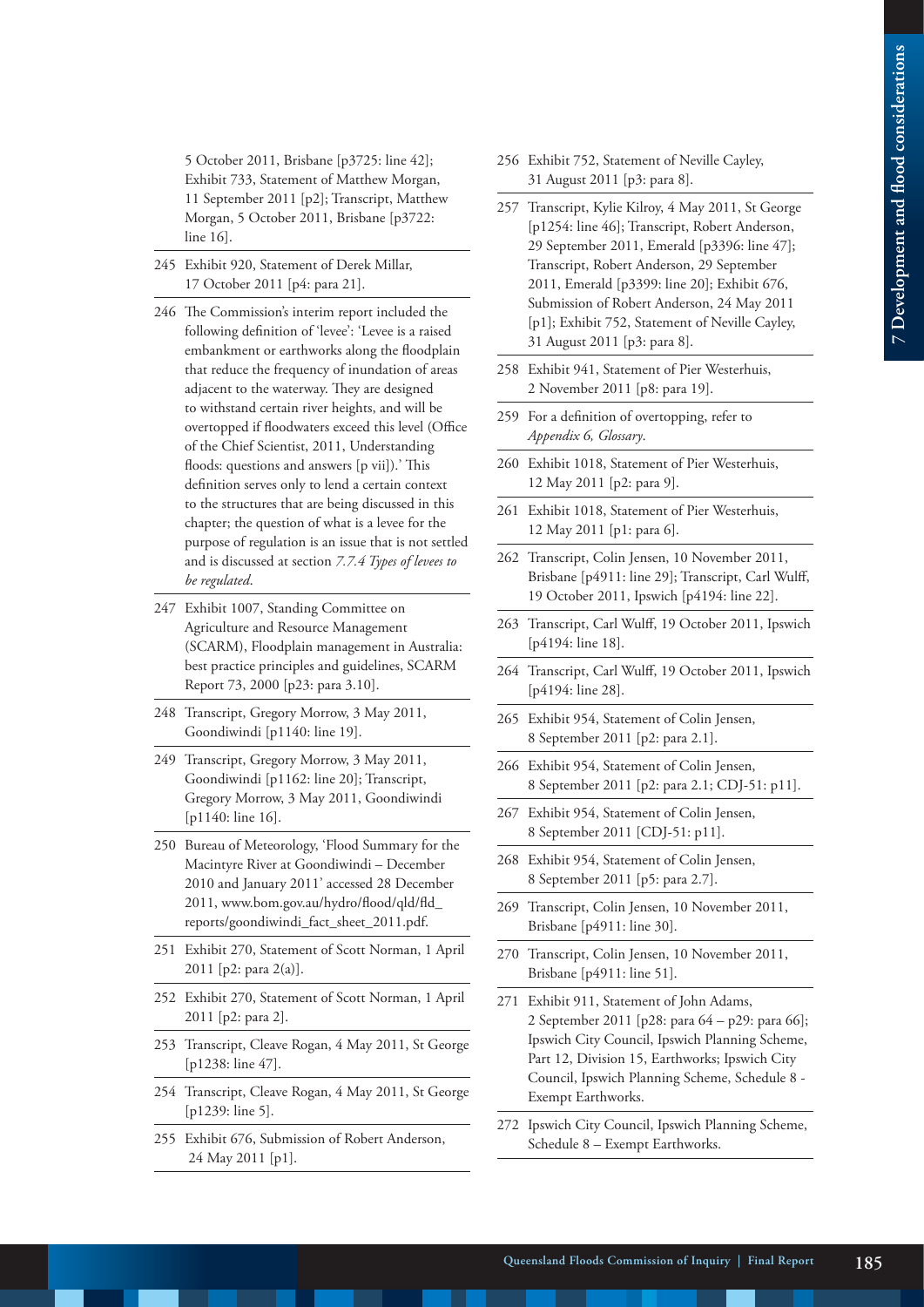- 273 Central Highlands Regional Council, Goondiwindi Regional Council, Lockyer Valley Regional Council, South Burnett Regional Council, Toowoomba Regional Council, Western Downs Regional Council and Paroo Regional Council.
- 274 The means of regulating through local laws is discussed further at section *7.7.3 Controlling the construction of levees*.
- 275 Exhibit 976, Statement of Luke Lankowski, 2 November 2011 [p1: para 4]; Exhibit 979, Statement of Ken Gouldthorp, 2 November 2011 [p1: para 4].
- 276 Exhibit 974, Statement of Hendrik Du Plessis, 4 November 2011 [p1: para 2]; Exhibit 981, Statement of Phil Berting, 3 November 2011 [p1]; Exhibit 983, Statement of Ian Flint, 3 November 2011 [p1: para 2].
- 277 Exhibit 977, Statement of Mark Watt, 20 September 2011.
- 278 Exhibit 646, Statement of Graeme Scheu, 12 September 2011 [p3: para 7].
- 279 Exhibit 646, Statement of Graeme Scheu, 12 September 2011 [p3: para 6].
- 280 Exhibit 680, Statement of Philip Brumley, 6 September 2011 [p1: para 1].
- 281 Exhibit 681, Statement of Philip Brumley, 22 September 2011 [p2: para 7(b)].
- 282 It was originally empowered under the *Local Government Act 1993,* but after this legislation was repealed, its status was preserved under the *Local Government Act 2009* and *Local Government Reform Implementation Regulation 2008*; Exhibit 680, Statement of Philip Brumley, 6 September 2011 [p1: para 1, 4].
- 283 Exhibit 681, Statement of Philip Brumley, 22 September 2011 [p1: para 3].
- 284 Exhibit 681, Statement of Philip Brumley, 22 September 2011 [p1: para 3-4].
- 285 Exhibit 681, Statement of Philip Brumley, 22 September 2011 [p1: para 5].
- 286 For a description of SunWater, see: Queensland Floods Commission of Inquiry, *Interim Report,*  Section 2.1.5, 2011 [p34].
- 287 Exhibit 681, Statement of Philip Brumley, 22 September 2011 [p2: para 6].
- 288 Exhibit 681, Statement of Philip Brumley, 22 September 2011 [p2: para 7(b); Attachment A].
- 289 Exhibit 681, Statement of Philip Brumley, 22 September 2011 [p2: para 7(b)].
- 290 Exhibit 921, Statement of Keith Davies, 2 September 2011, Annexure 3 [p2: para 6-8; p3: para 13; p3: para 18-19].
- 291 Exhibit 943, Statement of Michael Birchley, 22 September 2011 [p2: para 10].
- 292 Exhibit 943, Statement of Michael Birchley, 22 September 2011 [p3: para 12].
- 293 Exhibit 943, Statement of Michael Birchley, 22 September 2011 [p2: para 8].
- 294 Exhibit 943, Statement of Michael Birchley, 22 September 2011 [p2: para 8].
- 295 Exhibit 943, Statement of Michael Birchley, 22 September 2011 [p2: para 8].
- 296 Section 61 and Schedule 9, *Water Regulation 2002*.
- 297 Haughton River, Major Creek and Tully/Murray Rivers; Exhibit 943, Statement of Michael Birchley, 22 September 2011 [p2: para 8].
- 298 Exhibit 943, Statement of Michael Birchley, 22 September 2011 [p2: para 8].
- 299 Schedule 3, Part 1, Table 4, item 3, *Sustainable Planning Regulation 2009* cf Schedule 3, Part 2, Table 4, item 1, *Sustainable Planning Regulation 2009*.
- 300 Schedule 6, Table 3, item 3, *Sustainable Planning Regulation 2009*.
- 301 Exhibit 943, Statement of Michael Birchley, 22 September 2011 [p8: para 35]; Transcript, Michael Birchley, 9 November 2011, Brisbane [p4806: line 8].
- 302 Exhibit 943, Statement of Michael Birchley, 22 September 2011 [p2: para 7].
- 303 Exhibit 1007, Standing Committee on Agriculture and Resource Management (SCARM), Floodplain Management in Australia: best practice principles and guidelines, SCARM Report 73, 2000 [p8, 23].
- 304 Sections 7 and 10, *Sustainable Planning Act 2009*.
- 305 These two mechanisms are preferred over the use of state planning regulatory provisions or regional plans. See section *5.1 Planning schemes.*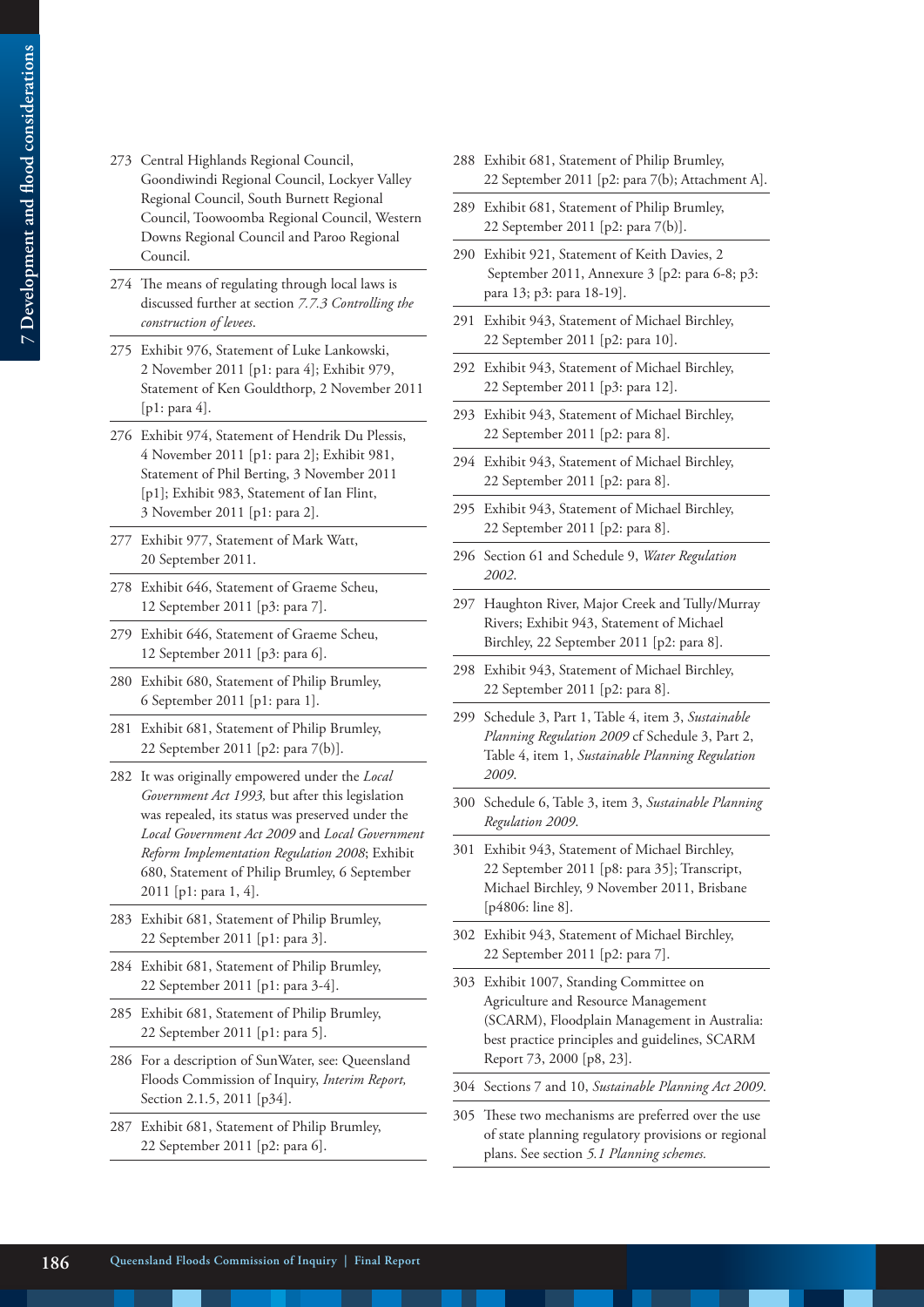- 306 It may also be necessary to amend Schedule 4, Table 5, Items 1-5, *Sustainable Planning Act 2009,* to ensure levees can be made 'assessable development'.
- 307 Section 37 of the *Local Government Act 2009*  provides that a local law cannot duplicate a development process in the *Sustainable Planning Act*. Since levees would appear to fall within the definition of 'operational work' (as things constructed that allow interfering with water: section 10), carrying out their construction is 'development' (section 7) and is either assessable or self-assessable under the Act. Section 37(4) of *Local Government Act 2009* excludes local laws relating to levees from the prohibition on duplicating *Sustainable Planning Act* processes until such time that a local government decides to prepare its next planning scheme under the *Sustainable Planning Act.*
- 308 Transcript, Peter Maguire, 29 September 2011, Emerald [p3458: line 18]; Exhibit 977, Statement of Mark Watt, 20 September 2011 [p2: para 7]; Exhibit 976, Statement of Luke Lankowski, 2 November 2011 [p1: para 4]; Exhibit 646, Statement of Graeme Scheu, 12 September 2011 [p2: para 5]; Supplementary Submission of the Local Government Association of Queensland, September 2011 [p3: para 2.12].
- 309 Supplementary Submission of the Local Government Association of Queensland, September 2011 [p3: para 2.12]; Exhibit 646, Statement of Graeme Scheu, 12 September 2011 [p2: para 5].
- 310 Exhibit 977, Statement of Mark Watt, 20 September 2011 [p2: para 7]; Transcript, Phillip Brumley, 29 September 2011, Emerald [p3416: line 21].
- 311 Exhibit 982, Statement of Scott Norman, 6 September 2011 [p2: para 14]; Exhibit 977, Statement of Mark Watt, 20 September 2011 [p3: para 8]; Exhibit 684, Statement of Bryan Ottone, 27 September 2011 [p2: para 6]; Exhibit 681, Statement of Phillip Brumley, 22 September 2011 [p2: para 8].
- 312 Exhibit 646, Statement of Graeme Scheu, 12 September 2011 [p1: para 3].
- 313 Exhibit 977, Statement of Mark Watt, 20 September 2011 [p2: para 7]; Transcript, Phillip Brumley, 29 September 2011, Emerald [p3416: line 21]; Transcript, Michael Birchley, 9 November 2011, Brisbane [p4808: line 50].
- 314 Exhibit 1007, Standing Committee on Agriculture and Resource Management (SCARM), Floodplain Management in Australia: best practice principles and guidelines, SCARM Report 73, 2000*;* Exhibit 238, Goondiwindi Regional Council Urban Levee Bank Policy, 23 February 2011 [p1: para 1]; Department of Sustainability and Environment, 'Victorian floods January 2011: Levees' (2011), www.water.vic. gov.au/environment/floodplains/victorian-floodsjanuary-2011/levees.
- 315 For example, an informal arrangement surrounded levee development in the Goondiwindi region. Landholders building new levees on one side of the Macintyre River gave notification to owners of properties where the levee was likely to affect the flow of water in the river, see: Exhibit 646, Statement of Graeme Scheu, 12 September 2011 [p1: para 3].
- 316 Exhibit 1007, Standing Committee on Agriculture and Resource Management (SCARM), Floodplain Management in Australia: best practice principles and guidelines, SCARM Report 73, 2000 [p8, 23].
- 317 See, for example, the description of the dangers contained in: New South Wales Government, Floodplain Development Manual: the management of flood liable land, April 2005, Appendix L [para L6.8].
- 318 Exhibit 537, Statement of Anthony Leighton, 6 September 2011 [p1: para 2]; Transcript, Anthony Leighton, 19 September 2011, Brisbane [p2793: line 56].
- 319 Transcript, Anthony Leighton, 19 September 2011, Brisbane [p2795: line 30]; Exhibit 537, Statement of Anthony Leighton, 6 September 2011 [p2: para 71].
- 320 Transcript, Anthony Leighton, 19 September 2011, Brisbane [p2795: line 36].
- 321 Transcript, Anthony Leighton, 19 September 2011, Brisbane [p2796: line 57].
- 322 Transcript, Anthony Leighton, 19 September 2011, Brisbane [p2796: line 25]; Exhibit 537, Statement of Anthony Leighton, 6 September 2011 [p2: para 9].
- 323 Transcript, Anthony Leighton, 19 September 2011, Brisbane [p2801: line 15; p2808: line 12].
- 324 Transcript, Anthony Leighton, 19 September 2011, Brisbane [p2808: line 27].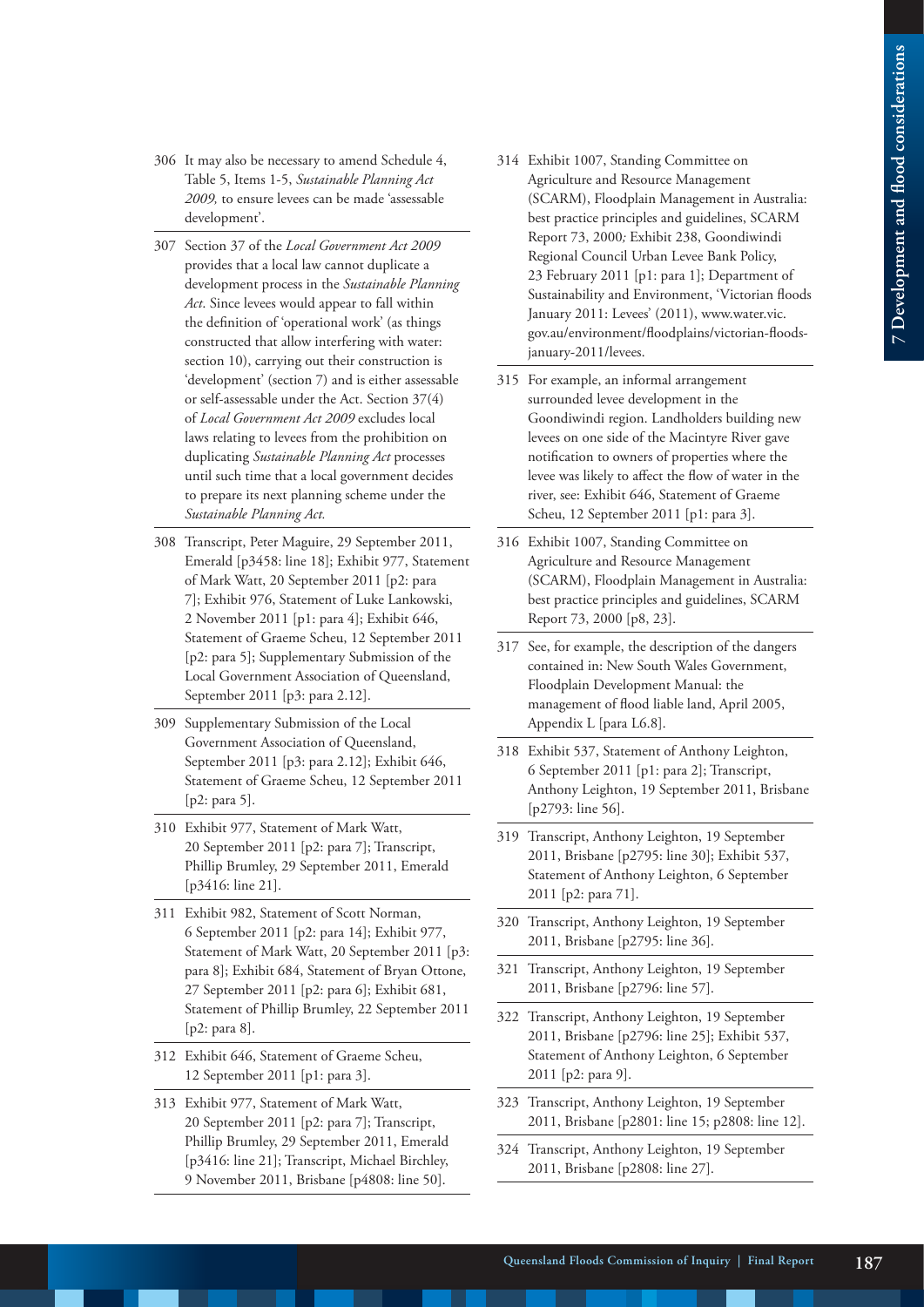- 325 Transcript, Dr Luis Prado, 21 September 2011, Brisbane [p2946: line 19; p2946: line 39].
- 326 Exhibit 580, Statement of Dr Luis Prado, 8 September 2011, Annexure 1 [p4]; Transcript, Luis Prado, 21 September 2011, Brisbane [p2945: line 33].
- 327 Exhibit 580, Statement of Luis Prado, 8 September 2011, Annexure 1 [p3].
- 328 Exhibit 580, Statement of Dr Luis Prado, 8 September 2011, Annexure 1 [p1, 3-4].
- 329 Exhibit 580, Statement of Dr Luis Prado, 8 September 2011, Annexure 1 [p2]; Transcript, Dr Luis Prado, 21 September 2011, Brisbane [p2946: line 23].
- 330 Transcript, Luis Prado, 21 September 2011, Brisbane [p2946: line 47 – p2946: line 1].
- 331 Transcript, Dr Luis Prado, 21 September 2011, Brisbane [p2946: line 47].
- 332 Exhibit 580, Statement of Dr Luis Prado, 8 September 2011, Attachment 1 [p2].
- 333 Transcript, Luis Prado, 21 September 2011, Brisbane [p2947: line 18].
- 334 Transcript, Rory Kelly, 10 November 2011, Brisbane [p4946: line 24].
- 335 Exhibit 639, Seventh Statement of Rory Kelly, 21 September 2011 [p3: para 9-10; p4: para 11]; Transcript, Rory Kelly, 3 October 2011, Brisbane [p3495: line 22].
- 336 Exhibit 639, Seventh Statement of Rory Kelly, 21 September 2011 [p3: para 10(a)].
- 337 Exhibit 639, Seventh Statement of Rory Kelly, 21 September 2011 [p6: para 17; p8: para 24; p10: para 32]; Annexure RJK-114 [p3]; Annexure RJK-120; Annexure RJK-128 [p5].
- 338 Exhibit 639, Seventh Statement of Rory Kelly, 21 September 2011 [p5: para 13, 14; p6: para 17, 18; p7: para 22, 23; p10: para 32]; Annexure RJK-112; Annexure RJK-113 [p1]; Annexure RJK-114 [p3]; Annexure RJK-115 [p7]; Annexure RJK-120; Annexure RJK-128 [p5].
- 339 Exhibit 639, Seventh Statement of Rory Kelly, 21 September 2011 [p11: para 34, 35]; Annexure RJK-131; Annexure RJK-132.
- 340 Exhibit 639, Seventh Statement of Rory Kelly, 21 September 2011 [p5: para 14; p10: para 32, p11: para 37]; Annexure RJK-113 [p1]; Annexure RJK-128 [p5].
- 341 Exhibit 639, Seventh Statement of Rory Kelly, 21 September 2011 [p12: para 41]; Transcript, Rory Kelly, 3 October 2011, Brisbane [p3512: line 12].
- 342 Transcript, Rory Kelly, 3 October 2011, Brisbane [p3512: line 42].
- 343 Exhibit 639, Seventh Statement of Rory Kelly, 21 September 2011 [p16: para 45].
- 344 Transcript, Rory Kelly, 3 October 2011, Brisbane [p3508: line 26].
- 345 Transcript, Ken Smith, 21 September 2011, Brisbane [p2886: line 35].
- 346 Transcript, Ken Smith, 21 September 2011, Brisbane [p2887: line 17].
- 347 Exhibit 566, QRA Map of Yeronga, 21 September 2011.
- 348 Brisbane City Council, Subdivision and Development Guidelines 2008, Part A Hazard Management, Chapter 1 'Flood Affected Land' [p10: Table A1.6].
- 349 Transcript, Rory Kelly, 3 October 2011, Brisbane [p3508: line 26].
- 350 Transcript, Rory Kelly, 3 October 2011, Brisbane [p3514: line 4].
- 351 Exhibit 782, Statement of Graham Wode, 29 September 2011 [p1: para 3]; Transcript, Graham Wode, 12 October 2011, Maryborough [p3952: line 6].
- 352 Exhibit 782, Statement of Graham Wode, 5 September 2011 [p1: para 3]; Transcript, Graham Wode, 12 October 2011, Maryborough [p3952: line 3].
- 353 Transcript, Bruce Flegg, 5 May 2011, Brisbane [p1345: line 15].
- 354 Exhibit 631, Statement of David Dunworth, 27 September 2011 [p3: para 8]; Transcript, David Dunworth, 27 September 2011, Brisbane [p3222: line 1; p3224: line 16].
- 355 Transcript, David Dunworth, 27 September 2011, Brisbane [p3222: line 50]; Exhibit 572, Statement of Julie Savage, 21 September 2011 [p4: para 15]; Transcript, Julie Savage, 21 September 2011, Brisbane [p2898: line 1].
- 356 The areas are specified in A1.1 of Annex 1 of State Planning Policy 1/03: *Mitigating the Adverse Impacts of Flood, Bushfire and Landslide* [p13].